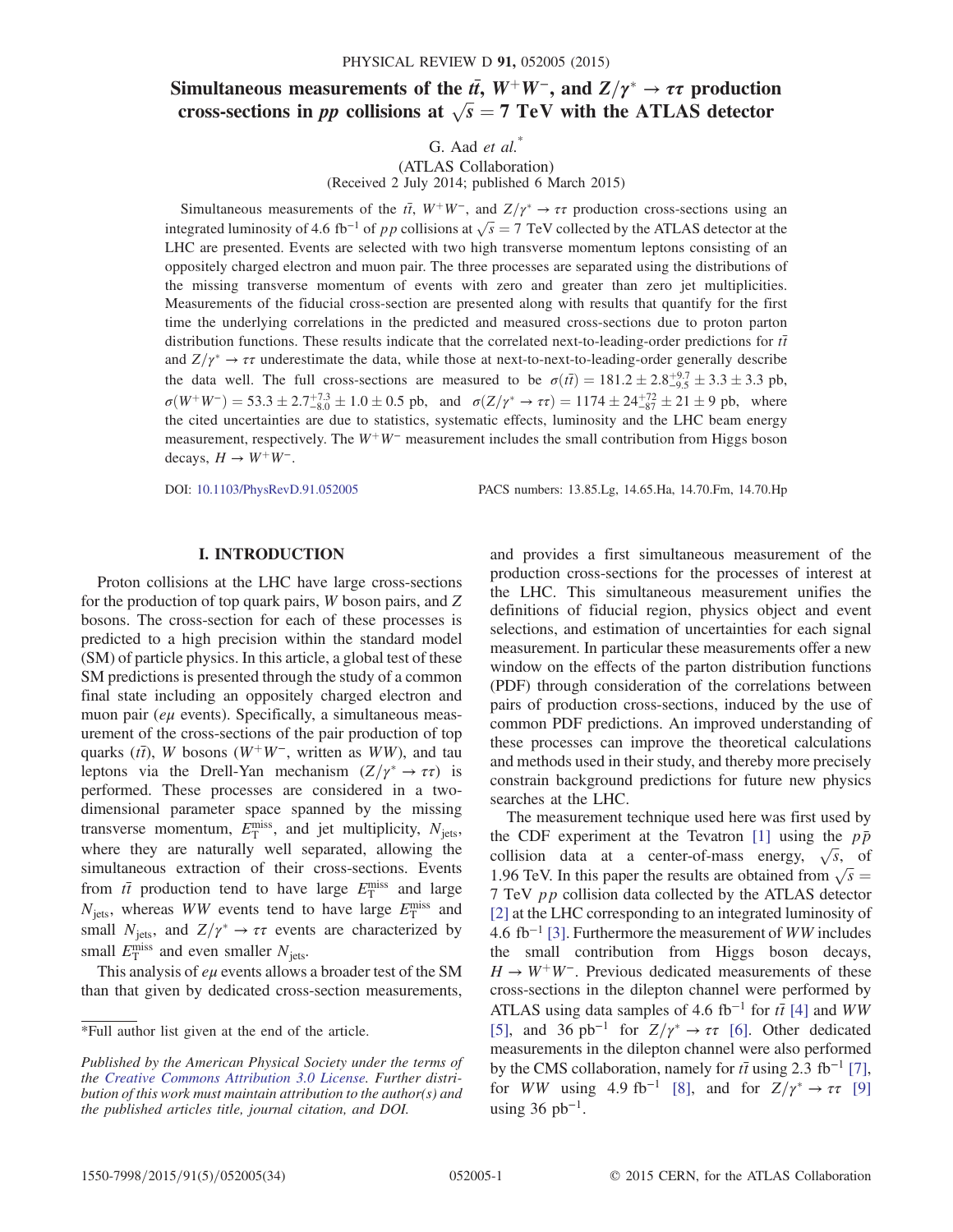This paper is organized as follows. Section [II](#page-1-0) provides an overview of the ATLAS detector. Section [III](#page-1-1) describes the data sample and summarizes the Monte Carlo simulation used for the key SM processes relevant to this study, while Sec. [IV](#page-2-0) details the reconstruction of the final-state objects, the  $e\mu$  event selection, as well as the full definition of the  $E_{\text{T}}^{\text{miss}} - N_{\text{jets}}$  parameter space. Section [V](#page-3-0) covers the data-<br>driven estimation of backgrounds from misidentified and driven estimation of backgrounds from misidentified and nonprompt leptons. The template fitting method used to extract the results is discussed in Sec. [VI](#page-7-0) along with the treatment and evaluation of systematic uncertainties. Results obtained for the cross-sections of the three processes of interest are presented and compared to predictions and other measurements in Sec. [VII](#page-11-0), and conclusions are presented in Sec. [VIII](#page-19-9).

### II. THE ATLAS DETECTOR

<span id="page-1-0"></span>ATLAS [\[2\]](#page-19-1) is a multipurpose particle physics detector with forward-backward symmetric cylindrical geometry. The inner detector (ID) system is immersed in a 2 T axial magnetic field and provides tracking information for charged particles in the pseudorapidity range  $|\eta| < 2.5$ [\[10\]](#page-19-10). It consists of a silicon pixel detector, a silicon microstrip detector, and a transition radiation tracker (TRT).

The calorimeter system covers the range  $|\eta| < 4.9$ . The highly segmented electromagnetic calorimeter consists of lead absorbers with liquid argon (LAr) as active material and covers the range  $|\eta| < 3.2$ . In the region  $|\eta| < 1.8$ , a presampler detector using a thin layer of LAr is used to correct for the energy lost by electrons and photons upstream of the calorimeter. The hadronic tile calorimeter is a steel/scintillator-tile detector and is situated directly outside of the electromagnetic calorimeter. The barrel section of this sampling calorimeter provides a coverage of  $|\eta|$  < 1.7. The endcap hadronic calorimeters have LAr as the active material and copper absorbers covering the range  $1.5 < |\eta| < 3.2$ . They cover the region between the barrel and the forward calorimeter with a small overlap with each of them. The forward calorimeter uses LAr as active material and copper and tungsten as absorber materials. It extends the calorimeter coverage out to  $|\eta| = 4.9$ .

The muon spectrometer (MS) measures the deflection of muons in the magnetic field produced by the large superconducting air-core toroid magnets. It covers the range  $|\eta|$  < 2.7 and is instrumented with separate trigger and high-precision tracking chambers. A precision measurement of the track coordinates in the bending direction of the toroidal magnetic field is provided by drift tubes in the range  $|\eta|$  < 2.7. Within the region 2.0 <  $|\eta|$  < 2.7, cathode strip chambers with higher granularity are used in the innermost tracking layer. The muon trigger system, which covers the range  $|\eta| < 2.4$ , consists of resistive plate chambers in the barrel ( $|\eta|$  < 1.05) and thin gap chambers in the endcap regions  $(1.05 < |\eta| < 2.4)$ .

A three-level trigger system is used to select events for offline analysis. The level-one trigger is implemented in hardware and uses a subset of the detector information to reduce the event rate to its design value of at most 75 kHz. This is followed by two software-based trigger levels, level two and the event filter, which together reduce the event rate to an average of 400 Hz during the 2011 data-taking period.

# <span id="page-1-1"></span>III. DATA AND MONTE CARLO SAMPLES

The data sample used in this measurement consists of proton-proton collision events at a center-of-mass energy  $\sqrt{s}$  = 7 TeV recorded by ATLAS in 2011. Only data<br>collected during stable beam conditions and with the collected during stable beam conditions and with the relevant ATLAS subsystems being operational are used. In particular, the inner detector, the electromagnetic and hadronic calorimeters, and the muon spectrometer must deliver data of high quality to ensure that electrons, muons, jets, and missing transverse momentum are measured accurately. The data selected for this study were collected using single-lepton triggers (*e* or  $\mu$ ). In the case of the electron trigger, a threshold is applied to the transverse energy  $(E_T)$  of the electron while for the muon trigger a threshold is applied to the transverse momentum  $(p_T)$  of the muon. Due to the increases in luminosity achieved by the LHC during the 2011 run, the value of the electron  $E<sub>T</sub>$ threshold applied changed during the course of the year. Thresholds employed by the electron trigger were either 20 or 22 GeV while the muon trigger threshold remained constant at 18 GeV. The data collected correspond to an integrated luminosity of  $4.6$  fb<sup>-1</sup>, after applying data quality requirements, with an uncertainty of 1.8% [\[3\]](#page-19-2).

Monte Carlo simulated events are generated at  $\sqrt{s}$  =<br>FeV and processed through a detector simulation [11] 7 TeV and processed through a detector simulation [\[11\]](#page-19-11) based on GEANT4 [\[12\].](#page-19-12) In these samples, all particle masses are taken from 2010 values published by the Particle Data Group [\[13\]](#page-19-13) with the exception of the top quark mass, which is taken to be 172.5 GeV and the Higgs boson mass which is set to 125 GeV. The simulation includes modeling of additional  $pp$  interactions in the same and neighboring bunch crossings, referred to as pileup. These events are subsequently reweighted such that the distribution of the number of interactions per bunch crossing in simulation matches that of data. Corrections to the selection efficiency of electrons and muons are applied to simulated events, and the detector simulation is tuned to reproduce the energy and momentum measurements and resolution observed in data.

Unless otherwise specified, common attributes between the Monte Carlo samples are the generation of the underlying event (UE), which is performed by PYTHIA v. 6.425 [\[14\]](#page-19-14) or JIMMY v. 4.31 [\[15\]](#page-19-15) (included as part of the HERWIG v. 6.520 [\[16\]](#page-20-0) software package), and the choice of PDFs, which is the next-to-leading-order (NLO) CT10 set [\[17\]](#page-20-1). An exception is the ALPGEN [\[18\]](#page-20-2) generator configurations which use the leading-order set CTEQ6L1 [\[19\]](#page-20-3).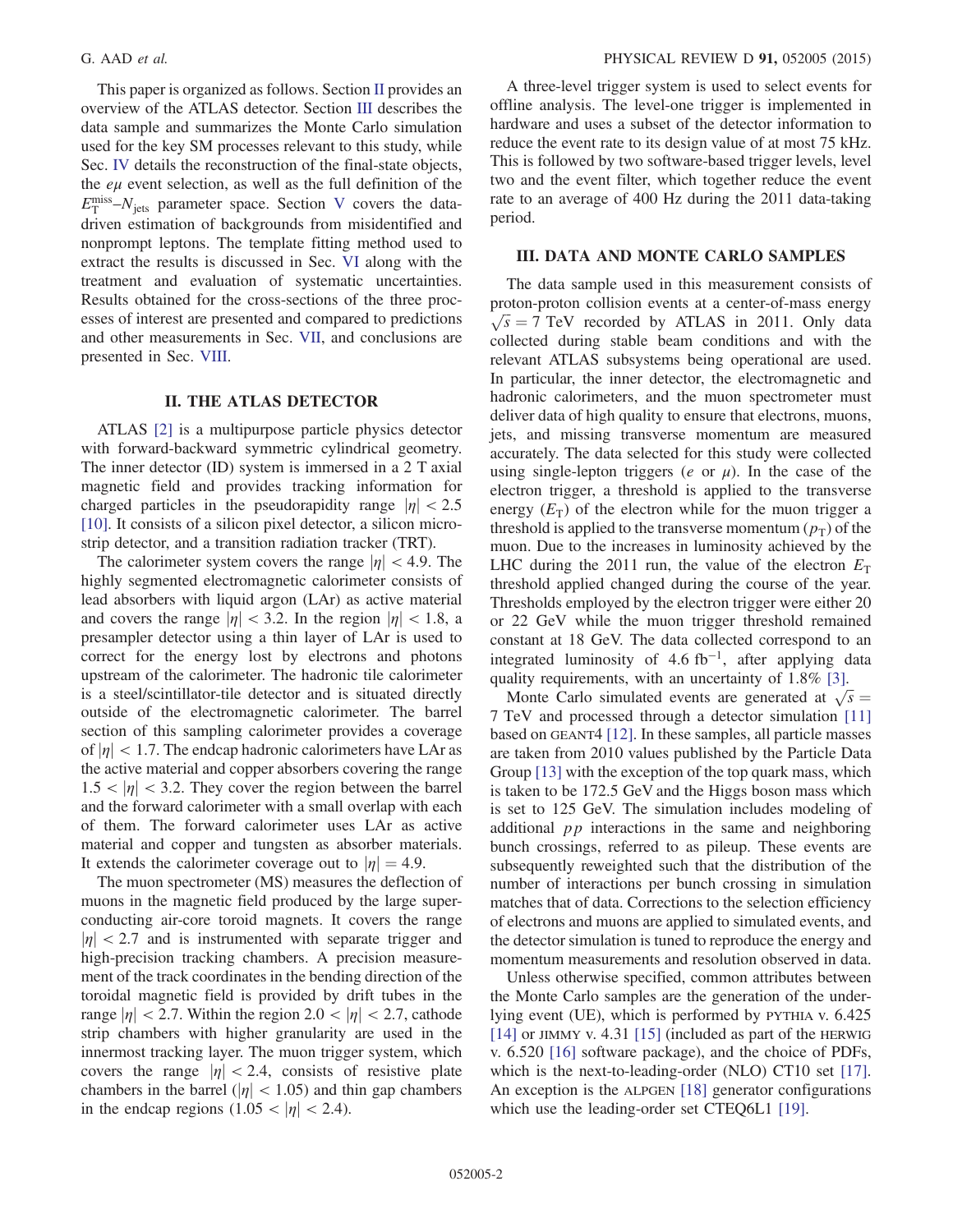The cross-sections for the different processes obtained from a range of event generators are always normalized to the best available theoretical calculations, as discussed below.

# A.  $t\bar{t}$  production

Simulation of  $t\bar{t}$  production is performed using the NLO generator MC@NLO v4.01 [\[20\]](#page-20-4) interfaced to HERWIG and JIMMY. The  $t\bar{t}$  cross-section has been calculated at next-tonext-to-leading-order (NNLO) in QCD, including resummations of next-to-next-to-leading logarithmic soft gluon terms with TOP++2.0 [\[21](#page-20-5)–26]. The resulting cross-section is calculated to be  $\sigma_{t\bar{t}} = 177^{+10}_{-11}$  pb for a top quark mass of 172.5 GeV 1271. The uncertainty due to the choice of PDE 172.5 GeV [\[27\]](#page-20-6). The uncertainty due to the choice of PDF and  $\alpha_s$  is calculated using the PDF4LHC prescription [\[28\]](#page-20-7) that includes the MSTW2008 68% C.L. NNLO [\[29,30\]](#page-20-8), CT10 NNLO [\[17,31\]](#page-20-1) and NNPDF2.3 5f FFN [\[32\]](#page-20-9) PDF sets. This is added in quadrature to the scale uncertainty.

Additional samples are provided using POWHEG [\[33\]](#page-20-10) version powheg-hvq4 interfaced to the PYTHIA and HERWIG parton shower (PS) generators, to compare PS and fragmentation models, and to assign a generator modeling uncertainty.

To estimate uncertainties due to modeling of QCD initial- (ISR) and final-state radiation (FSR) in the  $t\bar{t}$ system (discussed in Sec. [VI](#page-7-0)), ALPGEN interfaced to the PYTHIA PS generator is used. The uncertainty is evaluated using two different generator tunes with increased or reduced rates of QCD radiation.

### B. WW production

<span id="page-2-1"></span>The simulation of WW signal production is based on samples of  $q\bar{q} \rightarrow WW$ ,  $qq \rightarrow WW$  and  $qq \rightarrow H \rightarrow WW$ events, which are generated with MC@NLO, GG2WW [\[34\]](#page-20-11), and POWHEG respectively. The Higgs resonance sample is interfaced to PYTHIA and the nonresonant samples are interfaced to HERWIG. A combined WW sample is formed from cross-section weighted contributions, where crosssections of  $44.7^{+2.1}_{-1.9}$  pb,  $1.3^{+0.8}_{-0.5}$  pb and  $3.3 \pm 0.3$  pb are assumed for  $q\bar{q} \rightarrow WW$ ,  $gg \rightarrow WW$  and  $gg \rightarrow H \rightarrow WW$ , respectively [\[35,36\].](#page-20-12)

Alternative WW samples are produced with the POWHEG generator interfaced to PYTHIA and HERWIG PS generators for comparison of PS and fragmentation models and to assess a generator modeling uncertainty. ALPGEN samples are used to estimate uncertainties due to modeling of additional QCD radiation.

### C. Drell-Yan lepton pair production

<span id="page-2-2"></span>The only Drell-Yan process whose final states include a prompt  $e$  and  $\mu$  is the production of a pair of tau leptons. For  $Z/\gamma^* \to \tau \tau$ , the SHERPA v. 1.4.0 [\[37\]](#page-20-13) generator is used.<br>SHERPA handles the full generation of the event including a SHERPA handles the full generation of the event, including a fixed-order matrix element calculation, parton showering,

hadronization, and underlying event. The cross-section for inclusive  $Z/\gamma^*$  production is calculated at NNLO<br>in FEWZ [38] with MSTW2008 NNLO PDEs to be in FEWZ [\[38\]](#page-20-14) with MSTW2008 NNLO PDFs to be  $\sigma_{NNLO}^{Z/\gamma^* \rightarrow \tau\tau} = 1070 \pm 54$  pb. This calculation is performed for  $m_{\tau\tau} > 40$  GeV, and includes contributions from  $\gamma^* \to \tau \tau$ .

### D. Single top quark production

The associated production of a single top quark and a W boson, referred to as the Wt channel, is simulated with MC@NLO interfaced to HERWIG and JIMMY. Single top production through the  $s$  and  $t$  channels is not considered here, since only the  $Wt$  channel is a source of prompt  $e\mu$ pairs. These are considered a background in the analysis. During event generation a diagram removal scheme is implemented [\[39,40\]](#page-20-15) to remove overlaps between the single top and  $t\bar{t}$  final states. The cross-section for the Wt channel calculated at approximate NNLO is  $\sigma_{\text{theory}}^{Wt} =$ <br>15.7 + 1.1 pb [41]  $15.7 \pm 1.1$  pb [\[41\]](#page-20-16).

### E. WZ and ZZ production

In the analysis, prompt  $e\mu$  events originating from diboson samples, such as WZ and ZZ, are considered part of the background. These are generated with ALPGEN interfaced to HERWIG and JIMMY. The NLO cross-sections for these processes are calculated with MCFM v5.8 [\[42\]](#page-20-17) with MSTW2008 NLO PDFs [\[29\],](#page-20-8) and found to be  $\sigma_{\text{NLO}}^{\text{WZ}} =$  $17.8 \pm 1.3$  pb and  $\sigma_{\text{NLO}}^{ZZ} = 5.9 \pm 0.3$  pb for  $m_Z > 60$  GeV.

# <span id="page-2-0"></span>IV. OBJECT AND EVENT SELECTION

The high-precision tracking of the ATLAS ID provides efficient reconstruction of multiple inelastic  $pp$  collisions that take place in a single bunch crossing. The primary vertex is selected as the one with the largest sum of squared transverse momenta of associated ID tracks. Contamination due to poorly reconstructed vertices is reduced by requiring that the primary vertex has at least five associated tracks with  $p_T > 0.4$  GeV.

Electron candidates are formed by an electromagnetic energy cluster with an associated track in the ID. They must fulfil  $|\eta|$  < 2.47 with an exception of 1.37 <  $|\eta|$  < 1.52 to exclude the transition region between the barrel and endcaps of the calorimeter. The candidates are required to have a transverse energy of  $E_T > 25$  GeV and meet the tight selection criteria [\[43\]](#page-20-18) optimized for the 2011 data-taking period. These criteria are based on the quality of the position and momentum association between the extrapolated track and the calorimeter energy cluster, the consistency of the longitudinal and lateral shower profiles with those expected for an incident electron, and the observed transition radiation in the TRT. To suppress background from photon conversions, the electron track is required to have a hit in the innermost layer of the tracking system.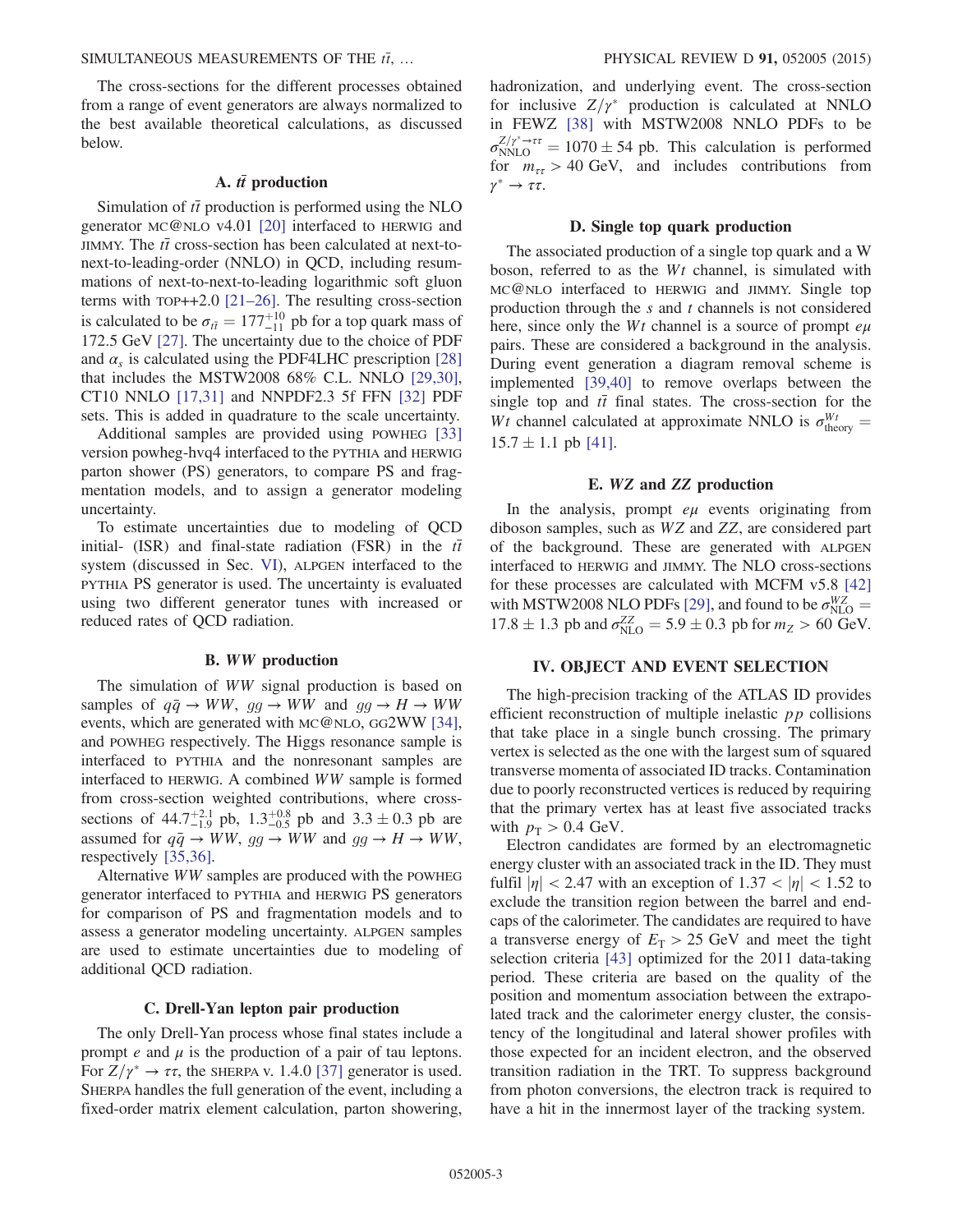Muon candidates are reconstructed by combining the information from pairs of stand-alone ID and MS tracks to form a single track [\[44,45\]](#page-20-19). The candidates are required to have  $p_T > 20$  GeV and be located within the central region of the detector ( $|\eta|$  < 2.5).

The longitudinal impact parameter of each lepton with respect to the primary vertex is required to be less than 2 mm in order to suppress the nonprompt production of leptons. To suppress the contribution from hadronic jets misidentified as leptons, electron and muon candidates are required to be isolated in both the ID and the calorimeter. Specifically, two measures of isolation are used: the sum of transverse energies of all calorimeter energy cells around the lepton but not associated with the lepton within a cone of size  $\Delta R \equiv \sqrt{(\Delta \phi)^2 + (\Delta \eta)^2} = 0.2$ , denoted  $E_{\text{T}}^{\text{cone}20}$ , and the scalar sum of the transverse momenta of all tracks and the scalar sum of the transverse momenta of all tracks with  $p_T > 1$  GeV that originate from the primary vertex and are within a cone of size  $\Delta R = 0.3$  around the lepton track, denoted  $p_T^{\text{cone30}}$ . For electrons the maximum allowed<br>values for  $F^{\text{cone20}}$  and  $p_{\text{cone30}}$  are chosen as a function of the values for  $E_T^{\text{cone20}}$  and  $p_T^{\text{cone30}}$  are chosen as a function of the cluster *n* so that the efficiency for the requirement measured cluster  $\eta$  so that the efficiency for the requirement measured in a  $Z \rightarrow ee$  control sample is 90% across the detector. These values are also adjusted to account for pileup conditions and energy leakage from the calorimeter. The isolation requirement applied to the muons,  $E_{\rm T}^{\rm cone20}$  < A GeV and  $p_T^{\text{con}} < 2.5$  GeV, has an overall efficiency<br>of 96% determined using a  $Z \rightarrow \mu\mu$  control sample. The of 96% determined using a  $Z \rightarrow \mu\mu$  control sample. The combination of cone sizes and efficiency working points was studied and optimized to find a requirement that reduces dependence on the pileup conditions of the event.

Jets are reconstructed using the anti- $k_t$  algorithm [\[46\]](#page-20-20) with a radius parameter of  $R = 0.4$ . The inputs to the jet algorithm are topological clusters of calorimeter cells. These topological clusters are seeded by calorimeter cells with energy  $|E_{cell}| > 4\sigma$ , where  $\sigma$  is the cell-by-cell RMS of the noise (electronics plus pileup). Neighboring cells are added if  $|E_{cell}| > 2\sigma$  and topological clusters are formed through an iterative procedure. In a final step, all remaining neighboring cells are added to the topological cluster. The baseline calibration for these topological clusters calculates their energy using the electromagnetic energy scale [\[47\]](#page-20-21). This is established using test-beam measurements for electrons and muons in the electromagnetic and hadronic calorimeters [\[48,49\].](#page-20-22) Effects due to noncompensation, energy losses in the dead material, shower leakage, as well as inefficiencies in energy clustering and jet reconstruction are also taken into account. This is done by associating calorimeter jets with simulated jets in bins of  $\eta$  and E, and is supplemented by an *in situ* calibration. This jet energy scale calibration is thoroughly discussed in Ref. [\[50\]](#page-20-23).

To count a jet in the context of this analysis, it needs to fulfil the following kinematic requirements:  $p_T > 30 \text{ GeV}$ and  $|\eta|$  < 2.5. A cut on the jet vertex fraction (JVF) is applied to minimize the number of jets originating from pileup. The JVF is defined as the ratio of the sum of the  $p_T$ of charged particle tracks that are associated with both the jet and the primary vertex, to the sum of the  $p<sub>T</sub>$  of all tracks belonging to the jet. Its value must be greater than 75%.

To further remove nonprompt leptons that are likely to have originated from heavy-quark decays, leptons within a distance of  $\Delta R = 0.4$  from a reconstructed jet with  $p_T >$ 25 GeV and JVF  $> 0.75$  are vetoed.

The second discriminating variable of the parameter space is the imbalance of the transverse momentum measured in each event due to the presence of neutrinos. The reconstruction of the direction and magnitude  $(E_{\text{T}}^{\text{miss}})$ <br>of the missing transverse momentum vector is described in of the missing transverse momentum vector is described in Ref. [\[51\]](#page-20-24). It is calculated from the vector sum of the transverse momenta of all jets with  $p_T > 20$  GeV and  $|\eta|$  < 4.5, the transverse momenta of electron and muon candidates, and finally from all calorimeter energy clusters not belonging to a reconstructed object.

Events are required to contain exactly one selected electron and one selected muon of opposite charge. Events with an electron and muon of same-sign charge are used as a control sample for background studies. Some properties of the electrons, muons, and jets belonging to events that satisfy the criteria described in this section are shown in Figs. [1](#page-4-0) and [2](#page-5-0), where signal and background prompt processes are normalized to theory predictions and the fake and nonprompt backgrounds are obtained as described in Sec. [V.](#page-3-0) The data and simulation agree within the uncertainties associated with the theoretical predictions.

### <span id="page-3-0"></span>V. BACKGROUND ESTIMATED FROM DATA

Background contributions that include events where one or both of the leptons are fake or nonprompt are challenging to model with Monte Carlo simulation. These events include a lepton from a heavy-flavor quark decay, a jet misidentified as a lepton, or an electron from a photon conversion. These background contributions are difficult to estimate from simulation due to the potential mismodeling and limited knowledge of the relative composition of the background. Additionally, the probability of accepting an event is small enough that the statistical uncertainty on the simulated sample becomes a serious concern. The analysis therefore relies on auxiliary measurements in data to obtain a robust estimate of background contributions shown in Table [I,](#page-6-0) using the matrix method described in Ref. [\[52\].](#page-20-25)

### A. Matrix method

The matrix method utilizes data where the standard object selection requirements (referred to as tight criteria; see Sec. [IV](#page-2-0)) on either electron or muon or both candidates are relaxed (referred to as loose criteria). The premise of this approach is that lepton candidates satisfying looser requirements have a higher chance of being fake or nonprompt than those satisfying tight requirements. This information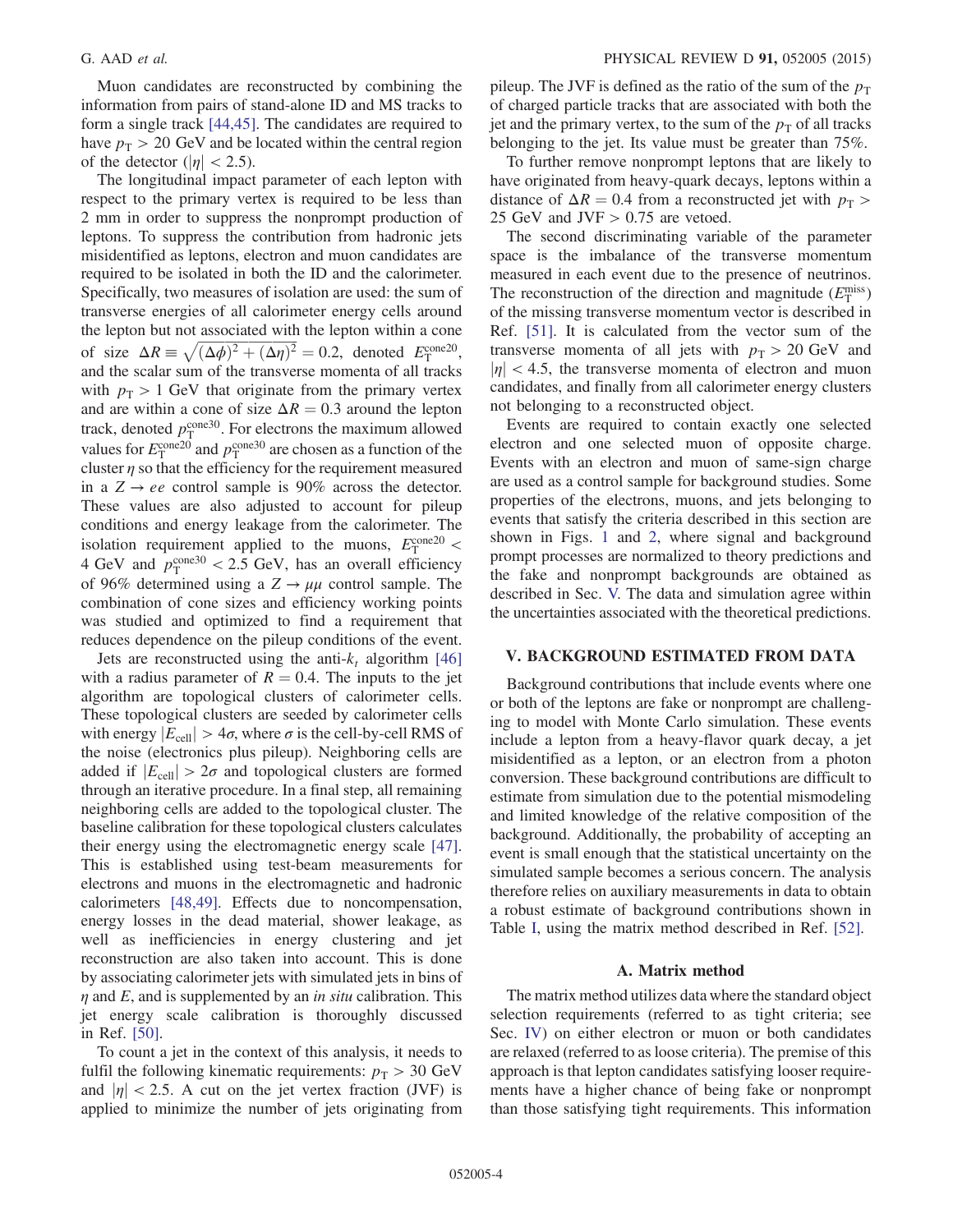<span id="page-4-0"></span>

FIG. 1 (color online). Comparison between data and Monte Carlo samples (including the data-driven fake described in Sec. [V](#page-3-0) and nonprompt backgrounds described in Sec. [III\)](#page-1-1) normalized to their theoretical cross-sections for an integrated luminosity of 4.6 fb<sup>-1</sup>: (a) electron and (b) muon candidate  $p<sub>T</sub>$  distributions and, (c) and (d), their respective  $\eta$  distributions for events producing one electron and one muon of opposite-sign (OS) charge. The electron and muon satisfy the signal region selection criteria presented in Sec. [IV.](#page-2-0) A bin by bin ratio between the data and simulated events is shown at the bottom of each comparison. The hatched regions represent the combination of statistical and systematic uncertainties as listed in Table [II](#page-9-0) (except for shape uncertainties) and described in Sec. [VI](#page-7-0) together with the full theoretical cross-section uncertainties for the  $t\bar{t}$ , WW, and  $Z/\gamma^* \to \tau\tau$  signal processes.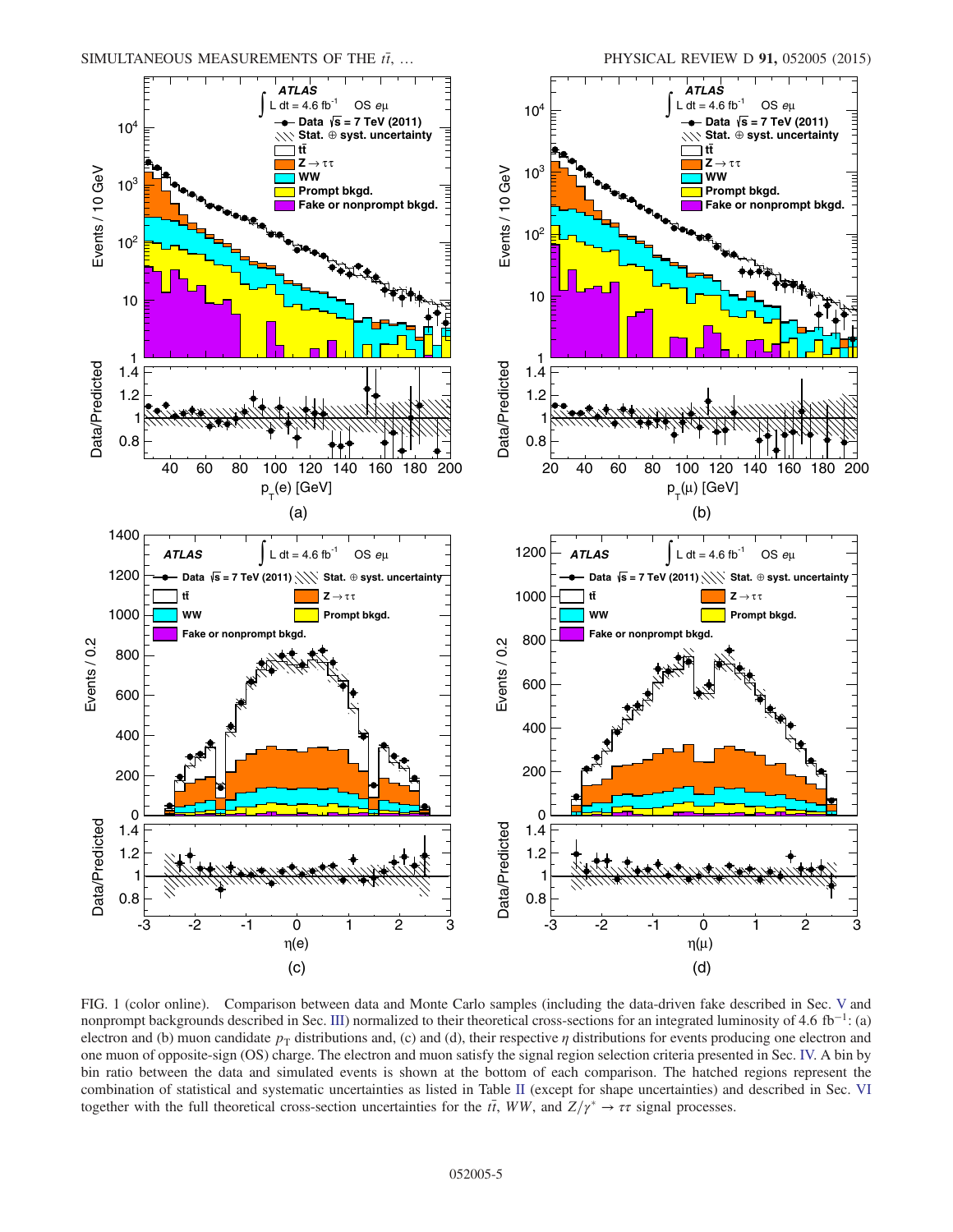<span id="page-5-0"></span>

FIG. 2 (color online). Comparison between data and Monte Carlo samples (including the data-driven fake described in Sec. [V](#page-3-0) and nonprompt backgrounds described in Sec. [III\)](#page-1-1) normalized to their theoretical cross-sections for an integrated luminosity of 4.6 fb<sup>-1</sup>: (a) invariant mass distribution of electron and muon pairs and (b) distribution of the scalar sum of the transverse momenta of the selected electron, muon and jets. The electron and muon of OS charge satisfy the signal region selection criteria presented in Sec. [IV.](#page-2-0) A bin by bin ratio between the data and simulated events is shown at the bottom of each comparison. The hatched regions represent the combination of statistical and systematic uncertainties as listed in Table [II](#page-9-0) (except for shape uncertainties) and described in Sec. [VI](#page-7-0) together with the full theoretical cross-section uncertainties for the  $t\bar{t}$ , WW, and  $Z/\gamma^* \to \tau\tau$  signal processes.

combined with inputs of the probability that a real lepton or fake or nonprompt lepton meeting the loose criteria also satisfies the tight criteria is used to arrive at a background estimate. For loose electrons, the isolation requirements are dropped, and electron identification criteria as defined in Ref. [\[43\]](#page-20-18) are used, where the requirements on particle identification in the TRT and on the calorimeter energy to track momentum ratio  $E/p$  are relaxed. For loose muons, the isolation requirements are dropped.

For a given selected event, the matrix method, by solving a set of linear equations, implements a change of basis from observed data regions into event categories. The data regions comprise the signal region that is defined by a tight electron and a tight muon, denoted "TT"; and control regions, containing events that produce a tight electron and a loose and not tight muon, denoted "TL"; a loose and not tight electron and a tight muon, denoted "LT"; and a loose and not tight electron and a loose and not tight muon, denoted "LL". Event categories are denoted "RR," "RF," "FR" and "FF," where "R" refers to a true prompt electron or muon, and "F" refers to a fake or nonprompt electron or muon.

For a given event in a data region, the array w contains the weights assigned to the event in question and specifies to which category the event belongs. This array is made up of four components, denoted  $w_{RR}$ ,  $w_{FR}$ ,  $w_{RF}$  and  $w_{FF}$  and is calculated as

$$
\begin{pmatrix} w_{\rm RR} \\ w_{\rm RF} \\ w_{\rm FR} \\ w_{\rm FF} \end{pmatrix} = \mathcal{M}^{-1} \begin{pmatrix} \delta_{\rm TT} \\ \delta_{\rm TL} \\ \delta_{\rm LT} \\ \delta_{\rm LL} \end{pmatrix}, \tag{1}
$$

where  $\delta$  equals unity when the event falls in the given signal or control region, and zero otherwise. The matrix  $M$  is written in terms of  $r_{e(\mu)}$ , the probability for a real loose electron (muon) to meet the tight criteria, and  $f_{e(\mu)}$ , the probability for a fake or nonprompt loose electron (muon) to meet the tight criteria, and is calculated as

$$
\mathcal{M} = \begin{pmatrix} r_e r_\mu & r_e f_\mu & f_e r_\mu & f_e f_\mu \\ r_e \bar{r}_\mu & r_e \bar{f}_\mu & f_e \bar{r}_\mu & f_e \bar{r}_\mu \\ \bar{r}_e r_\mu & \bar{r}_e f_\mu & \bar{f}_e r_\mu & \bar{f}_e f_\mu \\ \bar{r}_e \bar{r}_\mu & \bar{r}_e \bar{f}_\mu & \bar{f}_e \bar{r}_\mu & \bar{f}_e \bar{f}_\mu \end{pmatrix},
$$
(2)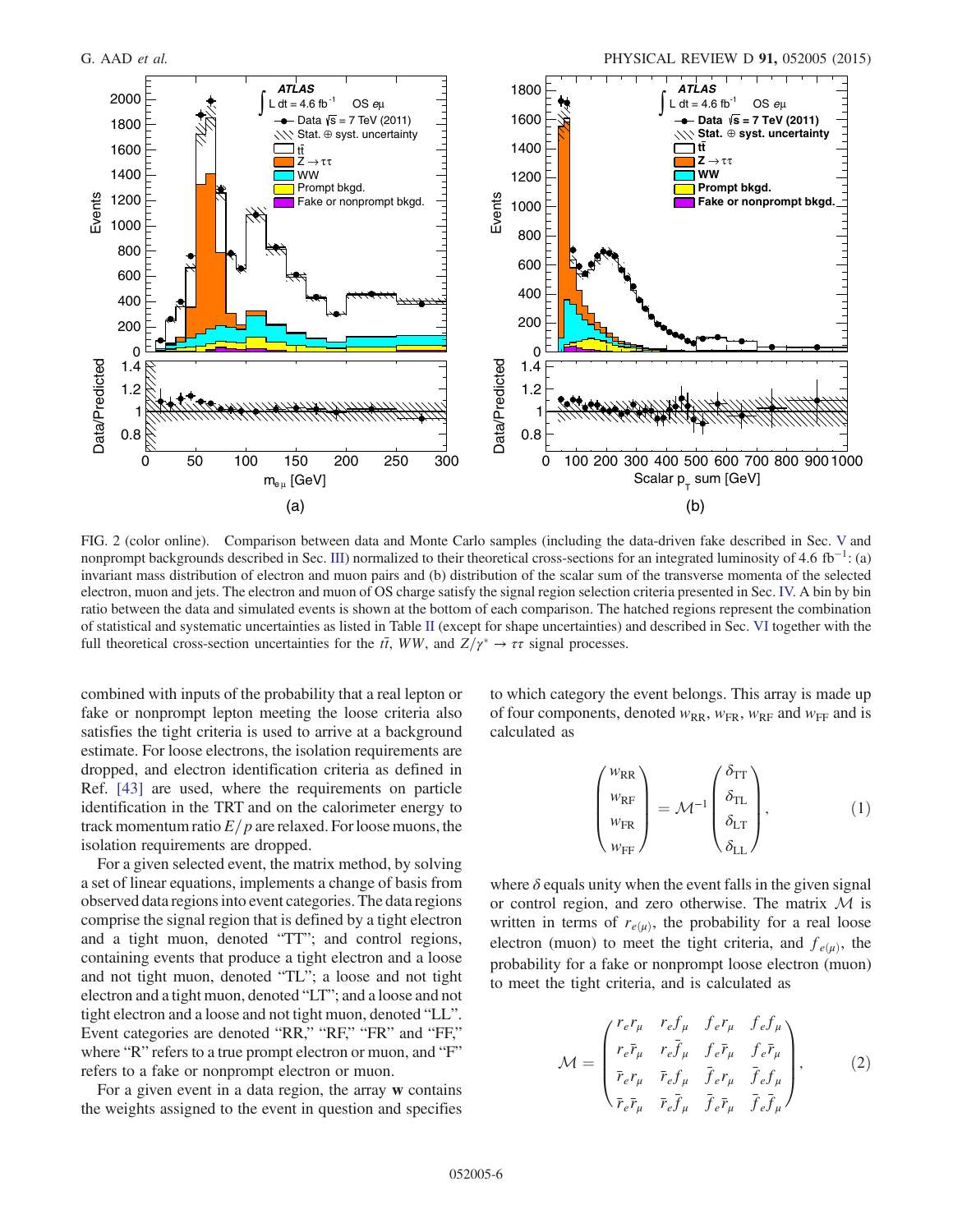<span id="page-6-0"></span>TABLE I. Fake or nonprompt background estimates in the OS and SS electron-muon samples. Overall data yields are given for the control (LL, LT and TL) and signal (TT) regions, together with the estimates of the backgrounds ( $\sum^{\text{Bins}} \sum^{\text{Events}} W$ ). The events from the control regions are used to produce the background estimate after applying the appropriate weights from Eq. [\(3\)](#page-6-1). Backgrounds are shown with their statistical, electronrelated, and muon-related systematic uncertainties.

| Region                                          | Event yields                                            |      |  |  |  |  |
|-------------------------------------------------|---------------------------------------------------------|------|--|--|--|--|
|                                                 | OS                                                      | SS   |  |  |  |  |
| LL                                              | 3560                                                    | 1623 |  |  |  |  |
| LТ                                              | 4744                                                    | 896  |  |  |  |  |
| TL                                              | 1137                                                    | 499  |  |  |  |  |
| TT                                              | 12224                                                   | 407  |  |  |  |  |
|                                                 | Estimated fake or nonprompt background                  |      |  |  |  |  |
| $\nabla^{\text{Bins}} \nabla^{\text{Events}} W$ | $210 \pm 20 \pm 150 \pm 50$ $240 \pm 10 \pm 120 \pm 10$ |      |  |  |  |  |

where  $\bar{x} \equiv 1 - x$  for  $x = f$  or r. Given that the matrix method probabilities, as detailed later, are parametrized as a function of event characteristics such as lepton kinematics and the number of jets, w is calculated on an event-by-event basis, allowing an improved determination of the background, and therefore the matrix method as described here is a generalization of that presented in Ref. [\[52\].](#page-20-25) The estimated background contribution to the signal region due to a given event is given by

<span id="page-6-1"></span>
$$
W = r_e f_\mu w_{\rm RF} + f_e r_\mu w_{\rm FR} + f_e f_\mu w_{\rm FF}.
$$
 (3)

The background in a given  $E_T^{\text{miss}}-N_{\text{jets}}$  bin is given by the sum of W over all events in that hin. The respective event sum of W over all events in that bin. The respective event yields in the opposite-sign and same-sign lepton samples, are shown separately in Table [I](#page-6-0) for the various classes of events used in the matrix method, together with the results, expressed as estimated fake or nonprompt background yields in the two samples, integrated over  $E_{\text{T}}^{\text{miss}}$  and  $N_{\text{jets}}$ .

### B. Measurement of matrix method probabilities

The probabilities  $r_{\mu}$  for real muons and  $r_e$  for real electrons which pass both the loose and tight selection cuts are determined with high-purity samples of  $Z \rightarrow \mu\mu$  and  $Z \rightarrow ee$  decays, respectively, using a tag and probe method.

The values of  $r_{\mu}$  are measured as a function of muon  $\eta$ and jet multiplicity and vary from 0.94 to 0.97. The values of  $r_e$  are measured as a function of electron  $\eta$  and  $p_T$  for events without jets, and also as a function of the angular distance  $\Delta R$  between the electron and nearest jet otherwise. For events containing two or more jets,  $r_e$  is corrected to better match the expected efficiency in  $t\bar{t}$  events. The correction is calculated from comparisons of  $t\bar{t}$  and  $Z \rightarrow ee$ simulated events. The complexity of parametrization for the electrons with respect to muons is due to the greater sensitivity of electron identification to jet activity. The values of  $r_e$  vary from 0.77 to 0.81 from lowest to highest electron  $p_T$ , from 0.75 to 0.81 from low to high  $|\eta|$ , and from 0.70 to 0.81 from low to high  $\Delta R$  separation between the electron and the nearest jet. Uncertainties on  $r_e$  (1%–2%) and  $r_\mu$  (1%–4%) reflect both statistics and variations observed in their determination derived from changes in the modeling of signal and background components in  $Z \rightarrow ee$  and  $Z \rightarrow \mu\mu$  invariant mass distributions.

The probabilities for jets to be misidentified as muons or for nonprompt muons,  $f_{\mu}$ , are measured in a data sample dominated by multijet events selected by requiring low  $E_T^{\text{miss}}$ . The measurement method employs fits to the trans-<br>verse impact parameter significance distribution of the verse impact parameter significance distribution of the candidate muon to disentangle the fake or nonprompt component. Over the muon range  $|\eta| < 2.5$ ,  $f_u$  varies from 0.13 to 0.18 and shows less variation with the number of jets, only shifting by about 0.02 within any particular  $\eta$  bin. An uncertainty on  $f_{\mu}$  is assigned based on the difference with measurements made using an alternative method, in which specific selection criteria are relied upon to provide a pure sample of muon candidates from fake or nonprompt sources. Measured as a function of muon  $\eta$ and the  $p_T$  of the jet with the highest  $p_T$ ,  $f_\mu$  varies from 0.18 to 0.28. The difference in predicted net background yield from these two  $f_{\mu}$  measurements is taken as the uncertainty on the background estimate, which amounts to about 24%.

The probabilities for jets to be misidentified as electrons or for nonprompt electrons,  $f_e$ , are determined in samples dominated by multijet events and parametrized in the same way as  $r_e$ . In order to assign a central value and uncertainty for  $f_e$ , separate criteria are imposed on the multijet events, to enhance the presence of either fake electrons from jets or electrons from photon conversions in light-flavor quark jets, yielding  $f_e^{\text{jets}} \approx 0.15$  and  $f_e^{\text{conv}} \approx 0.30$ , respectively.<br>From data samples enriched in light or heavy quark (*b* or *c*) From data samples enriched in light or heavy quark  $(b \text{ or } c)$ jets, it is found that the probability  $f_e$  is very similar between the two categories. As the relative composition of fake or nonprompt electrons is not known *a priori*, a simple average of  $f_e^{jets}$  and  $f_e^{conv}$  is performed in each  $p_T$  and  $\eta$  bin<br>to give the f values. The uncertainty in each bin is to give the  $f_e$  values. The uncertainty in each bin is determined as half of the difference between  $f_e^{jets}$  and  $f_{\text{conv}}^{conv}$  in the opposite-sign signal region, the contribution  $f_{\epsilon}^{\text{conv}}$ . In the opposite-sign signal region, the contribution from electrons and muons with mismeasured charge in the from electrons and muons with mismeasured charge in the inner detector is estimated to be very small and is not accounted for in this analysis.

### C. Validation of background estimate

The estimate of the background in the signal region was validated using an event sample defined by selection criteria that are the same as those just described, with the exception that a same-sign (SS)  $e\mu$  pair is required. Figure [3](#page-7-1) shows the jet multiplicity and  $E_{\rm T}^{\rm miss}$  distributions in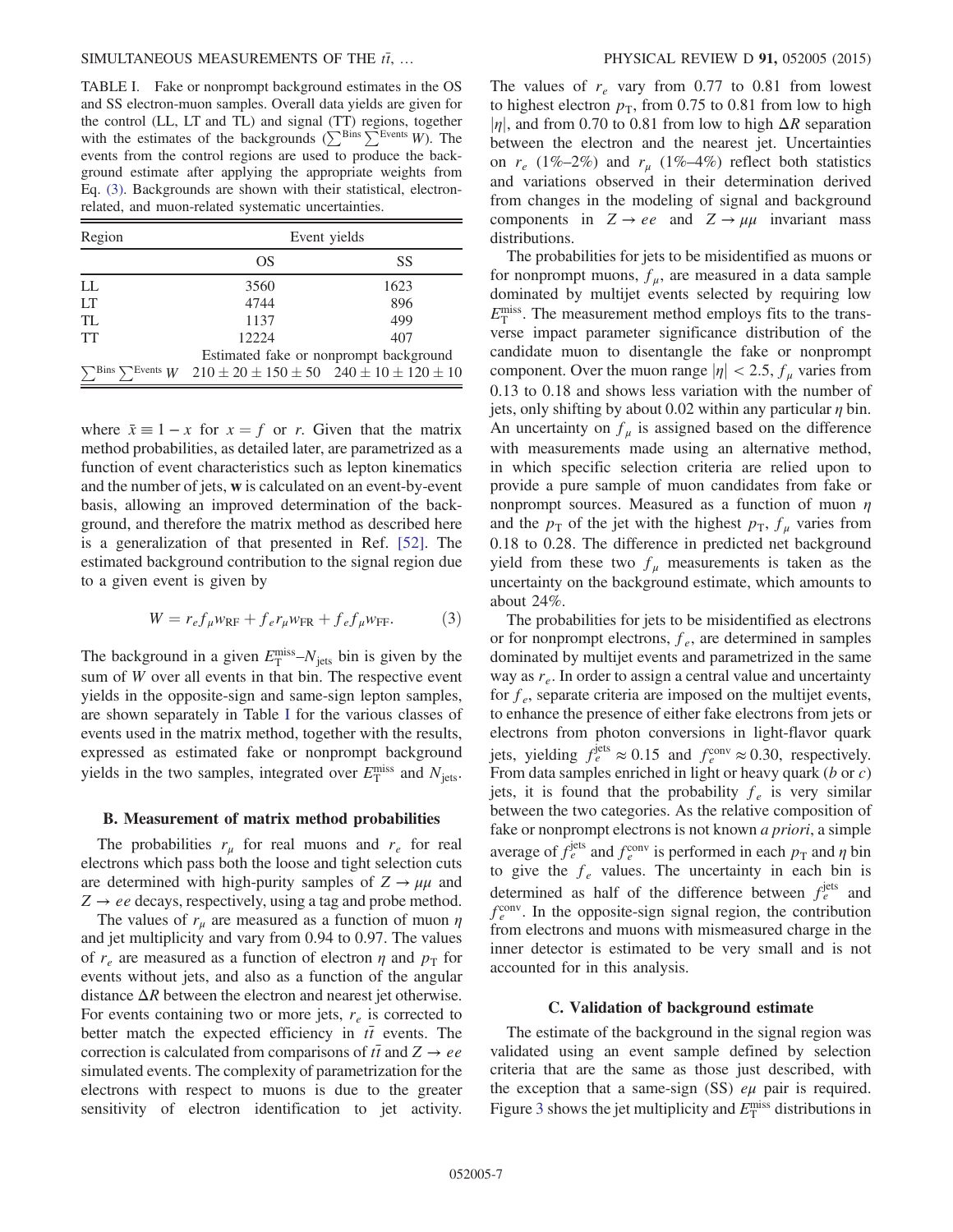<span id="page-7-1"></span>

FIG. 3 (color online). (a) Jet multiplicity spectrum and (b) missing transverse momentum spectrum for events producing one electron and one muon of SS charge. The electron and muon candidates and events fulfil the same selection criteria required on the OS charge sample. The hatched regions represent the combination of statistical uncertainty and rate uncertainties on the fake or nonprompt background, as well as uncertainties on the acceptance, efficiency, theoretical cross-sections, and modeling of the processes. The other prompt lepton background category includes contributions from  $t\bar{t}W$ ,  $t\bar{t}Z$ , and same-sign  $W^{\pm}W^{\pm}jj$  processes.

the SS data sample. This sample is dominated by fake and nonprompt lepton events along with a contribution of prompt leptons from WZ and ZZ, and also small contributions from  $t\bar{t}W$ ,  $t\bar{t}Z$ , and same-sign  $W^{\pm}W^{\pm}jj$  processes, which are collectively denoted as "other prompt bkgd." in Fig. [3.](#page-7-1) Opposite-sign events where electron charge is misidentified, predominantly because of bremsstrahlung in the ID material followed by photon conversion, provide a significant contribution. This same-sign sample is expected to marginally differ in the exact composition of fake or nonprompt leptons from that of the OS sample. For example, the  $W + c$  process preferentially yields a nonprompt lepton with opposite charge to that of the prompt lepton from the W decay.

A closure test of the matrix method was performed using a collection of simulated samples for processes that could contribute to this background category in the oppositecharge  $e\mu$  final state. This included  $W/Z +$  jets (including heavy flavor),  $W\gamma$  + jets, top- or W-pair production where at least one of the W bosons decays hadronically, Drell-Yan τ-pair production where one τ decays hadronically, and s- and t-channel single top production. Probabilities were measured using generator-level information in simulated samples of  $Z + \text{jets}$  and multijet production. The results of calculating the background contribution using the matrix method were compared to those derived from generator-level information and were found to agree within uncertainties.

### D. Results

Table [I](#page-6-0) lists event yields from data in the signal and control regions and the resulting estimation and associated uncertainty of the fake or nonprompt background in both the OS and the SS sample. Signal processes that dominate the OS sample are absent in the SS sample, and the contribution of fake or nonprompt leptons is dominant in the SS event yield as noted previously. The estimated background in the OS (SS) signal region is  $210 \pm 160$  $(240 \pm 120)$  events, where the uncertainty is derived from alternative estimates of the background made by varying the electron input probabilities by their associated errors, as well as using muon input probability estimates from the alternative measurement method. An  $N_{\text{jets}}$  versus  $E_{\text{T}}^{\text{miss}}$ <br>distribution is made for each configuration of matrix distribution is made for each configuration of matrix method probabilities and later used as input in the likelihood fit in order to assign systematic uncertainties on the signal yields returned in the default fit.

# <span id="page-7-0"></span>VI. FIT METHOD AND UNCERTAINTIES

Templates in the  $E_T^{\text{miss}} - N_{\text{jets}}$  parameter space are pro-<br>ced for signal processes  $(\vec{H} \cdot WW - Z/\nu^* \rightarrow \tau \tau)$  and duced for signal processes  $(t\bar{t}, WW, Z/\gamma^* \rightarrow \tau\tau)$  and<br>hackgrounds  $(Wt, WZ/ZZ)$  fake and nonprompt) by backgrounds ( $Wt$ ,  $WZ/ZZ$ , fake and nonprompt) by applying the object and event selection described above. These templates are employed in a fit to data. The parameter space is divided into two bins of jet multiplicity,  $N_{\text{jets}} = 0$  and  $N_{\text{jets}} \ge 1$ , counting reconstructed jets with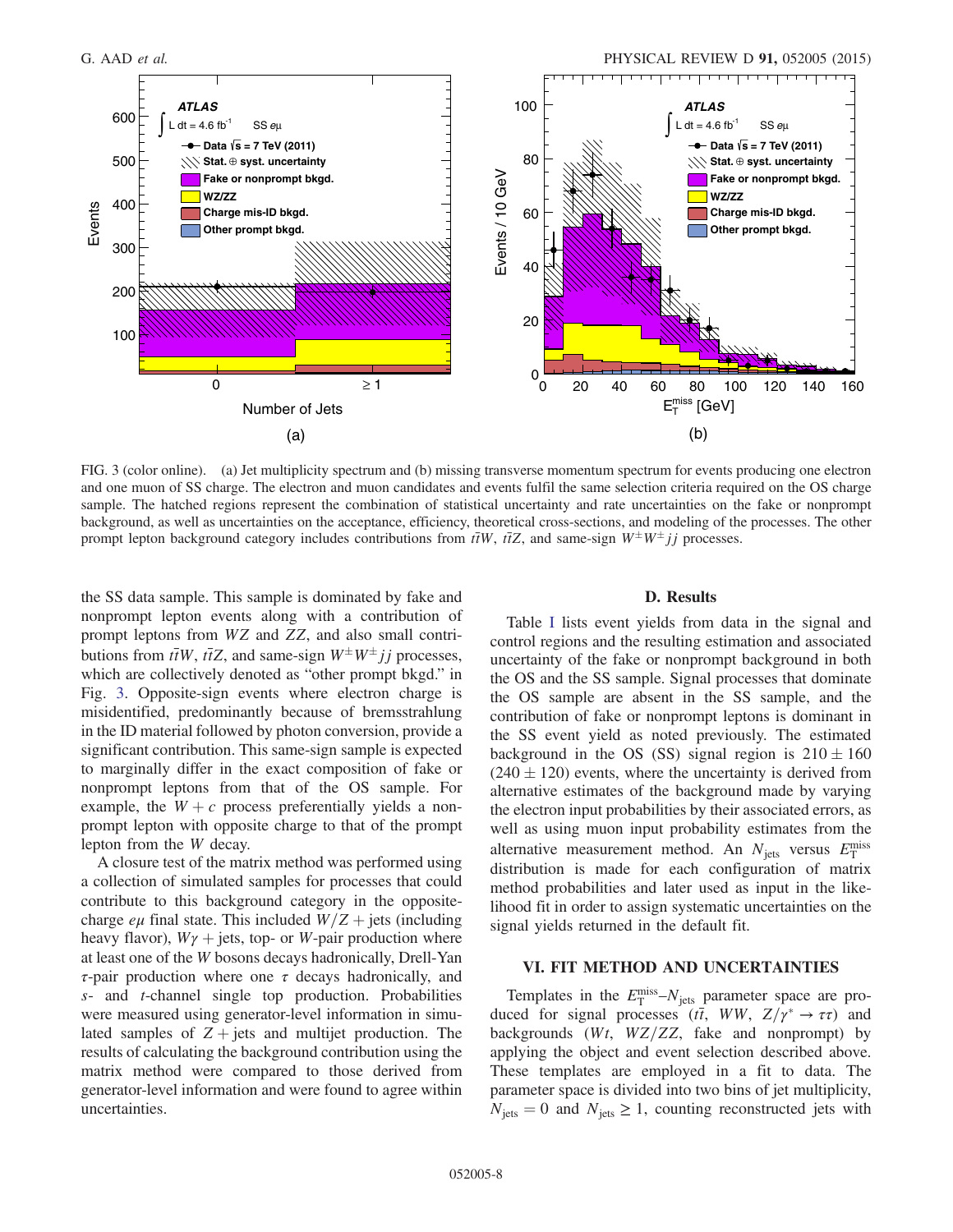$p_T \ge 30$  GeV. The  $E_T^{\text{miss}}$  distribution is divided into twenty<br>hins from  $0 \le F^{\text{miss}} \le 200$  GeV in increments of 10 GeV bins from  $0 < E_{\rm T}^{\rm miss} < 200$  GeV in increments of 10 GeV, with the bins bordering 200 GeV also containing the with the bins bordering 200 GeV also containing the overflow of events with  $E_{\rm T}^{\rm miss} \ge 200$  GeV. Studies using<br>simulated samples found the choices of two jet multiplicity simulated samples found the choices of two jet multiplicity bins and of a jet threshold  $p_T \geq 30$  GeV to be optimal in terms of minimizing statistical and systematic uncertainties, such as those arising from jet energy scale effects and  $t\bar{t}$ modeling.

Normalized templates for signal and background components are used to construct a binned likelihood function that is maximized in the fit to data. The normalization parameters of the  $t\bar{t}$ , WW and  $Z/\gamma^* \to \tau \tau$  templates are<br>treated as free parameters in the fit whereas the pormalitreated as free parameters in the fit, whereas the normalization parameters of the  $Wt$  and  $WZ/ZZ$  templates are constrained to their expected values. The template for background involving at least one fake or nonprompt lepton candidate is constrained to the estimate derived from data as described previously in Sec. [V.](#page-3-0) The templates for  $t\bar{t}$  and WW include electrons and muons from tau-lepton decays.

The fiducial region in this analysis is defined by particle level quantities chosen to be similar to the selection criteria used in the fully reconstructed sample. Electrons must have transverse energy  $E_T > 25$  GeV and pseudorapidity  $|\eta|$  < 2.47, excluding the transition region 1.37 <  $|\eta|$  < 1.52. Muons are required to have transverse momentum  $p_T > 20$  GeV and pseudorapidity  $|\eta| < 2.5$ . All selected electron or muon particles must originate from a W boson decay from the hard scattering process, or from tau-lepton decays that themselves are from a W boson or Z boson decay. A further correction applied to leptons, to include the momenta contribution of photons from narrowangle QED FSR, is the addition of the momenta of all photons within a cone of  $\Delta R = 0.1$  around the lepton to its momentum.

<span id="page-8-0"></span>Fitted event yields are used to extract fiducial and full cross-sections for the signal processes. The former is desirable because it is a quantity that is closer to what is measured by the detector and does not suffer from theoretical extrapolation errors. The two cross-sections are calculated as

$$
\sigma_X^{\text{fid}} = \frac{N_X^{\text{fid}}}{\mathcal{C} \cdot \mathcal{L}},\tag{4}
$$

$$
\sigma_X^{\text{tot}} = \frac{N_X^{\text{tot}}}{\mathcal{A} \cdot \mathcal{C} \cdot B(X \to e\mu + Y) \cdot \mathcal{L}} \tag{5}
$$

<span id="page-8-1"></span>respectively, where  $\mathcal L$  corresponds to the integrated luminosity of the data sample;  $A$  is the kinematic and geometric acceptance of the fiducial region as a fraction of the complete phase space;  $\mathcal C$  is the ratio of the number of events fulfilling the offline selection criteria to the number of events produced in the fiducial region estimated from

simulation;  $N_X^{\text{tot}}$  ( $N_X^{\text{fid}}$ ) is the number of events attributed to the specified process by the fit using systematic uncertainthe specified process by the fit using systematic uncertainties that affect  $\mathcal{A} \cdot \mathcal{C}$  (C only); and  $B(X \rightarrow e\mu + Y)$  is the branching fraction to inclusive  $e\mu$  final states for the decay channel under consideration taking into account the branching fractions of tau-lepton decays to electrons and muons.

Systematic uncertainties are estimated by examining their effects on the nominal templates. These effects are broadly broken up into two categories, those affecting normalization and those affecting the shape of predicted templates, which are calculated using Monte Carlo pseudoexperiments. Each source of uncertainty considered may affect both template normalization and shape, with the exception of integrated luminosity and LHC beam energy uncertainties, which affect only template normalization. Uncertainties associated with the fake or nonprompt background and parton distribution function modeling are handled differently as special cases, described in detail below. The dominant sources of systematic uncertainties are listed in Table [II](#page-9-0) for the signal processes. For background templates, most of the uncertainties listed in Table [II](#page-9-0) are applied with the exception of Monte Carlo model uncertainties, LHC beam energy, and PDF uncertainties.

### A. Template normalization uncertainties

Systematic uncertainties affecting the acceptance, efficiency and background cross-sections are incorporated as Gaussian constrained parameters in the likelihood function. The Gaussian probability distributions for each systematic uncertainty parameter multiply the likelihood, thus profiling the uncertainty. These terms penalize the likelihood if the parameters move away from their nominal values during the minimization procedure.

### B. Template shape uncertainties

Monte Carlo pseudoexperiments are performed to estimate uncertainties on event yields due to systematic uncertainties affecting template shapes. For a given source of systematic uncertainty, S, sets of modified  $E_T^{\text{miss}}-N_{\text{jets}}$ <br>signal and background templates are produced in which signal and background templates are produced in which S is varied up and down by its expected uncertainty, while the template normalization remains fixed to its assumed standard model expectation. Pseudoexperiments are performed by fitting these modified templates to "pseudodata" randomly drawn according to the nominal (i.e., no systematic effects applied) templates.

Pseudodata are constructed for each pseudoexperiment using the expected number of events,  $\overline{N}_X$ , and  $E_T^{\text{miss}}-N_{\text{jets}}$ <br>shape for each process X. For each pseudoexperiment the shape for each process  $X$ . For each pseudoexperiment the following procedure is carried out. The expected number of events for process X is sampled from a Gaussian distribution of mean  $N_X$  and width determined by the uncertainty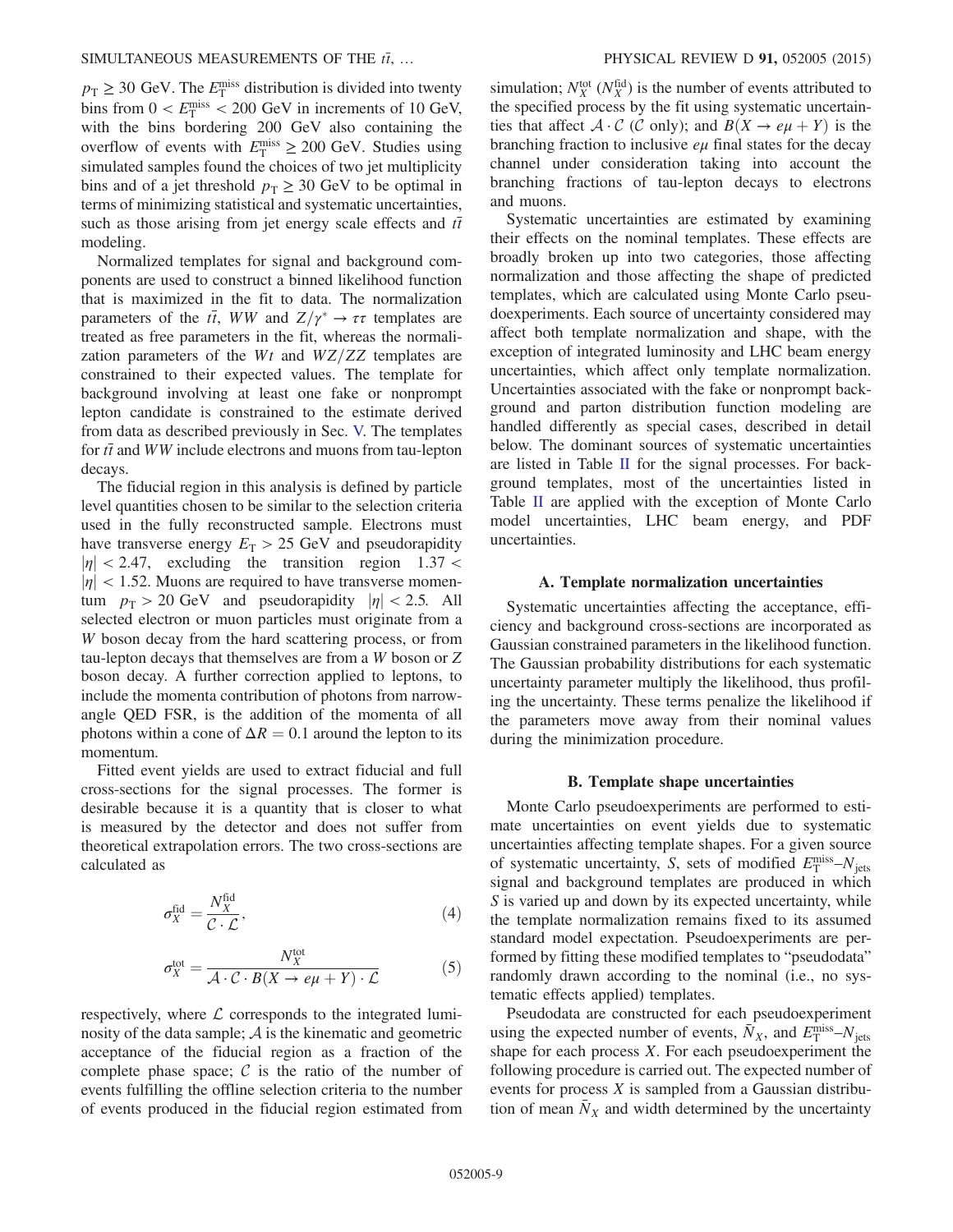# G. AAD *et al.* PHYSICAL REVIEW D **91**, 052005 (2015)

<span id="page-9-0"></span>TABLE II. Summary of dominant systematic uncertainties. Uncertainties expressed as a percentage are shown for each signal process, broken down into normalization effects on C (the factor relating the measured events to the fiducial phase space) and  $A \cdot C$  (the factor relating the measured events to the full phase space), and template shape effects. The normalization uncertainties on  $A \cdot C$  and C are symmetrized. The reconstruction uncertainties are applied to  $C$  and affect both the fiducial and full cross-section measurements. The theoretical uncertainties due to template shape are applied to both the fiducial and full cross-section measurements as well. Uncertainties on the fake and nonprompt background, luminosity, and LHC beam energy, which are not divided into normalization and shape components, are listed together.

|                                                | Process           |                                 |              |               |                                 |              |                            |                                 |              |
|------------------------------------------------|-------------------|---------------------------------|--------------|---------------|---------------------------------|--------------|----------------------------|---------------------------------|--------------|
|                                                |                   | Systematic uncertainties $(\%)$ |              |               |                                 |              |                            |                                 |              |
|                                                |                   | $t\overline{t}$                 |              | WW            |                                 |              | $Z/\gamma^* \to \tau \tau$ |                                 |              |
| Source                                         | $\mathcal{C}_{0}$ | $\mathcal{A} \cdot \mathcal{C}$ | Shape        | $\mathcal{C}$ | $\mathcal{A} \cdot \mathcal{C}$ | Shape        | $\mathcal{C}$              | $\mathcal{A} \cdot \mathcal{C}$ | Shape        |
| $ISR/FSR + scale$                              | $\pm 1.1$         | $\pm 0.4$                       | $+1.0(-1.5)$ | $\pm 1.0$     | $\pm 0.8$                       | $+4.7(-3.5)$ | $\pm 1.1$                  | $\pm 0.4$                       | $+0.7(-1.0)$ |
| Generator                                      | $\pm 0.7$         | $\pm 0.8$                       | $+0.2(-0.0)$ | $\pm 0.6$     | $\pm 0.5$                       | $+4.5(-0.4)$ |                            |                                 | $+0.0(-0.7)$ |
| PS modeling                                    | $\pm 0.9$         | $\pm 0.6$                       | $+0.0(-0.1)$ | $\pm 0.5$     | $\pm 1.0$                       | $+3.5(-0.0)$ |                            |                                 | $+0.0(-0.6)$ |
| $Z/\gamma^* \rightarrow \tau \tau$ PS Modeling |                   |                                 | $+0.0(-0.5)$ |               |                                 | $+0.0(-0.6)$ | $\pm 1.8$                  | $\pm 3.3$                       | $+0.5(-0.0)$ |
| <b>PDF</b>                                     | $\pm 0.6$         | $\pm 1.7$                       | $\pm 0.5$    | $\pm 0.1$     | $\pm 0.7$                       | $\pm 1.6$    | $\pm 0.2$                  | $\pm 1.3$                       | $\pm 0.8$    |
| $e$ reconstruction, ID, isolation              | $\pm$ 3.2         |                                 | $+0.0(-0.1)$ | $\pm 3.2$     |                                 | $+0.3(-0.3)$ | $\pm 3.3$                  |                                 | $+0.0(-0.8)$ |
| $\mu$ reconstruction                           | $\pm 0.8$         |                                 | $+0.0(-0.0)$ | $\pm 0.8$     |                                 | $+0.0(-0.0)$ | $\pm 0.8$                  |                                 | $+0.0(-0.0)$ |
| $E_{\rm T}^{\rm miss}$ cellout                 | $\pm 0.0$         |                                 | $+0.4(-0.2)$ | $\pm 0.0$     |                                 | $+8.1(-9.9)$ | $\pm 0.0$                  |                                 | $+2.3(-0.2)$ |
| $E_{\rm T}^{\rm miss}$ pileup                  | $\pm 0.0$         |                                 | $+0.1(-0.1)$ | $\pm 0.0$     |                                 | $+3.7(-4.5)$ | $\pm 0.0$                  |                                 | $+1.0(-1.7)$ |
| Jet energy scale                               | $\pm 0.8$         |                                 | $+1.4(-1.4)$ | $\pm 0.6$     |                                 | $+0.5(-4.8)$ | $\pm 0.5$                  |                                 | $+1.4(-3.1)$ |
| Jet energy resolution                          | $\pm 0.2$         |                                 | $+0.3(-0.0)$ | $\pm 0.2$     |                                 | $+0.0(-2.6)$ | $\pm 0.2$                  |                                 | $+0.0(-0.1)$ |
| Jet vertex fraction                            | $\pm 0.8$         |                                 | $+0.1(-0.0)$ | $\pm 0.3$     |                                 | $+0.0(-1.7)$ | $\pm 0.2$                  |                                 | $+0.0(-0.3)$ |
|                                                |                   | $t\overline{t}$                 |              |               | WW                              |              |                            | $Z/\gamma^* \to \tau \tau$      |              |
| Fake or nonprompt background                   |                   | $\pm 0.8$                       |              |               | $\pm$ 5.6                       |              |                            | $\pm 0.7$                       |              |
| Luminosity                                     |                   | $\pm 1.8$                       |              |               | $\pm 1.8$                       |              |                            | $\pm 1.8$                       |              |
| LHC beam energy                                |                   | $\pm 1.8$                       |              |               | $\pm 1.0$                       |              |                            | $\pm 0.8$                       |              |

on  $\bar{N}_X$ . This number is then Poisson fluctuated to determine the number of events,  $N_X$ , for process X. The shape of process X in the  $E_T^{\text{miss}} - N_{\text{jets}}$  parameter space is then used to define a probability distribution function from which to define a probability distribution function from which to sample the  $N_X$  events contributing to the pseudodata for the pseudoexperiment. This is repeated for all processes to construct the pseudodata in the  $E_T^{\text{miss}} - N_{\text{jets}}$  parameter space<br>as the input to the pseudoexperiment. The pseudoexperias the input to the pseudoexperiment. The pseudoexperiment is then performed by fitting the pseudodata to the modified templates and extracting the number of events for each signal process,  $N_{\text{sig}}$ . This procedure is repeated one thousand times to obtain a well-defined distribution of  $N_{sig}$ values.

The difference,  $\Delta N_{\text{sig}}$ , between the mean value of this distribution and  $\bar{N}_x$  is taken as the error due to template shape effects. To obtain the final template shape uncertainty, each positive  $\Delta N_{\text{sig}}/N_{\text{sig}}$  value is added in quadrature to obtain the total positive error, and each negative value is added likewise to obtain the total negative error.

### <span id="page-9-2"></span>C. Fake or nonprompt background uncertainties

To evaluate the uncertainty on the fake or nonprompt background contribution, the matrix method input probabilities are varied; the background templates are then rederived and the measurement is repeated. The observed maximum deviation of the signal parameters measured from templates where electron probabilities are varied is assigned as an uncertainty. Similarly the deviation observed when using the alternative set of muon probabilities is assigned as an uncertainty. The net uncertainty is calculated as a quadratic sum of both uncertainties.

### D. PDF uncertainties

<span id="page-9-1"></span>The uncertainties associated with the choice of parton distribution functions are evaluated using a number of different PDF sets. The envelope of uncertainty bands from the CT10 [\[17\]](#page-20-1), MSTW2008 [\[29\]](#page-20-8) and NNPDF 2.3 [\[32\]](#page-20-9) sets is determined using the procedure prescribed for LHC studies [\[28\].](#page-20-7) There are two PDF-related uncertainties defined, which are the intra-PDF uncertainty and the inter-PDF uncertainty. The former is the uncertainty within a given PDF set originating from uncertainties on various inputs to the PDF calculation or other uncertainties assigned by the particular PDF set authors. The latter is the variation observed when comparing one PDF to another. The comparison is made using the central value of each PDF set and measuring the variation of the observable. The full PDF set uncertainty combines the inter- and intra-PDF uncertainties by taking the envelope of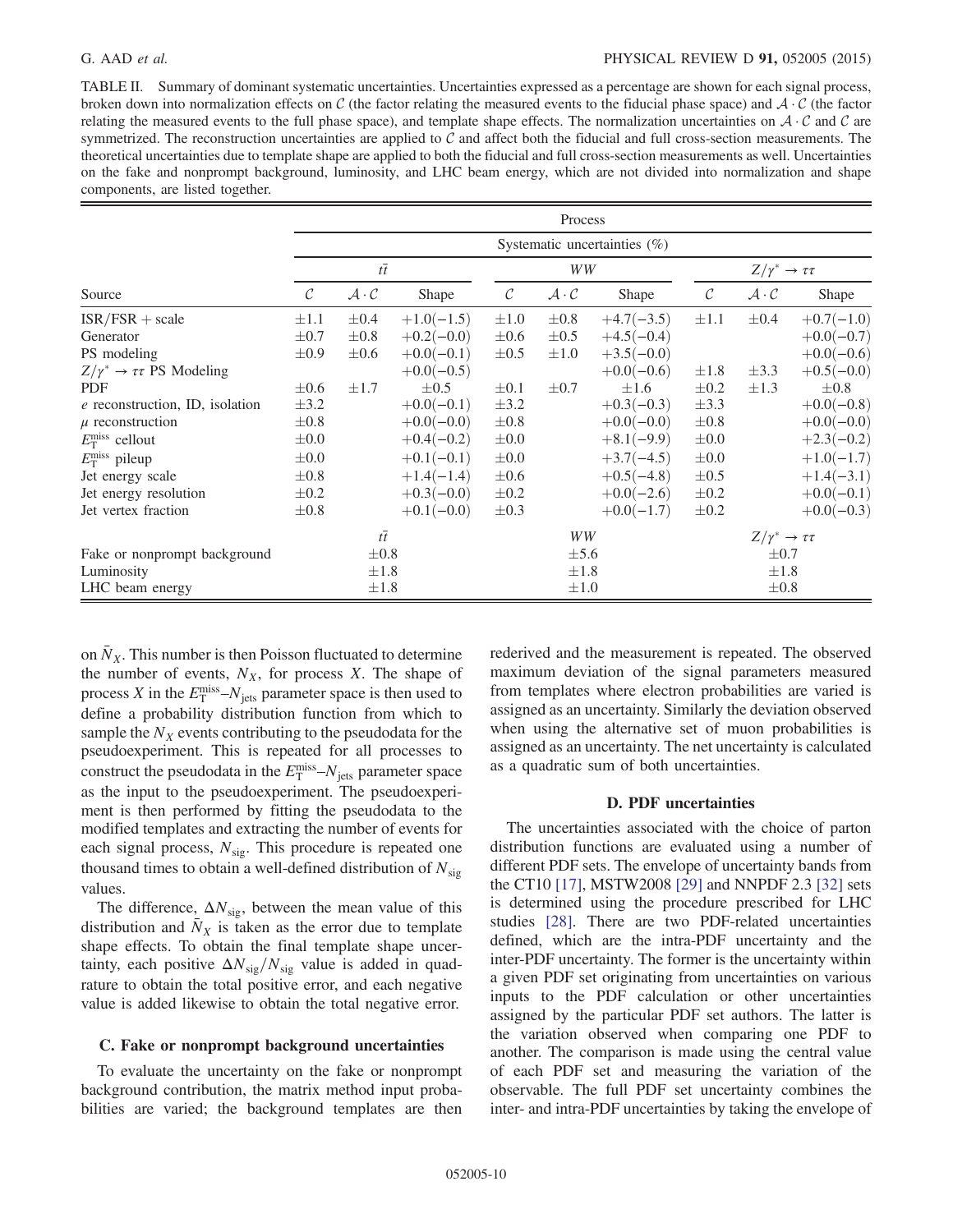# SIMULTANEOUS MEASUREMENTS OF THE  $t\bar{t}$ , … PHYSICAL REVIEW D 91, 052005 (2015)

the minimum and maximum of these values. Uncertainties associated with the parton distribution functions are not profiled in the fit. Shape uncertainties are measured by fitting the varied templates to data while variations between calculated  $A$  and  $C$  values are used to assign acceptance uncertainties. Fitting the templates with different PDF sets to data results in yield uncertainties, the envelope of which is taken as the PDF shape uncertainty. The PDF set uncertainties, shown in Table [II,](#page-9-0) are computed in this way to avoid the complexity that would otherwise be introduced into the fit if they were to be profiled.

### E. LHC luminosity and beam energy

The uncertainty in the measured integrated luminosity is 1.8%, which affects both the fitted yields and the calculated cross-sections for signal and background templates, while the uncertainty associated with the center-of-mass collision  $\frac{1}{\sqrt{s}}$ , affects the production cross-sections. The beam<br>energy,  $\sqrt{s}$ , affects the production cross-sections. The beam energy can be calibrated using the revolution frequency (RF) difference between protons and lead ions. The RF is different for lead ions and protons due to their different ratio of charge to rest mass, and depends on the LHC dipole field setting. The calibration can be performed because the proton beam momentum is proportional to the square root of the proton's RF divided by the frequency difference [\[53\]](#page-20-26). The nominal beam energy at  $\sqrt{s} = 8$  TeV was calibrated<br>to be 3988 + 5 + 26 GeV during  $p +$  Pb runs in early to be  $3988 \pm 5 \pm 26$  GeV during  $p + Pb$  runs in early 2013 [\[53\]](#page-20-26) and corresponds to a relative uncertainty of 0.66%, which is assumed to be the same for  $\sqrt{s} = 7$  TeV.<br>Both of these sources of uncertainty affect template Both of these sources of uncertainty affect template normalization but have no effect on template shape, unlike other uncertainties which affect both normalization and shape.

### F. Summary of systematic uncertainties

Table [II](#page-9-0) lists the sources and effects of the most significant systematic variations on the acceptance correction factors and on the event yields derived from the fit. The first group of entries in the table is the theoretical uncertainties. To determine the uncertainty due to the choice in the modeling of a particular aspect of the event, comparisons are made between Monte Carlo samples featuring alternative choices to the default ones. The uncertainty on the modeling of additional QCD radiation on  $t\bar{t}$  and WW is evaluated by comparing MC@NLO to ALPGEN where the default scales are varied simultaneously by factors of 2 and 0.5. The uncertainty due to the choice of Monte Carlo generator is determined for  $t\bar{t}$  and WW by comparing the default generators to POWHEG while the uncertainty due to the modeling of the parton shower and fragmentation is evaluated by interfacing the default generators to PYTHIA. In the case of  $Z/\gamma^* \to \tau \tau$ , the theoretical<br>uncertainties are calculated by comparing SHEPPA to the uncertainties are calculated by comparing SHERPA to the appropriate ALPGEN sample interfaced to HERWIG. The evaluation of the uncertainty due to the choice of PDF has been described in Sec. [VI D.](#page-9-1)

The second group of entries in Table [II](#page-9-0) corresponds to the experimental uncertainties. The uncertainties associated with Monte Carlo modeling of the lepton trigger, reconstruction and identification efficiencies are evaluated by studying  $Z \to ee/Z \to \mu\mu$  and  $W \to e\nu/W \to \mu\nu$  events selected from data as well as  $Z \rightarrow ee/Z \rightarrow \mu\mu$ ,  $W \to e\nu/W \to \mu\nu$ , and  $t\bar{t}$  events from simulation [\[43\]](#page-20-18). The dominant experimental uncertainties on template normalization stem from electron reconstruction, identification, and isolation. These uncertainties are large due to the difference in efficiency of the isolation cut between the  $Z$  + jets region where the efficiency is measured and the rest of the signal region.

The main contributors to the uncertainty on  $E_T^{\text{miss}}$ <br>ginate from calorimeter cells not associated with any originate from calorimeter cells not associated with any physics object  $(E_T^{\text{miss}}\text{-}cellout term)$  and the pileup correction<br>factors. In fact the former is responsible for the single factors. In fact the former is responsible for the single largest contribution and results, in the WW measurement, in shape uncertainties in excess of 10% which is a dominant source of uncertainty on the full and fiducial cross-section values.

The uncertainty on the jet energy scale also leads to relatively large template shape uncertainties for all signal processes. In the central region of the detector ( $|\eta|$  < 1.7) the jet energy scale uncertainty varies from 2.5 to 8% as a function of jet  $p_T$  and  $\eta$  [\[54\],](#page-20-27) as estimated from in situ measurements of the detector response. This uncertainty estimate includes uncertainties from jet energy scale calibration, calorimeter response, detector simulation, and the modeling of the fragmentation and UE, as well as other choices in the Monte Carlo event generation. Intercalibration of forward region detector response from the central regions of the detector also contributes to the total uncertainty on jet energy scale. Additional uncertainties due to pileup and close-by jet effects are also included. The uncertainty introduces distortions in the template shapes including effects propagated to the calculation of  $E_{\rm T}^{\rm miss}$ . To obtain an estimate of this source of uncertainty, the jet energy scale is broken into sixteen independent the jet energy scale is broken into sixteen independent components. Each component is individually shifted up and down within its uncertainties for a total of 32 variations in the evaluation of shape uncertainties, the results of which are combined and shown as a single entry in Table [II](#page-9-0).

The jet energy resolution has been found to be well modeled by simulation. It is measured from calorimeter observables by exploiting the transverse momentum balance in events containing jets with large  $p_T$ . Two independent in situ methods sensitive to different sources of systematic uncertainties are used to measure the resolution which the Monte Carlo simulation describes within 10% for jets whose  $p_T$  ranges from 30–500 GeV [\[55\]](#page-20-28). The uncertainty due to the JVF is determined from studies of  $Z \rightarrow ee/\mu\mu$  + jets events.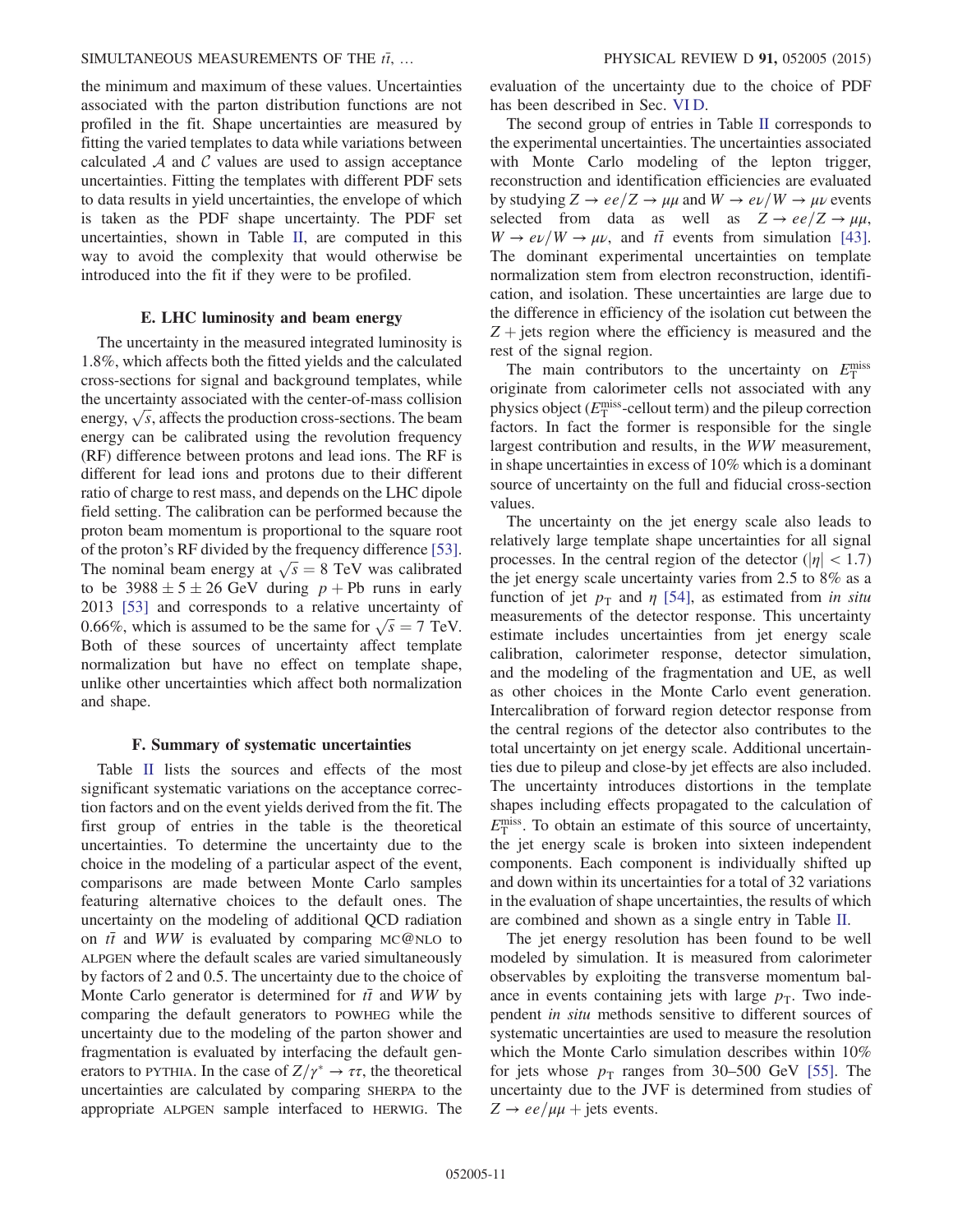The last group of entries on Table [II](#page-9-0) includes uncertainties on fake or nonprompt backgrounds, the measurement of integrated luminosity, and the determination of the LHC beam energy. The uncertainty due to modeling of the fake or nonprompt background, whose evaluation is described in Sec. [VI C](#page-9-2), has the greatest effect on the WW measurement. The uncertainty in the integrated luminosity is dominated by the accuracy of the beam separation scans and the resulting uncertainty of 1.8% is assigned to each signal process. The uncertainty of 0.66% on the beam energy is found to vary the prediction for  $t\bar{t}$  production, calculated at NNLO plus nextto-next-to-leading logarithm by TOP++ [\[26\]](#page-20-29), by 1.8%. Similarly, for WW and  $Z/\gamma^* \to \tau \tau$ , an equivalent study was performed with predictions at NI O from MCFM v6.6 was performed with predictions at NLO from MCFM v6.6 [\[42\]](#page-20-17), resulting in variations of 1.0 and 0.8% respectively. These variations are assigned as uncertainties to the measured cross-sections as shown in the last item of Table [II](#page-9-0).

Overall since the WW and  $Z/\gamma^* \to \tau \tau$  signals overlap in<br>  $\Theta$ -let bins most of the significant shape uncertainties the 0-jet bins, most of the significant shape uncertainties involve the wrong assignment of events to one of these two samples. Very few effects can move a WW or  $Z/\gamma^* \to \tau \tau$ <br>event into the  $> 1$  jet bin, so generally small shape event into the  $\geq 1$  jet bin, so generally small shape uncertainties on  $t\bar{t}$  are observed, where interference from the other processes is minimal. This event assignment uncertainty affects WW approximately three times more than  $Z/\gamma^* \to \tau \tau$  due to the larger yield of  $Z/\gamma^* \to \tau \tau$  events.<br>The main contributions to the uncertainty on  $\Lambda \cdot C$  as shown

The main contributions to the uncertainty on  $\mathcal{A} \cdot \mathcal{C}$ , as shown in Table [II,](#page-9-0) are the PDF for  $t\bar{t}$  and the PS modeling for WW and  $Z/\gamma^* \to \tau \tau$ . The theoretical uncertainties on the correction factors  $C$  are small. No individual source of theoretical factors  $C$  are small. No individual source of theoretical uncertainty on  $\mathcal C$  exceeds the uncertainty due to experimental effects (dominated by those associated with electron scale factors and luminosity). One effect observed from this table is that there is apparent anticorrelation between uncertainties on  $A$  and  $C$ , leading to an uncertainty on their product that is smaller than that on the multiplicands, e.g. the  $ISR/FSR +$ scale uncertainty. Uncertainties on branching ratios [\[56\]](#page-20-30) used in the cross-section calculations are negligible relative to experimental uncertainties and not included in Table [II.](#page-9-0)

Within the fiducial region, uncertainties on  $C$  come mainly from experimental sources and template shape uncertainties. The dominant source varies between signals; template shape uncertainties are dominant in the WW measurement, where the likelihood fit is sensitive to variation in the scale of  $E_T^{\text{miss}}$ -cellout terms. The uncertainty<br>on the fiducial  $t\bar{t}$  cross-section is dominated by the electron on the fiducial  $t\bar{t}$  cross-section is dominated by the electron reconstruction, identification and isolation. In the  $Z/\gamma^* \rightarrow \tau\tau$  channel leading uncertainties derive from PS modeling  $\tau\tau$  channel, leading uncertainties derive from PS modeling and the jet energy scale measurement.

## VII. RESULTS

# A. Event yields

<span id="page-11-0"></span>Comparisons between data and Monte Carlo predictions together with event yields before the application of the fitting procedure are displayed in Fig. [4](#page-12-0) and Table [III](#page-14-0). The Monte Carlo predictions are normalized to the values given in Sec. [III.](#page-1-1) These comparisons are shown in the signal region and subdivisions thereof based on jet multiplicity calculated for jets above the 30 GeV  $p_T$  threshold and on events with reconstructed  $E_T^{\text{miss}}$  below and above 30 GeV.<br>The events shown here satisfy the OS and tight identi-The events shown here satisfy the OS and tight identification criteria specified in Sec. [IV.](#page-2-0) The inclusive yields represent the sum of the binned yields in the  $E_T^{\text{miss}}-N_{\text{jets}}$ <br>parameter space, which provide the templates used in the fit parameter space, which provide the templates used in the fit to the data. The data yield is observed to be in good overall agreement with the prediction.

The same comparisons are shown after the fitting procedure in Fig. [5](#page-13-0) and Table [IV](#page-14-1) for the signal region and for subdivisions thereof, based on the classification defined above. In Fig. [5](#page-13-0) the error bands are smaller in general than in Fig. [4](#page-12-0) since they do not include the uncertainties on the theoretical cross-sections for the three signal processes that are included in the prefit results. As expected, yields for the signal processes given by the fit rise with respect to the prefit normalization to better fit the observed yield in data. Furthermore, good agreement is observed within each of the categories shown in Table [IV,](#page-14-1) indicating that the background estimation and signal template shapes provide a good description of the data.

In Table [V,](#page-15-0) the fitted yields are shown together with the acceptance correction factors  $A$  and  $C$  introduced in Sec. [VI](#page-7-0), the branching ratios  $B$ , and the fiducial and full cross-sections calculated using Eqs.  $(4)$ – $(5)$ . For these branching ratios, the most precise available measurements are used [\[56\],](#page-20-30) including the best theoretical prediction of the W leptonic branching ratio,  $B(W \to \ell \nu) = 0.1082$  with 0.07% uncertainty. A fiducial cross-section, for which electrons and muons from tau-lepton decays in  $t\bar{t}$  and WW are removed, is also quoted along with a ratio,  $R_c$ , that translates between the two fiducial region definitions. This additional fiducial definition is implemented to allow comparisons with predictions for  $t\bar{t}$  and WW fiducial cross-sections that do not include tau-lepton decays to electrons and muons. Such a redefinition of the fiducial region does not alter the product  $A \cdot C$  or the relative uncertainties on the fiducial cross-sections. Also shown are the full uncertainties accompanied by a breakdown of the systematic uncertainty into its three main components (discussed in Sec. [VI,](#page-7-0) namely those arising from normalization, shape, and the fake or nonprompt backgrounds). For the  $t\bar{t}$  and  $Z/\gamma^* \rightarrow \tau\tau$  processes, which have higher pro-<br>duction rates, the normalization uncertainty is dominant duction rates, the normalization uncertainty is dominant while the shape uncertainty is dominant for the lower-rate WW process. This shape uncertainty is not shown in Figs. [4](#page-12-0)–5, leading to some underestimate of the error bands at high values of  $E_T^{\text{miss}}$  in Figs. [4\(c\)](#page-12-0) and [5\(c\),](#page-13-0) where the *WW* process is dominant the WW process is dominant.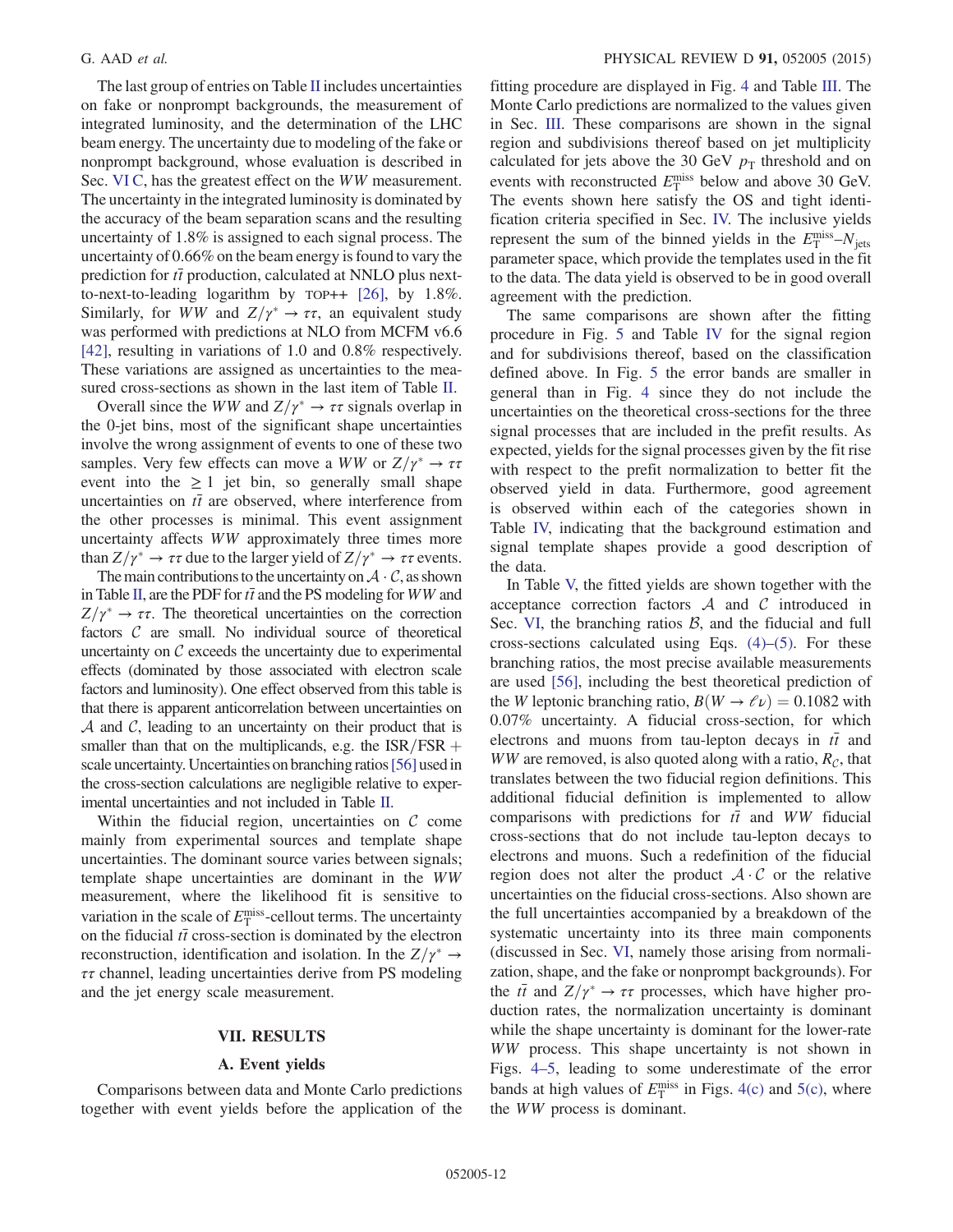<span id="page-12-0"></span>

FIG. 4 (color online). Comparison between data and Monte Carlo samples (including the data-driven fake or nonprompt background) normalized to their theoretical cross-sections for an integrated luminosity of 4.6 fb<sup>-1</sup> for events producing one electron and one muon of OS charge: (a)  $N_{\text{jets}}$ , with bins corresponding to zero jets and  $\geq 1$  jet; (b) missing transverse momentum spectrum,  $E_{\text{T}}^{\text{miss}}$ ; (c)  $E_{\text{T}}^{\text{miss}}$  for  $N_{\text{jets}} = 0$  and  $\langle A \rangle$   $E_{\text{miss}}^{\text{miss}}$  for  $N_{\text{obs}} > 1$ . The (d)  $E_{\rm T}^{\rm miss}$  for  $N_{\rm jets} \geq 1$ . The electron and muon satisfy the signal region selection criteria presented in Sec. [IV.](#page-2-0) The hatched regions represent the combination of statistical and systematic uncertainties as de combination of statistical and systematic uncertainties as described in Table [II](#page-9-0) (except for shape uncertainties) together with the full theoretical cross-section uncertainties for the  $t\bar{t}$ , WW, and  $Z/\gamma^* \to \tau\tau$  signal processes. The last bins in (b), (c) and (d) contain overflow events.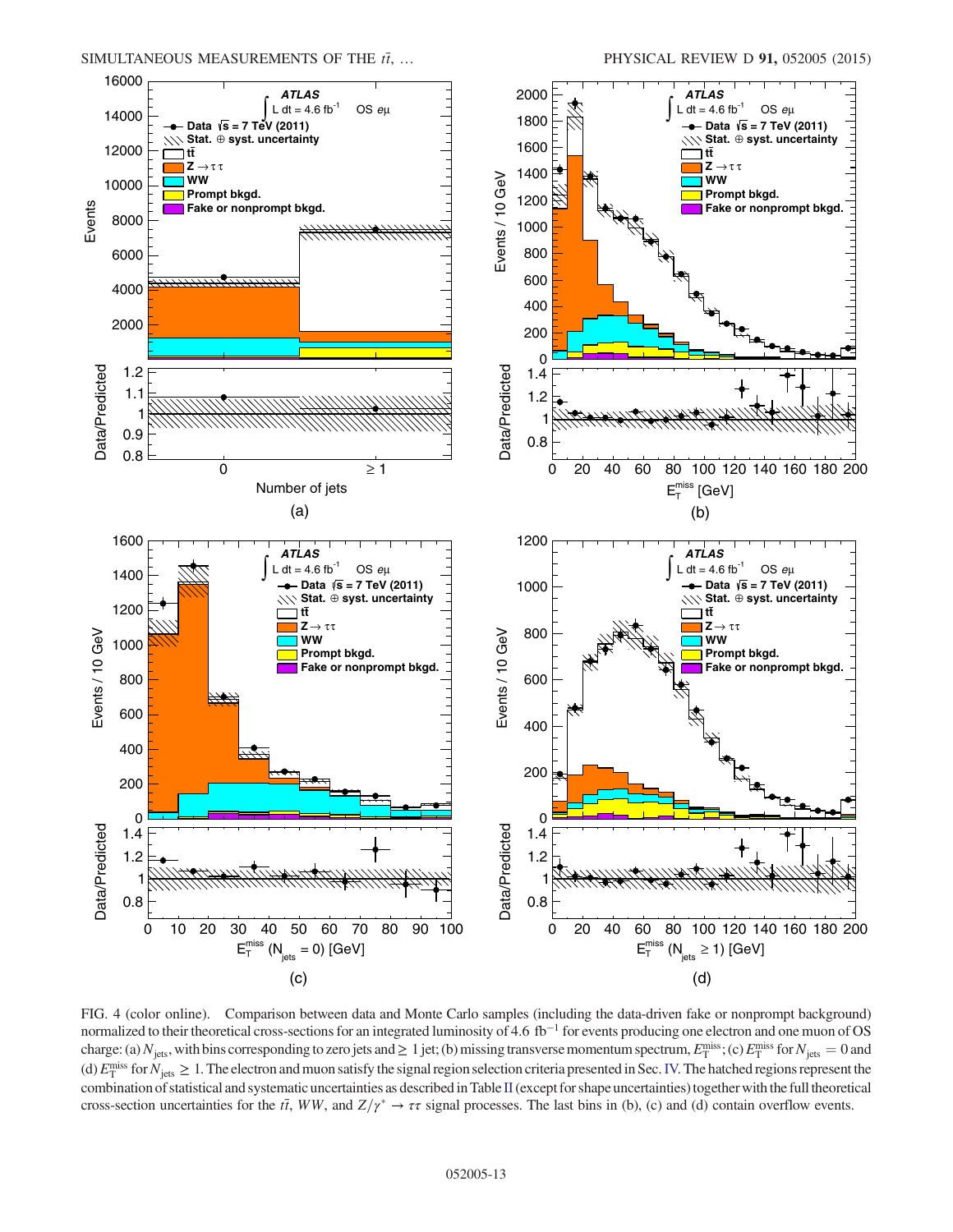<span id="page-13-0"></span>

FIG. 5 (color online). Comparison between data and Monte Carlo samples (including the data-driven fake or nonprompt background) after fitting signal processes to data corresponding to an integrated luminosity of 4.6 fb−<sup>1</sup> for events producing one electron and one muon of OS charge: (a)  $N_{\text{jets}}$ , with bins corresponding to zero jets and  $\geq$  one jet; (b) missing transverse momentum,  $E_{\text{T}}^{\text{miss}}$ ; (c)  $E_{\text{T}}^{\text{miss}}$  for  $N_{\text{max}} > 1$ . The electron and muon estisfy the signal rati  $N_{\text{jets}} = 0$  and (d)  $E_{\text{T}}^{\text{miss}}$  for  $N_{\text{jets}} \ge 1$ . The electron and muon satisfy the signal region selection criteria presented in Sec. [IV.](#page-2-0) The hatched regions represent the combination of statistical and systematic uncertainties as described in Table [II](#page-9-0) (except for shape uncertainties). The last bins in (b), (c) and (d) contain overflow events.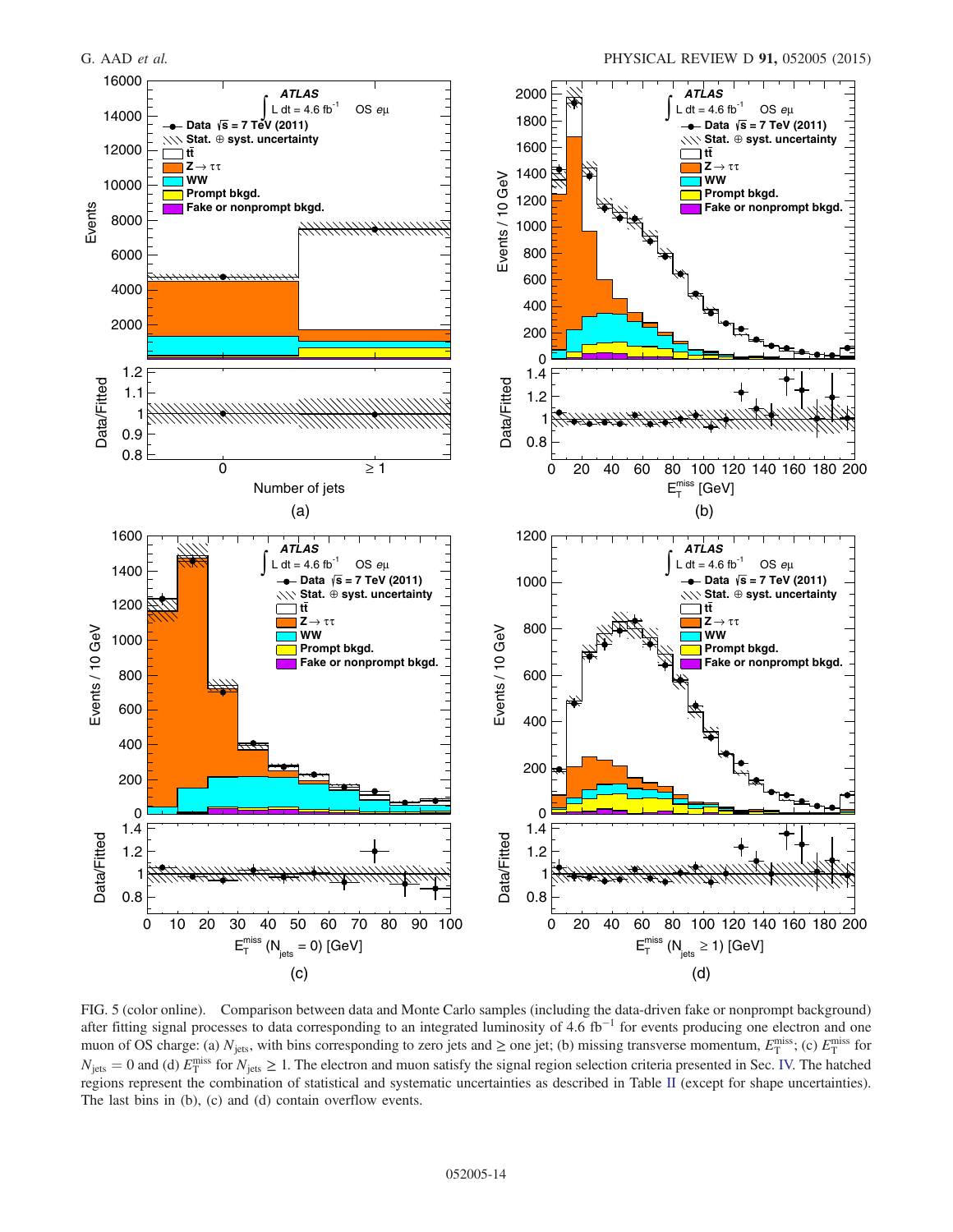<span id="page-14-0"></span>TABLE III. Expected and observed inclusive yields for events producing one electron and one muon of OS electric charge in an integrated luminosity of 4.6 fb<sup>-1</sup> at  $\sqrt{s} = 7$  TeV. The total yields are given followed by the yields subdivided into events producing zero jets and events producing one or more jets with  $n_s > 30$  GeV. In the final two zero jets and events producing one or more jets with  $p<sub>T</sub> > 30$  GeV. In the final two columns the total yields are subdivided into events that produce  $E_T^{\text{miss}} < 30 \text{ GeV}$  and events that produce  $E_T^{\text{miss}} \ge 30 \text{ GeV}$ . Uncertainties are a quadratic sum of statistical and systematic (including theoretical cross-section) uncertainties but do not include shape (including theoretical cross-section) uncertainties, but do not include shape systematic uncertainties. The net predicted yields are calculated using unrounded contributions.

| Process                   | Total           | $N_{\text{jets}} = 0$ | $N_{\text{jets}} \geq 1$ | $E_{\rm T}^{\rm miss}$ < 30 GeV | $E_{\rm T}^{\rm miss} \geq 30~{\rm GeV}$ |
|---------------------------|-----------------|-----------------------|--------------------------|---------------------------------|------------------------------------------|
| $t\overline{t}$           | $5900 \pm 500$  | 230                   | 5670                     | 860                             | 5100                                     |
| WW                        | $1400 \pm 100$  | 1030                  | 360                      | 420                             | 970                                      |
| $Z \rightarrow \tau \tau$ | $3500 \pm 250$  | 2900                  | 610                      | 3000                            | 520                                      |
| Single top                | $590 \pm 50$    | 80                    | 510                      | 90                              | 500                                      |
| WZ/ZZ                     | $90 + 40$       | 30                    | 60                       | 30                              | 60                                       |
| Fake or nonprompt         | $210 \pm 170$   | 110                   | 100                      | 50                              | 160                                      |
| Predicted                 | $11700 \pm 600$ | 4400                  | 7300                     | 4400                            | 7300                                     |
| Observed                  | 12224           | 4744                  | 7480                     | 04750                           | 7474                                     |

### B. Comparison to previous ATLAS measurements

This analysis is the first simultaneous measurement of the ti, WW, and  $Z/\gamma^* \to \tau \tau$  cross-sections at  $\sqrt{s} = 7$  TeV.<br>Measured cross-sections are summarized and compared to Measured cross-sections are summarized and compared to previous measurements and predictions in Table [VI](#page-16-0). The  $t\bar{t}$ cross-section obtained from the simultaneous measurement is in agreement with the dedicated  $t\bar{t}$  cross-section meas-urement in the dilepton channel [\[4\]](#page-19-3) at  $\sqrt{s} = 7$  TeV with<br>identical integrated luminosity. The dedicated measurement identical integrated luminosity. The dedicated measurement benefits from a more optimized electron identification which reduces the overall systematic uncertainty associated with the measurement. Both measurements assume a top quark mass of 172.5 GeV; in the simultaneous measurement the dependence of the measured cross-section on the assumed mass is found to be  $-0.8$  pb/GeV.

In the WW channel, the dedicated analysis at  $\sqrt{s}$  =<br>TeV [5] with an integrated luminosity of 4.6 fb<sup>-1</sup> has 7 TeV [\[5\]](#page-19-4) with an integrated luminosity of 4.6 fb<sup>-1</sup> has significantly greater precision as a result of large shape uncertainties in the simultaneous measurement. As the smallest of the three measured signals, WW is the one subject to the largest relative variations in the simultaneous fit and has large uncertainties.

Finally, the  $Z/\gamma^* \to \tau \tau$  simultaneous measurement<br>ows smaller uncertainties than the dedicated measureshows smaller uncertainties than the dedicated measure-ment [\[6\]](#page-19-5) at  $\sqrt{s} = 7$  TeV with an integrated luminosity of 36 pb<sup>-1</sup>. Statistical and luminosity uncertainties are sub-36 pb<sup>−</sup><sup>1</sup>. Statistical and luminosity uncertainties are substantially smaller due to the larger data sample with a more precise luminosity determination.

The measurements presented here include the effect of the uncertainty on the LHC beam collision energy, which was not evaluated in prior measurements. Overall, the comparisons show that each simultaneous cross-section measurement is consistent with its corresponding dedicated ATLAS measurement.

### C. Comparison to theoretical calculations

Figures 6[–](#page-17-0)7 show the best-fit cross-section values with likelihood contours obtained from the simultaneous fit, overlayed with theoretical cross-section predictions. These do not include the contribution from leptonically decaying

<span id="page-14-1"></span>TABLE IV. Fitted and observed inclusive yields for events producing one electron and one muon of OS electric charge in an integrated luminosity of 4.6 fb<sup>-1</sup> at  $\sqrt{s} = 7$  TeV. The total yields are given followed by the yields subdivided into events producing zero jets and events producing  $\cos$  is and events producing one or more jets with  $n_{\rm m} > 30$  events producing one or more jets with  $p<sub>T</sub> > 30$  GeV. In the final two columns the total yields are subdivided into events that produce  $E_T^{\text{miss}} < 30 \text{ GeV}$  and events that produce  $E_T^{\text{miss}} \ge 30 \text{ GeV}$ . Uncertainties are a quadratic sum of statistical and systematic uncertainties.<br>The net fitted vields are calculated using unrounded contributions The net fitted yields are calculated using unrounded contributions.

| Process                   | Total           | $N_{\text{jets}} = 0$ | $N_{\text{jets}} \geq 1$ | $E_{\rm T}^{\rm miss}$ < 30 GeV | $E_{\rm T}^{\rm miss} \geq 30$ GeV |
|---------------------------|-----------------|-----------------------|--------------------------|---------------------------------|------------------------------------|
| $t\overline{t}$           | $6050 \pm 350$  | 240                   | 5810                     | 880                             | 5170                               |
| WW                        | $1480 \pm 220$  | 1120                  | 360                      | 450                             | 1030                               |
| $Z \rightarrow \tau \tau$ | $3840 \pm 300$  | 3170                  | 670                      | 3280                            | 560                                |
| Single top                | $590 \pm 50$    | 80                    | 510                      | 90                              | 500                                |
| WZ/ZZ                     | $90 \pm 40$     | 30                    | 60                       | 30                              | 60                                 |
| Fake or nonprompt         | $210 \pm 170$   | 110                   | 100                      | 50                              | 160                                |
| Fitted                    | $12260 \pm 540$ | 4750                  | 7510                     | 4780                            | 7480                               |
| Observed                  | 12224           | 4744                  | 7480                     | 4750                            | 7474                               |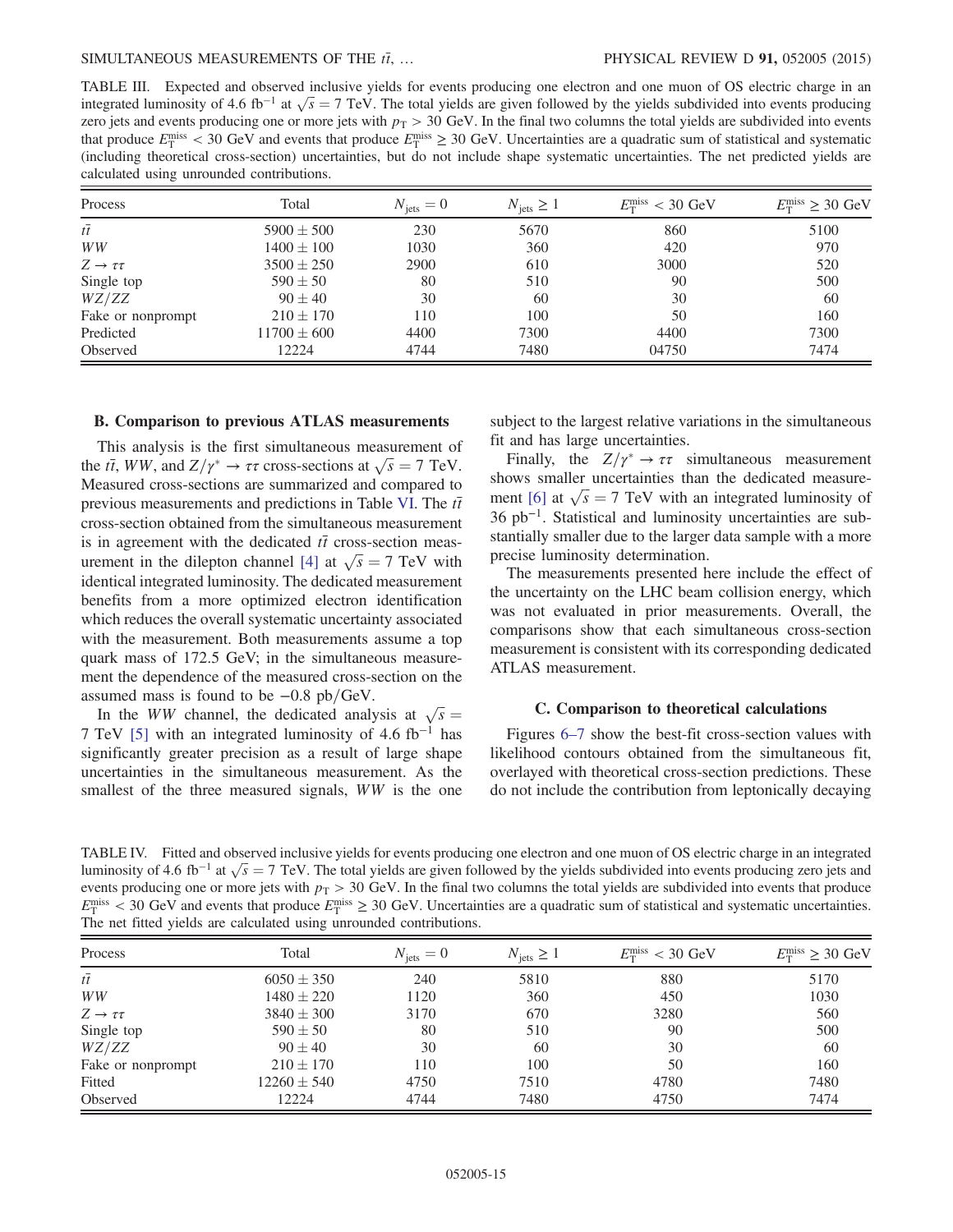# G. AAD *et al.* PHYSICAL REVIEW D **91**, 052005 (2015)

<span id="page-15-0"></span>TABLE V. Summary of fitted yields (unrounded), acceptance correction factors, and cross-section measurements. The acceptance correction factors,  $A \cdot C$  and  $C$ , are extracted from simulated events. The branching ratios are taken from the best theoretical calculations or experimental measurements [\[56\].](#page-20-30) The fiducial and full cross-sections are calculated using Eqs. [\(4\)](#page-8-0) and [\(5\)](#page-8-1) and accompanied by statistical uncertainties, systematic uncertainties, and uncertainties associated with the luminosity and LHC beam energy. Also given is a breakdown of the systematic uncertainty including template normalization uncertainties, template shape uncertainties, and uncertainties attributed to the estimation of the fake or nonprompt background. Fiducial cross-sections for  $t\bar{t}$  and WW where leptons from  $\tau$  decays are excluded from the definition of the fiducial region are also given along with the ratio,  $R_c$ , used to translate to the fiducial region that includes leptons from  $\tau$  decays. The factor  $R_c$  is defined as the ratio between the acceptance when  $\tau$  decays are included in the definition and when  $\tau$  decays are not.

| Process                                                           | $t\overline{t}$ | $WW$           | $Z/\gamma^* \to \tau \tau$ |
|-------------------------------------------------------------------|-----------------|----------------|----------------------------|
| Fitted yield $N_{\text{fit}}$                                     | 6049            | 1479           | 3844                       |
| $\mathcal C$                                                      | 0.482           | 0.505          | 0.496                      |
| $R_{\mathcal{C}}$                                                 | 1.150           | 1.133          |                            |
| $\mathcal{A}\cdot\mathcal{C}$                                     | 0.224           | 0.187          | 0.0115                     |
| Branching ratio $B$                                               | 0.0324          | 0.0324         | 0.0621                     |
| $\sigma_X^{\text{fid}}$ [fb]                                      | 2730            | 638            | 1690                       |
| Statistical                                                       | $\pm 40$        | $\pm$ 32       | $\pm 35$                   |
| Systematic                                                        | $\pm 140$       | $+88(-95)$     | $+89(-116)$                |
| Luminosity                                                        | $\pm 50$        | $\pm 11$       | $\pm 30$                   |
| LHC beam energy                                                   | $\pm 50$        | $\pm 6$        | $\pm 14$                   |
| $\sigma_X^{\text{fid}}$ (excluding $\tau \to \ell \nu \nu$ ) [fb] | 2374            | 563            |                            |
| Statistical                                                       | $\pm$ 37        | $\pm 28$       |                            |
| Systematic                                                        | $\pm 120$       | $+78(-84)$     |                            |
| Luminosity                                                        | $\pm 43$        | $\pm 10$       |                            |
| LHC beam energy                                                   | $\pm 43$        | $\pm 6$        |                            |
| Uncertainties $(\%)$                                              |                 |                |                            |
| Statistical                                                       | 1.5             | 5.0            | 2.0                        |
| Systematic                                                        | 5.1             | $+13.7(-14.9)$ | $+5.5(-7.0)$               |
| Luminosity                                                        | 1.8             | 1.8            | 1.8                        |
| LHC beam energy                                                   | 1.8             | 1.0            | 0.8                        |
| Total                                                             | 5.9             | 15.9           | 7.5                        |
| Breakdown of systematic uncertainty (%)                           |                 |                |                            |
| Normalization                                                     | $+4.6(-4.3)$    | $4.3(-3.8)$    | $+4.2(-3.9)$               |
| Shape                                                             | $+1.8(-2.4)$    | $+11.7(-13.2)$ | $+3.0(-5.6)$               |
| Fake or nonprompt background                                      | $\pm 0.8$       | $\pm$ 5.6      | $\pm 0.7$                  |
| $\sigma_X^{\text{tot}}$ [pb]                                      | 181.2           | 53.3           | 1174                       |
| Statistical                                                       | $\pm 2.8$       | $\pm 2.7$      | $\pm 24$                   |
| Systematic                                                        | $+9.7(-9.5)$    | $+7.3(-8.0)$   | $+72(-88)$                 |
| Luminosity                                                        | $\pm 3.3$       | $\pm 1.0$      | $\pm 21$                   |
| LHC beam energy                                                   | $\pm 3.3$       | $\pm 0.5$      | ±9                         |
| Uncertainties $(\%)$                                              |                 |                |                            |
| Statistical                                                       | 1.5             | 5.0            | 2.1                        |
| Systematic                                                        | $+5.4(-5.3)$    | $+13.8(-14.9)$ | $+6.1(-7.5)$               |
| Luminosity                                                        | 1.8             | 1.8            | 1.8                        |
| LHC beam energy                                                   | 1.8             | 1.0            | 0.8                        |
| Total                                                             | 6.1             | 15.9           | 8.0                        |
| Subdivision of systematic uncertainty (%)                         |                 |                |                            |
| Normalization                                                     | $+4.7(-4.3)$    | $+4.2(-3.7)$   | $+5.1(-4.6)$               |
| Shape                                                             | $+1.8(-2.4)$    | $+11.7(-13.2)$ | $+3.0(-5.6)$               |
| Fake or nonprompt background                                      | $\pm 0.8$       | $\pm$ 5.6      | $\pm 0.7$                  |

taus. The numerical correlation values from the likelihood fit are given in Table [VII](#page-19-16) for each pair of signal processes. These values give the correlations between the numbers of fitted events in the fiducial region.

NLO fiducial and NLO full cross-section predictions were computed using MCFM v6.6 [\[42\]](#page-20-17) except for the

 $Z/\gamma^* \to \tau \tau$  fiducial cross-section, which was computed<br>with MC@NLO interfaced to HERWIG TAUOLA and with MC@NLO interfaced to HERWIG, TAUOLA and PHOTOS. The computed WW cross-section does not include the contribution from  $gg \to H \to WW$ , which is expected to contribute roughly 5% of the total WW cross-section as discussed in Sec. [III B.](#page-2-1) Fiducial calculations are performed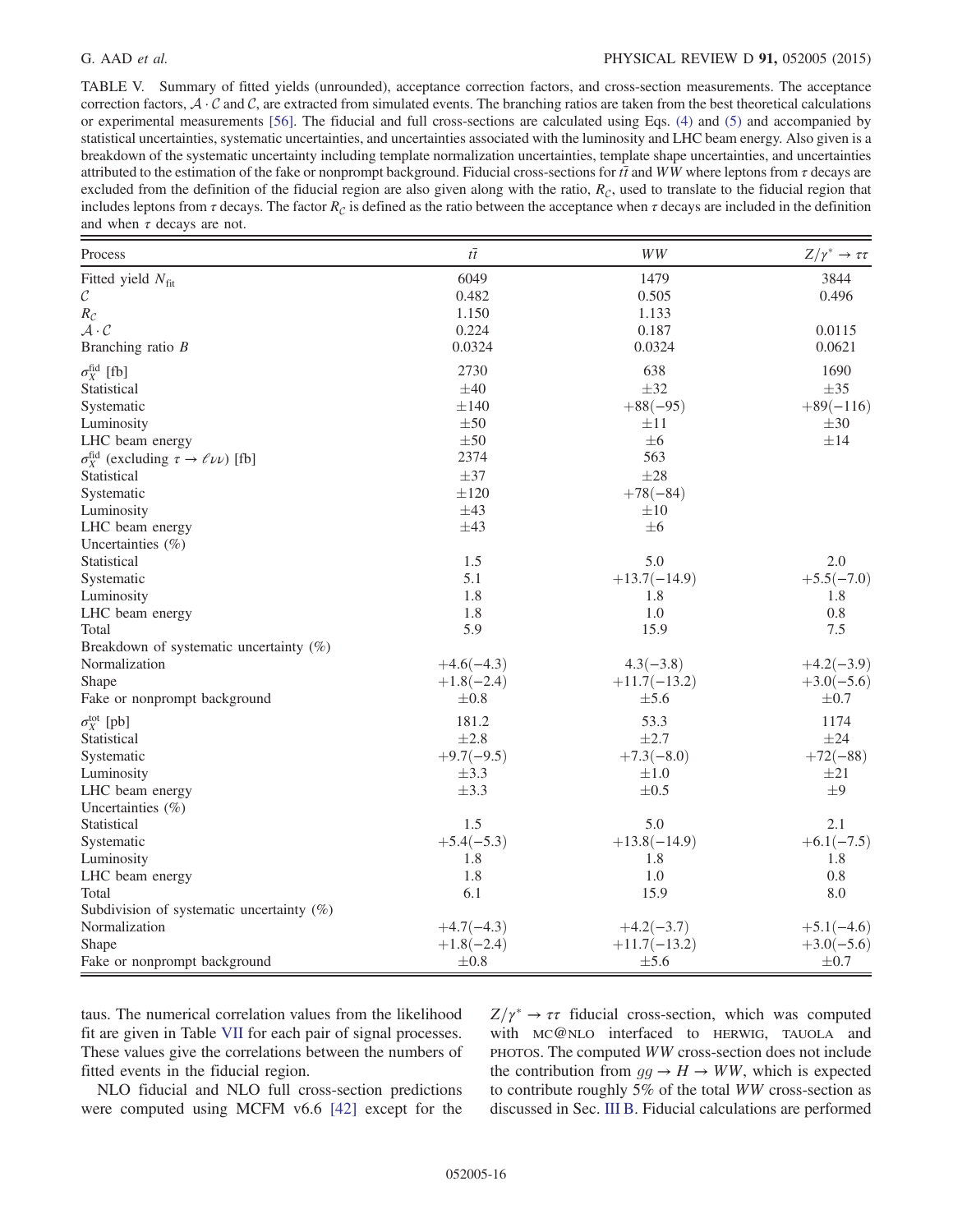<span id="page-16-0"></span>TABLE VI. Comparisons of the total  $t\bar{t}$ ,  $WW$ , and  $Z/\gamma^* \to \tau\tau$  cross-sections as measured simultaneously in this analysis with symmetrized uncertainties to previous dedicated ATLAS measurements and to the most accura symmetrized uncertainties to previous dedicated ATLAS measurements and to the most accurate predictions from QCD. The NLO QCD prediction for WW presented here is the sum of the  $qq \to WW$ ,  $gg \to WW$ , and  $gg \to H \to WW$  cross-sections. The ATLAS dedicated  $Z/\gamma^* \to \tau \tau$  production cross-section was measured in the fiducial region where 66 GeV <  $m_{\tau \tau}$  < 116 GeV and so is corrected by a factor 1.1 to compare it directly with the  $Z/\gamma^* \to \tau \tau$  cross-section measured here i factor 1.1 to compare it directly with the  $Z/\gamma^* \to \tau \tau$  cross-section measured here in the fiducial region  $m_{\tau\tau} > 40$  GeV.

| Process                    | Source                                         | $\sigma^{\rm tot}_X$ | Uncertainties |            |                     |        | $\int \mathcal{L} dt$ | Reference    |                  |
|----------------------------|------------------------------------------------|----------------------|---------------|------------|---------------------|--------|-----------------------|--------------|------------------|
|                            |                                                | [pb]                 | Statistic     | Systematic | Luminosity          | Beam   | Total                 | $[fb^{-1}]$  |                  |
| $t\overline{t}$            | Simultaneous<br>Dedicated<br>NNLO QCD          | 181<br>183<br>177    | 3<br>3        | 10<br>4    | 3<br>$\overline{4}$ | 3<br>3 | 11<br>7<br>11         | 4.6<br>4.6   | $[4]$<br>$[25]$  |
| WW                         | Simultaneous<br>Dedicated<br>NLO QCD           | 53.3<br>51.9<br>49.2 | 2.7<br>2.0    | 7.7<br>3.9 | 1.0<br>2.0          | 0.5    | 8.5<br>4.9<br>2.3     | 4.6<br>4.6   | $[5]$<br>$[35]$  |
| $Z/\gamma^* \to \tau \tau$ | Simultaneous<br>Dedicated $(e\mu)$<br>NNLO QCD | 1174<br>1170<br>1070 | 24<br>150     | 80<br>90   | 21<br>40            | 9      | 87<br>170<br>54       | 4.6<br>0.036 | [6]<br>[38] [29] |

for the region excluding electrons or muons from tau-lepton decays.

Theoretical predictions were calculated for the following PDF sets: ABM11 [\[57\]](#page-20-31), MSTW2008CPdeut [\[58\],](#page-20-32) CT10, HERAPDF15 [\[59\],](#page-20-33) NNPDF2.3 [\[32\],](#page-20-9) JR09 [\[60\]](#page-20-34) (for NNLO calculations) and epWZ [\[61\]](#page-20-35) (for NNLO calculations). In both figures, the markers represent the cross-sections calculated for a pair of processes using a specific central PDF with its error bars depicting the uncertainty due to the choice of renormalization ( $\mu_R$ ) and factorization ( $\mu_F$ ) scales. No attempt is made to treat these scale choices in a correlated way between processes. The asymmetric scale uncertainty is obtained from the maximum upper and lower deviation from the central value ( $\mu_R$  and  $\mu_F$ ) found in a process-specific grid composed of seven cross-sections. These were calculated by independently varying values of  $\mu_R$  and  $\mu_F$  by factors of 1/2, 1 and 2 (while ignoring the cases where  $\mu_R$  is doubled and  $\mu_F$  is halved and vice versa). The central values of  $\mu_R$  and  $\mu_F$  are set to process-specific values:  $m_t$  for  $t\bar{t}$ ,  $m_W$  for WW, and  $m_Z$  for  $Z/\gamma^* \to \tau \tau$ .<br>The theory contours shown in Fig. 6 correspond to the

The theory contours shown in Fig. [6](#page-17-0) correspond to the 68% C.L. regions around each cross-section prediction calculated from the error sets associated with each specific PDF (intra-PDF uncertainties, defined in Sec. [VI\)](#page-7-0). The derived uncertainties from different PDF sets are scaled so that all the contours reflect a 68% C.L. and are constructed using prescribed recipes (in the case of the HERAPDF15 the contour displays asymmetrical errors).

The fiducial cross-sections provide the most direct comparison between theory and experiment. Since the fiducial region is chosen to correspond to the sensitive volume of the detector, the theoretical uncertainties are small on the measured values of the fiducial cross-sections. The uncertainty regions in the fiducial measurements in Fig. [6](#page-17-0) suggest that the NLO predictions underestimate all three cross-sections, especially in the case of  $Z/\gamma^* \to \tau \tau$ 

versus  $t\bar{t}$ , irrespective of the PDF model. The WW fiducial measurement, however, is consistent with predictions from each PDF model considered, especially considering the fact that the theory predictions in Fig. [6](#page-17-0) do not account for the  $gg \rightarrow H \rightarrow WW$  contribution and therefore underestimate the fiducial cross-section by approximately 5% (see Sec. [III C](#page-2-2)).

Full cross-section measurements are shown in Fig. [7](#page-18-0) accompanied by 68 and 90% C.L. contours calculated for the case where the fit only includes the theoretical uncertainty (inner contours) and the case when the full uncertainty is included (outer contours). Although larger acceptance uncertainties clearly reduce the separation power with respect to the fiducial measurements, here the full theoretical calculations at NNLO in QCD can be used for  $Z/\gamma^* \to \tau \tau$  versus  $t\bar{t}$ , as shown in Fig. [7\(d\).](#page-18-0) As described in Sec. III the software packages FEWZ and TOP described in Sec. [III,](#page-1-1) the software packages FEWZ and TOP ++ were used to calculate the cross-sections to NNLO. Figure [7\(d\)](#page-18-0) (NNLO case) in contrast to Fig. [7\(c\)](#page-18-0) (NLO case) shows good overlap between the experimental measurement and most of the NNLO theoretical predictions and corresponding PDF sets for  $Z/\gamma^* \to \tau \tau$  versus  $t\bar{t}$  where they are available. Also notable is the difference in the uncerare available. Also notable is the difference in the uncertainties in theoretical predictions: in the NLO case scale uncertainties are dominant, while in the NNLO case the PDF model provides the dominant uncertainty. Theory contours using ABM11 and JR09 PDFs, however, do not overlap with the measurements. For the former, one significant reason for a lower  $t\bar{t}$  cross-section lies in the value of  $\alpha_s$  employed in its calculation. At NNLO its value is 0.113, which is substantially lower than the range of 0.117 to 0.118 employed by most of the other PDF models here. In the case of JR09, which is only considered in the comparison of NNLO calculations, the 5% difference in the  $Z/\gamma^* \to \tau \tau$  cross-section is consistent with what is reported<br>elsewhere [60] elsewhere [\[60\]](#page-20-34).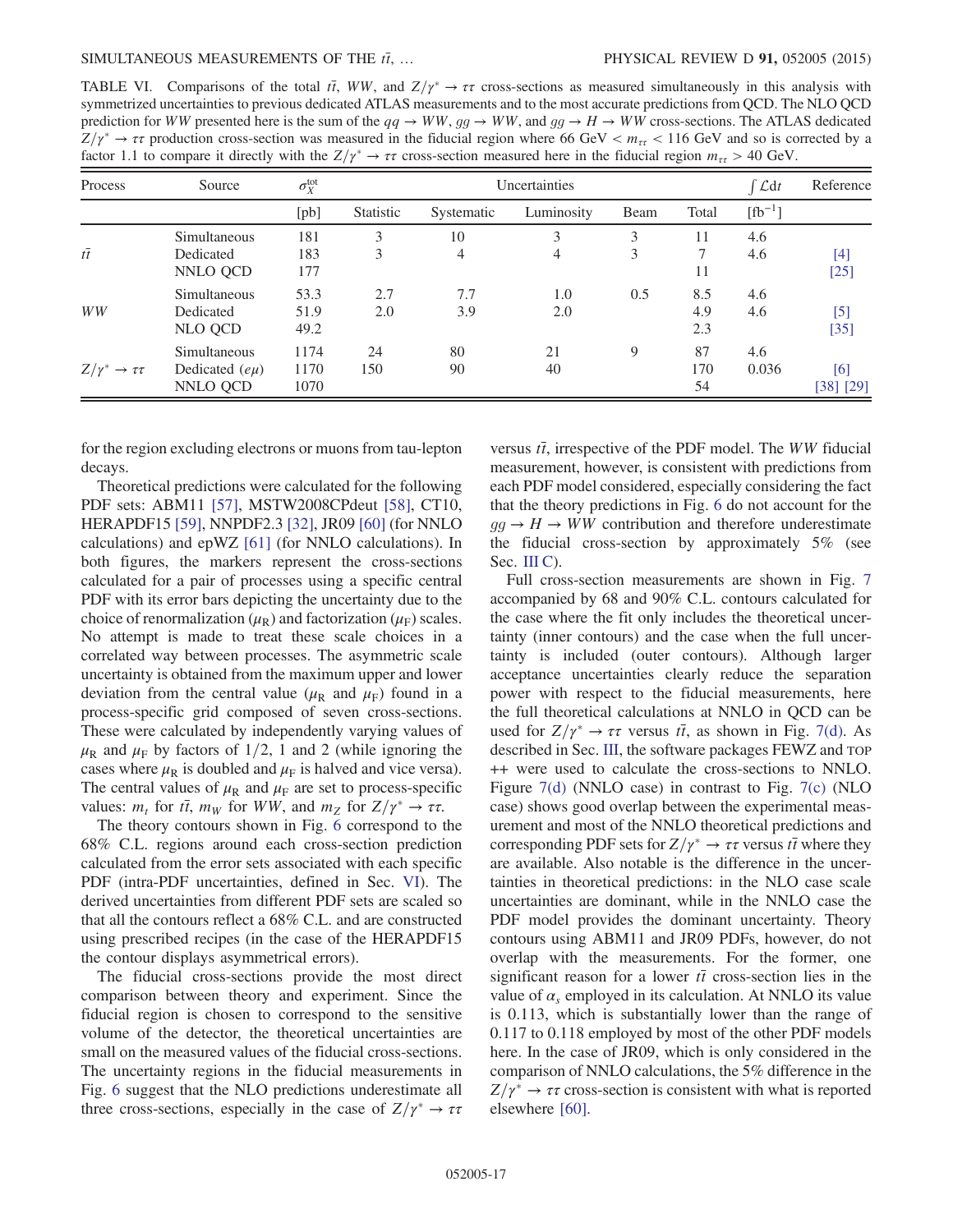<span id="page-17-0"></span>

FIG. 6 (color online). Contours of the likelihood function as a function of two fiducial production cross-sections of interest: (a)  $\sigma_{\rm Hd}^{\rm fid}$ , versus  $\sigma_{\rm WW}^{\rm fid}$ , (b)  $\sigma_{\rm Hd}^{\rm fid}$ , (c)  $\sigma_{\rm Hd}^{\rm fid}$ , resus  $\sigma_{\rm Hd}^{\rm fid}$ . The contours obtained from the data (full circle) represent the 68 (full line) and 00%. G U (depend line) erece acc line) and 90% C.L. (dashed line) areas accounting for the full set of systematic uncertainties described in Table [II.](#page-9-0) The fiducial crosssections for WW and  $t\bar{t}$  exclude contributions from tau-lepton decays. The theoretical WW cross-section does not include contributions from  $gg \to H \to WW$ . The theoretical fiducial cross-section predictions are shown at NLO in QCD for different PDF sets (open symbols) with the ellipse contours corresponding to the 68% C.L. uncertainties on each PDF set. Also shown as horizontal and vertical error bars around each prediction are the uncertainties due to the choice of QCD factorization and renormalization scales (see text).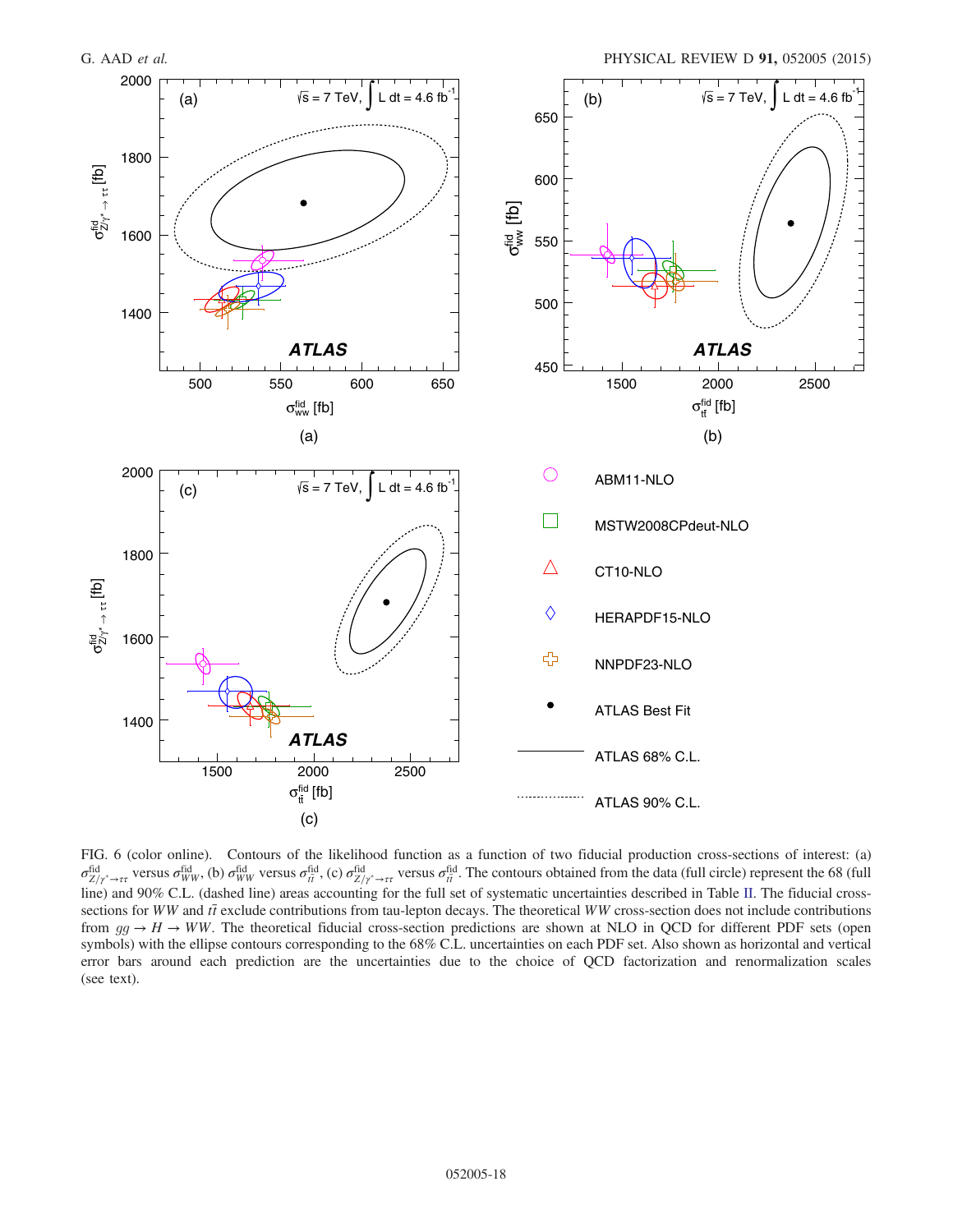<span id="page-18-0"></span>

FIG. 7 (color online). Contours of the likelihood function as a function of two full production cross-sections of interest: (a)  $\sigma_{Z/\gamma^* \to \tau\tau}^{\text{tot}}$ versus  $\sigma_{WW}^{tot}$  compared to NLO predictions; (b)  $\sigma_{WW}^{tot}$  versus  $\sigma_{tt}^{tot}$  compared to NLO predictions; (c,d)  $\sigma_{Z/\gamma^* \to \tau\tau}^{tot}$  versus  $\sigma_{tt}^{tot}$  compared to NLO predictions; (c,d)  $\sigma_{Z/\gamma^* \to \tau\tau}^{tot}$  versus  $\sigma_{$ NLO, NNLO predictions. The contours obtained from the data (full circle) represent the 68 (full line) and 90% C.L. (dashed line) areas accounting for the full set of systematic uncertainties described in Table [II.](#page-9-0) Contours labeled "th. extrap. uncertainty" depict the theoretical uncertainties on extrapolating the fiducial cross-section to the full phase space and are obtained by constructing a likelihood function with only theoretical uncertainties. The theoretical WW cross-section does not include contributions from  $qq \to H \to WW$ . The theoretical cross-section predictions are shown at NLO (a, b, and c) or NNLO (d) in QCD for different PDF sets (open symbols) with the ellipse contours corresponding to the 68% C.L. uncertainties on each PDF set. Also shown as horizontal and vertical error bars around each prediction are the uncertainties due to the choice of QCD factorization and renormalization scales (see text).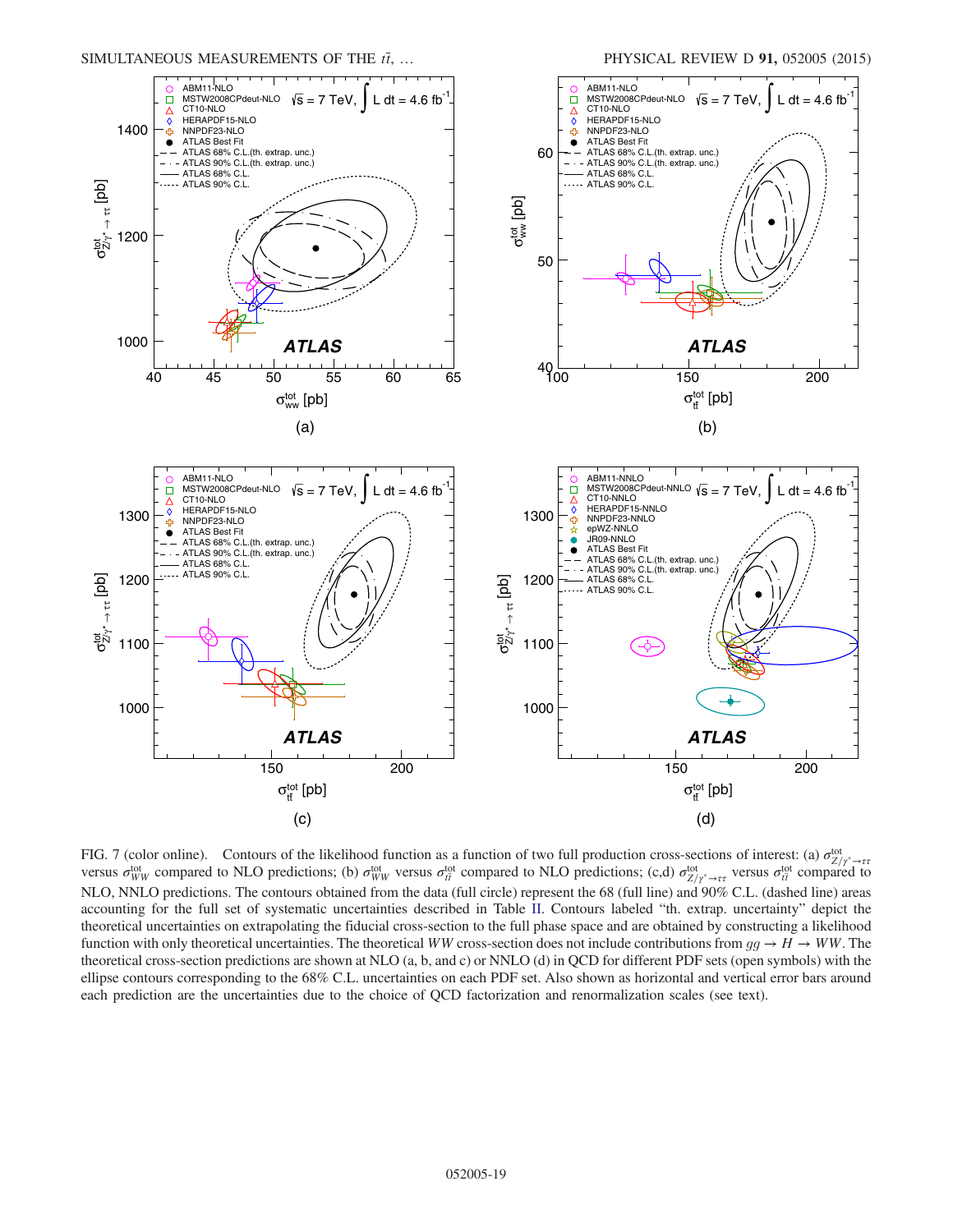<span id="page-19-16"></span>TABLE VII. Correlation factors of the fitted yields for measured signal processes. These values give the correlations between the numbers of fitted events in the fiducial region which includes leptons from  $\tau$  decays.

| <b>Processes</b>                                     | Correlation |
|------------------------------------------------------|-------------|
| $Z/\gamma^* \rightarrow \tau \tau$ versus WW         | 0.37        |
| <i>WW</i> versus $t\overline{t}$                     | 0.53        |
| $Z/\gamma^* \rightarrow \tau \tau$ versus $t\bar{t}$ | 0.61        |
|                                                      |             |

# VIII. CONCLUSION

<span id="page-19-9"></span>Simultaneous measurements of the  $t\bar{t}$ , WW and  $Z/\gamma^* \to \tau \tau$  fiducial and total production cross-sections<br>using 4.6 fb<sup>-1</sup> of data collected with the ATI AS detector using 4.6 fb−<sup>1</sup> of data collected with the ATLAS detector from pp collisions at  $\sqrt{s} = 7$  TeV at the LHC are<br>presented Exactly two bigh transverse momentum isolated presented. Exactly two high transverse momentum isolated leptons are selected, and are required to be one electron and one muon of opposite charge. The number of signal events is extracted using a template fit to the distribution of missing transverse momentum and jet multiplicity observed in the data. The measurements are consistent with the previously published dedicated ATLAS crosssection measurements and with the predicted theoretical cross-sections within their uncertainties. This simultaneous extraction of the cross-sections for these processes at the LHC provides a broader test of the SM predictions than individual measurements by unifying the fiducial region, object and event requirements, and background estimations. The uncertainty bands of the measured fiducial crosssections of  $t\bar{t}$  and  $Z/\gamma^* \to \tau\tau$  suggest that the NLO<br>predictions underestimate the data while comparisons to predictions underestimate the data, while comparisons to NNLO calculations indicate that MSTW2008, CT10, HERAPDF, NNPDF, and epWZ PDF sets describe the data well.

### ACKNOWLEDGMENTS

We thank CERN for the very successful operation of the LHC, as well as the support staff from our institutions without whom ATLAS could not be operated efficiently. We acknowledge the support of ANPCyT, Argentina; YerPhI, Armenia; ARC, Australia; BMWF and FWF, Austria; ANAS, Azerbaijan; SSTC, Belarus; CNPq and FAPESP, Brazil; NSERC, NRC and CFI, Canada; CERN; CONICYT, Chile; CAS, MOST and NSFC, China; COLCIENCIAS, Colombia; MSMT CR, MPO CR and VSC CR, Czech Republic; DNRF, DNSRC and Lundbeck Foundation, Denmark; EPLANET, ERC and NSRF, European Union; IN2P3-CNRS, CEA-DSM/IRFU, France; GNSF, Georgia; BMBF, DFG, HGF, MPG and AvH Foundation, Germany; GSRT and NSRF, Greece; ISF, MINERVA, GIF, I-CORE and Benoziyo Center, Israel; INFN, Italy; MEXT and JSPS, Japan; CNRST, Morocco; FOM and NWO, Netherlands; BRF and RCN, Norway; MNiSW and NCN, Poland; GRICES and FCT, Portugal; MNE/IFA, Romania; MES of Russia and ROSATOM, Russian Federation; JINR; MSTD, Serbia; MSSR, Slovakia; ARRS and MIZŠ, Slovenia; DST/NRF, South Africa; MINECO, Spain; SRC and Wallenberg Foundation, Sweden; SER, SNSF and Cantons of Bern and Geneva, Switzerland; NSC, Taiwan; TAEK, Turkey; STFC, the Royal Society and Leverhulme Trust, United Kingdom; DOE and NSF, USA. The crucial computing support from all WLCG partners is acknowledged gratefully, in particular from CERN and the ATLAS Tier-1 facilities at TRIUMF (Canada), NDGF (Denmark, Norway, Sweden), CC-IN2P3 (France), KIT/GridKA (Germany), INFN-CNAF (Italy), NL-T1 (Netherlands), PIC (Spain), ASGC (Taiwan), RAL (UK) and BNL (USA) and in the Tier-2 facilities worldwide.

- <span id="page-19-0"></span>[1] A. Abulencia et al. (CDF Collaboration), [Phys. Rev. D](http://dx.doi.org/10.1103/PhysRevD.78.012003) 78, [012003 \(2008\).](http://dx.doi.org/10.1103/PhysRevD.78.012003)
- <span id="page-19-1"></span>[2] ATLAS Collaboration, JINST 3[, S08003 \(2008\).](http://dx.doi.org/10.1088/1748-0221/3/08/S08003)
- <span id="page-19-2"></span>[3] ATLAS Collaboration, [Eur. Phys. J. C](http://dx.doi.org/10.1140/epjc/s10052-013-2518-3) **73**, 2518 (2013).
- <span id="page-19-3"></span>[4] ATLAS Collaboration, [Eur. Phys. J. C](http://dx.doi.org/10.1140/epjc/s10052-014-3109-7) 74, 3109 (2014).
- <span id="page-19-4"></span>[5] ATLAS Collaboration, Phys. Rev. D 87[, 112001 \(2013\).](http://dx.doi.org/10.1103/PhysRevD.87.112001)
- <span id="page-19-5"></span>[6] ATLAS Collaboration, Phys. Rev. D 84[, 112006 \(2011\).](http://dx.doi.org/10.1103/PhysRevD.84.112006)
- <span id="page-19-6"></span>[7] CMS Collaboration, [J. High Energy Phys. 11 \(2012\) 067.](http://dx.doi.org/10.1007/JHEP11(2012)067)
- <span id="page-19-7"></span>[8] CMS Collaboration, [Eur. Phys. J. C](http://dx.doi.org/10.1140/epjc/s10052-013-2610-8) 73, 2610 (2013).
- <span id="page-19-8"></span>[9] CMS Collaboration, [J. High Energy Phys. 08 \(2011\) 117.](http://dx.doi.org/10.1007/JHEP08(2011)117)
- <span id="page-19-10"></span>[10] The ATLAS reference system is a right-hand Cartesian coordinate system, with the nominal collision point at the origin. The anticlockwise beam direction defines the positive z axis, while the positive x axis is defined as pointing from the collision point to the center of the LHC ring and the

positive y axis points upwards. The azimuthal angle,  $\phi$ , is measured around the beam axis, and the polar angle,  $\theta$ , is the angle measured with respect to the  $z$  axis. The pseudorapidity is given by  $- \ln \tan(\theta/2)$ . Transverse momentum and energy are defined as  $p_T = p \sin \theta$  and  $E_T = E \sin \theta$ , respectively.

- <span id="page-19-11"></span>[11] ATLAS Collaboration, [Eur. Phys. J. C](http://dx.doi.org/10.1140/epjc/s10052-010-1429-9) 70, 823 (2010).
- <span id="page-19-12"></span>[12] S. Agostinelli et al. (GEANT4 Collaboration), [Nucl.](http://dx.doi.org/10.1016/S0168-9002(03)01368-8) [Instrum. Methods Phys. Res., Sect. A](http://dx.doi.org/10.1016/S0168-9002(03)01368-8) 506, 250 (2003).
- <span id="page-19-13"></span>[13] K. Nakamura et al. (Particle Data Group Collaboration), J. Phys. G 37[, 075021 \(2010\).](http://dx.doi.org/10.1088/0954-3899/37/7A/075021)
- <span id="page-19-14"></span>[14] T. Sjostrand, S. Mrenna, and P. Z. Skands, [J. High Energy](http://dx.doi.org/10.1088/1126-6708/2006/05/026) [Phys. 05 \(2006\) 026.](http://dx.doi.org/10.1088/1126-6708/2006/05/026)
- <span id="page-19-15"></span>[15] J. Butterworth, J. R. Forshaw, and M. Seymour, [Z. Phys. C](http://dx.doi.org/10.1007/s002880050286) 72[, 637 \(1996\).](http://dx.doi.org/10.1007/s002880050286)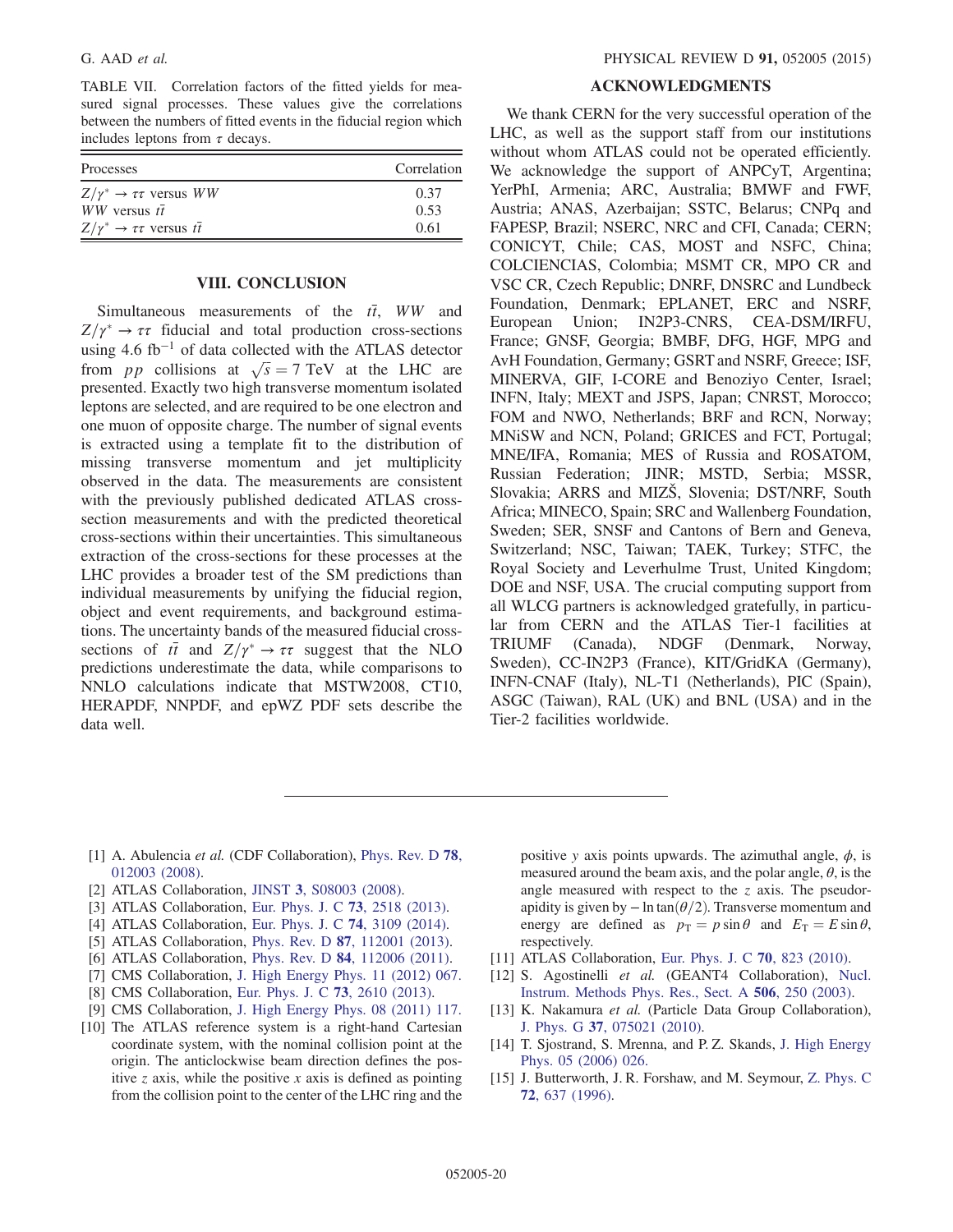- <span id="page-20-0"></span>[16] G. Corcella, I. G. Knowles, G. Marchesini, S. Moretti, K. Odagiri, P. Richardson, M. H. Seymour, and B. R. Webber, [J. High Energy Phys. 01 \(2001\) 010.](http://dx.doi.org/10.1088/1126-6708/2001/01/010)
- <span id="page-20-1"></span>[17] H.-L. Lai, M. Guzzi, J. Huston, Z. Li, P.M. Nadolsky, J. Pumplin, and C.-P. Yuan, [Phys. Rev. D](http://dx.doi.org/10.1103/PhysRevD.82.074024) 82, 074024 [\(2010\).](http://dx.doi.org/10.1103/PhysRevD.82.074024)
- <span id="page-20-2"></span>[18] M.L. Mangano, M. Moretti, F. Piccinini, R. Pittau, and A. D. Polosa, [J. High Energy Phys. 07 \(2003\) 001.](http://dx.doi.org/10.1088/1126-6708/2003/07/001)
- <span id="page-20-3"></span>[19] D. Stump, J. Huston, J. Pumplin, W.-K. Tung, H.-L. Lai, S. Kuhlmann, and J. F. Owens, [J. High Energy Phys. 10](http://dx.doi.org/10.1088/1126-6708/2003/10/046) [\(2003\) 046.](http://dx.doi.org/10.1088/1126-6708/2003/10/046)
- <span id="page-20-4"></span>[20] S. Frixione and B. R. Webber, [J. High Energy Phys. 06](http://dx.doi.org/10.1088/1126-6708/2002/06/029) [\(2002\) 029.](http://dx.doi.org/10.1088/1126-6708/2002/06/029)
- <span id="page-20-5"></span>[21] M. Cacciari, M. Czakon, M. Mangano, A. Mitov, and P. Nason, [Phys. Lett. B](http://dx.doi.org/10.1016/j.physletb.2012.03.013) 710, 612 (2012).
- [22] P. Bärnreuther, M. Czakon, and A. Mitov, [Phys. Rev. Lett.](http://dx.doi.org/10.1103/PhysRevLett.109.132001) 109[, 132001 \(2012\).](http://dx.doi.org/10.1103/PhysRevLett.109.132001)
- [23] M. Czakon and A. Mitov, [J. High Energy Phys. 12 \(2012\)](http://dx.doi.org/10.1007/JHEP12(2012)054) [054.](http://dx.doi.org/10.1007/JHEP12(2012)054)
- [24] M. Czakon and A. Mitov, [J. High Energy Phys. 01 \(2013\)](http://dx.doi.org/10.1007/JHEP01(2013)080) [080.](http://dx.doi.org/10.1007/JHEP01(2013)080)
- <span id="page-20-36"></span>[25] M. Czakon, P. Fiedler, and A. Mitov, [Phys. Rev. Lett.](http://dx.doi.org/10.1103/PhysRevLett.110.252004) 110, [252004 \(2013\).](http://dx.doi.org/10.1103/PhysRevLett.110.252004)
- <span id="page-20-29"></span>[26] M. Czakon and A. Mitov, [Comput. Phys. Commun.](http://dx.doi.org/10.1016/j.cpc.2014.06.021) 185, [2930 \(2014\)](http://dx.doi.org/10.1016/j.cpc.2014.06.021).
- <span id="page-20-6"></span>[27] T. A. Aaltonen et al. (Tevatron Electroweak Working Group, CDF Collaboration, D0 Collaboration), [arXiv:0808.1089.](http://arXiv.org/abs/0808.1089)
- <span id="page-20-7"></span>[28] M. Botje, J. Butterworth, A. Cooper-Sarkar, A. de Roeck, J. Feltesse et al., [arXiv:1101.0538.](http://arXiv.org/abs/1101.0538)
- <span id="page-20-8"></span>[29] A. Martin, W. Stirling, R. Thorne, and G. Watt, [Eur. Phys. J.](http://dx.doi.org/10.1140/epjc/s10052-009-1072-5) C 63[, 189 \(2009\)](http://dx.doi.org/10.1140/epjc/s10052-009-1072-5).
- [30] A. Martin, W. Stirling, R. Thorne, and G. Watt, [Eur. Phys. J.](http://dx.doi.org/10.1140/epjc/s10052-009-1164-2) C 64[, 653 \(2009\)](http://dx.doi.org/10.1140/epjc/s10052-009-1164-2).
- [31] J. Gao, M. Guzzi, J. Huston, H.-L. Lai, Z. Li, P. Nadolsky, J. Pumplin, D. Stump, and C.-P. Yuan, [Phys. Rev. D](http://dx.doi.org/10.1103/PhysRevD.89.033009) 89, [033009 \(2014\).](http://dx.doi.org/10.1103/PhysRevD.89.033009)
- <span id="page-20-9"></span>[32] R. D. Ball, V. Bertone, S. Carrazza, C. S. Deans, L. Del Debbio et al., Nucl. Phys. B867[, 244 \(2013\).](http://dx.doi.org/10.1016/j.nuclphysb.2012.10.003)
- <span id="page-20-10"></span>[33] S. Alioli, P. Nason, C. Oleari, and E. Re, [J. High Energy](http://dx.doi.org/10.1007/JHEP06(2010)043) [Phys. 06 \(2010\) 043.](http://dx.doi.org/10.1007/JHEP06(2010)043)
- <span id="page-20-11"></span>[34] T. Binoth, M. Ciccolini, N. Kauer, and M. Kramer, [J. High](http://dx.doi.org/10.1088/1126-6708/2006/12/046) [Energy Phys. 12 \(2006\) 046.](http://dx.doi.org/10.1088/1126-6708/2006/12/046)
- <span id="page-20-12"></span>[35] J. Campbell, E. Castaneda-Miranda, Y. Fang, N. Kauer, B. Mellado, and S. Wu, Phys. Rev. D 80[, 054023 \(2009\).](http://dx.doi.org/10.1103/PhysRevD.80.054023)
- [36] S. Heinemeyer et al. (LHC Higgs Cross Section Working Group Collaboration), [arXiv:1307.1347.](http://arXiv.org/abs/1307.1347)
- <span id="page-20-13"></span>[37] T. Gleisberg, S. Höche, F. Krauss, M. Schönherr, S. Schumann, F. Siegert, and J. Winter, [J. High Energy](http://dx.doi.org/10.1088/1126-6708/2009/02/007) [Phys. 02 \(2009\) 007.](http://dx.doi.org/10.1088/1126-6708/2009/02/007)
- <span id="page-20-14"></span>[38] R. Gavin, Y. Li, F. Petriello, and S. Quackenbush, [Comput.](http://dx.doi.org/10.1016/j.cpc.2011.06.008) [Phys. Commun.](http://dx.doi.org/10.1016/j.cpc.2011.06.008) 182, 2388 (2011).
- <span id="page-20-15"></span>[39] S. Frixione, E. Laenen, P. Motylinski, and B. R. Webber, [J. High Energy Phys. 03 \(2006\) 092.](http://dx.doi.org/10.1088/1126-6708/2006/03/092)
- [40] S. Frixione, E. Laenen, P. Motylinski, B. R. Webber, and C. D. White, [J. High Energy Phys. 07 \(2008\) 029.](http://dx.doi.org/10.1088/1126-6708/2008/07/029)
- <span id="page-20-16"></span>[41] N. Kidonakis, Phys. Rev. D 82[, 054018 \(2010\).](http://dx.doi.org/10.1103/PhysRevD.82.054018)
- <span id="page-20-17"></span>[42] J. M. Campbell, R. K. Ellis, and D. L. Rainwater, *[Phys. Rev.](http://dx.doi.org/10.1103/PhysRevD.68.094021)* D 68[, 094021 \(2003\)](http://dx.doi.org/10.1103/PhysRevD.68.094021).
- <span id="page-20-18"></span>[43] ATLAS Collaboration, [Eur. Phys. J. C](http://dx.doi.org/10.1140/epjc/s10052-014-2941-0) **74**, 2941 (2014).
- <span id="page-20-19"></span>[44] ATLAS Collaboration, Report No. ATLAS-CONF-2010- 036.
- [45] ATLAS Collaboration, Report No. ATLAS-CONF-2010- 064.
- <span id="page-20-20"></span>[46] M. Cacciari, G. P. Salam, and G. Soyez, [J. High Energy](http://dx.doi.org/10.1088/1126-6708/2008/04/063) [Phys. 04 \(2008\) 063.](http://dx.doi.org/10.1088/1126-6708/2008/04/063)
- <span id="page-20-21"></span>[47] ATLAS Collaboration, [Eur. Phys. J. C](http://dx.doi.org/10.1140/epjc/s10052-013-2304-2) 73, 2304 (2013).
- <span id="page-20-22"></span>[48] ATLAS Collaboration, JINST 9[, P07024 \(2014\).](http://dx.doi.org/10.1088/1748-0221/9/07/P07024)
- [49] ATLAS Collaboration, [Eur. Phys. J. C](http://dx.doi.org/10.1140/epjc/s10052-010-1508-y) 70, 1193 (2010).
- <span id="page-20-23"></span>[50] ATLAS Collaboration, [Eur. Phys. J. C](http://dx.doi.org/10.1140/epjc/s10052-014-3190-y) **75**, 17 (2015).
- <span id="page-20-24"></span>[51] ATLAS Collaboration, [Eur. Phys. J. C](http://dx.doi.org/10.1140/epjc/s10052-011-1844-6) **72**, 1844 (2012).
- <span id="page-20-25"></span>[52] ATLAS Collaboration, [Eur. Phys. J. C](http://dx.doi.org/10.1140/epjc/s10052-011-1577-6) 71, 1577 (2011).
- <span id="page-20-26"></span>[53] J. Wenninger, Report No. CERN-ATS-2013-40, 2013.
- <span id="page-20-27"></span>[54] ATLAS Collaboration, Report No. ATLAS-CONF-2011- 032.
- <span id="page-20-28"></span>[55] ATLAS Collaboration, [Eur. Phys. J. C](http://dx.doi.org/10.1140/epjc/s10052-013-2306-0) **73**, 2306 (2013).
- <span id="page-20-30"></span>[56] J. Beringer et al. (Particle Data Group Collaboration), [Phys.](http://dx.doi.org/10.1103/PhysRevD.86.010001) Rev. D 86[, 010001 \(2012\)](http://dx.doi.org/10.1103/PhysRevD.86.010001).
- <span id="page-20-31"></span>[57] S. Alekhin, J. Blumlein, and S. Moch, [Phys. Rev. D](http://dx.doi.org/10.1103/PhysRevD.86.054009) 86, [054009 \(2012\).](http://dx.doi.org/10.1103/PhysRevD.86.054009)
- <span id="page-20-32"></span>[58] A. D. Martin, A. J. Th. M. Mathijssen, W. J. Stirling, R. S. Thorne, B. J. A. Watt, and G. Watt, [Eur. Phys. J. C](http://dx.doi.org/10.1140/epjc/s10052-013-2318-9) 73, 2318 [\(2013\).](http://dx.doi.org/10.1140/epjc/s10052-013-2318-9)
- <span id="page-20-33"></span>[59] V. Radescu (H1, ZEUS Collaboration), Proc. Sci., ICHEP2010 (2010) 168, [http://pos.sissa.it/archive/](http://pos.sissa.it/archive/conferences/120/168/ICHEP%202010_168.pdf) [conferences/120/168/ICHEP%202010\\_168.pdf](http://pos.sissa.it/archive/conferences/120/168/ICHEP%202010_168.pdf).
- <span id="page-20-34"></span>[60] P. Jimenez-Delgado and E. Reya, [Phys. Rev. D](http://dx.doi.org/10.1103/PhysRevD.80.114011) 80, 114011 [\(2009\).](http://dx.doi.org/10.1103/PhysRevD.80.114011)
- <span id="page-20-35"></span>[61] ATLAS Collaboration, *Phys. Rev. Lett.* **109**[, 012001 \(2012\).](http://dx.doi.org/10.1103/PhysRevLett.109.012001)

<span id="page-20-37"></span>G. Aad,<sup>84</sup> B. Abbott,<sup>112</sup> J. Abdallah,<sup>152</sup> S. Abdel Khalek,<sup>116</sup> O. Abdinov,<sup>11</sup> R. Aben,<sup>106</sup> B. Abi,<sup>113</sup> M. Abolins,<sup>89</sup> O. S. AbouZeid,<sup>159</sup> H. Abramowicz,<sup>154</sup> H. Abreu,<sup>153</sup> R. Abreu,<sup>30</sup> Y. Abulaiti,<sup>147a,147b</sup> B. S. Acharya,<sup>165a,165b[,b](#page-32-0)</sup>

L. Adamczyk,<sup>38a</sup> D. L. Adams,<sup>25</sup> J. Adelman,<sup>177</sup> S. Adomeit,<sup>99</sup> T. Adye,<sup>130</sup> T. Agatonovic-Jovin,<sup>13a</sup>

<span id="page-20-38"></span>J. A. Aguilar-Saavedra,<sup>125a,125f</sup> M. Agustoni,<sup>17</sup> S. P. Ahlen,<sup>22</sup> F. Ahmadov,<sup>6[4,c](#page-32-1)</sup> G. Aielli,<sup>134a,134b</sup> H. Akerstedt,<sup>147a,147b</sup> T. P. A. Åkesson,<sup>80</sup> G. Akimoto,<sup>156</sup> A. V. Akimov,<sup>95</sup> G. L. Alberghi,<sup>20a,20b</sup> J. Albert,<sup>170</sup> S. Albrand,<sup>55</sup>

M. J. Alconada Verzini,<sup>70</sup> M. Aleksa,<sup>30</sup> I. N. Aleksandrov,<sup>64</sup> C. Alexa,<sup>26a</sup> G. Alexander,<sup>154</sup> G. Alexandre,<sup>49</sup> T. Alexopoulos,<sup>10</sup> M. Alhroob,<sup>165a,165c</sup> G. Alimonti,<sup>90a</sup> L. Alio,<sup>84</sup> J. Alison,<sup>31</sup> B. M. M. Allbrooke,<sup>18</sup> L. J. Allison,<sup>71</sup> P. P. Allport,<sup>73</sup> J. Almond,<sup>83</sup> A. Aloisio,<sup>103a,103b</sup> A. Alonso,<sup>36</sup> F. Alonso,<sup>70</sup> C. Alpigiani,<sup>75</sup> A. Altheimer,<sup>35</sup> B. Alvarez Gonzalez,<sup>89</sup> M. G. Alviggi,<sup>103a,103b</sup> K. Amako,<sup>65</sup> Y. Amaral Coutinho,<sup>24a</sup> C. Amelung,<sup>23</sup> D. Amidei,<sup>88</sup> S. P. Amor Dos Santos,<sup>125a,125c</sup> A. Amorim,<sup>125a,125b</sup>

S. Amoroso,<sup>48</sup> N. Amram,<sup>154</sup> G. Amundsen,<sup>23</sup> C. Anastopoulos,<sup>140</sup> L. S. Ancu,<sup>49</sup> N. Andari,<sup>30</sup> T. Andeen,<sup>35</sup> C. F. Anders,<sup>58b</sup>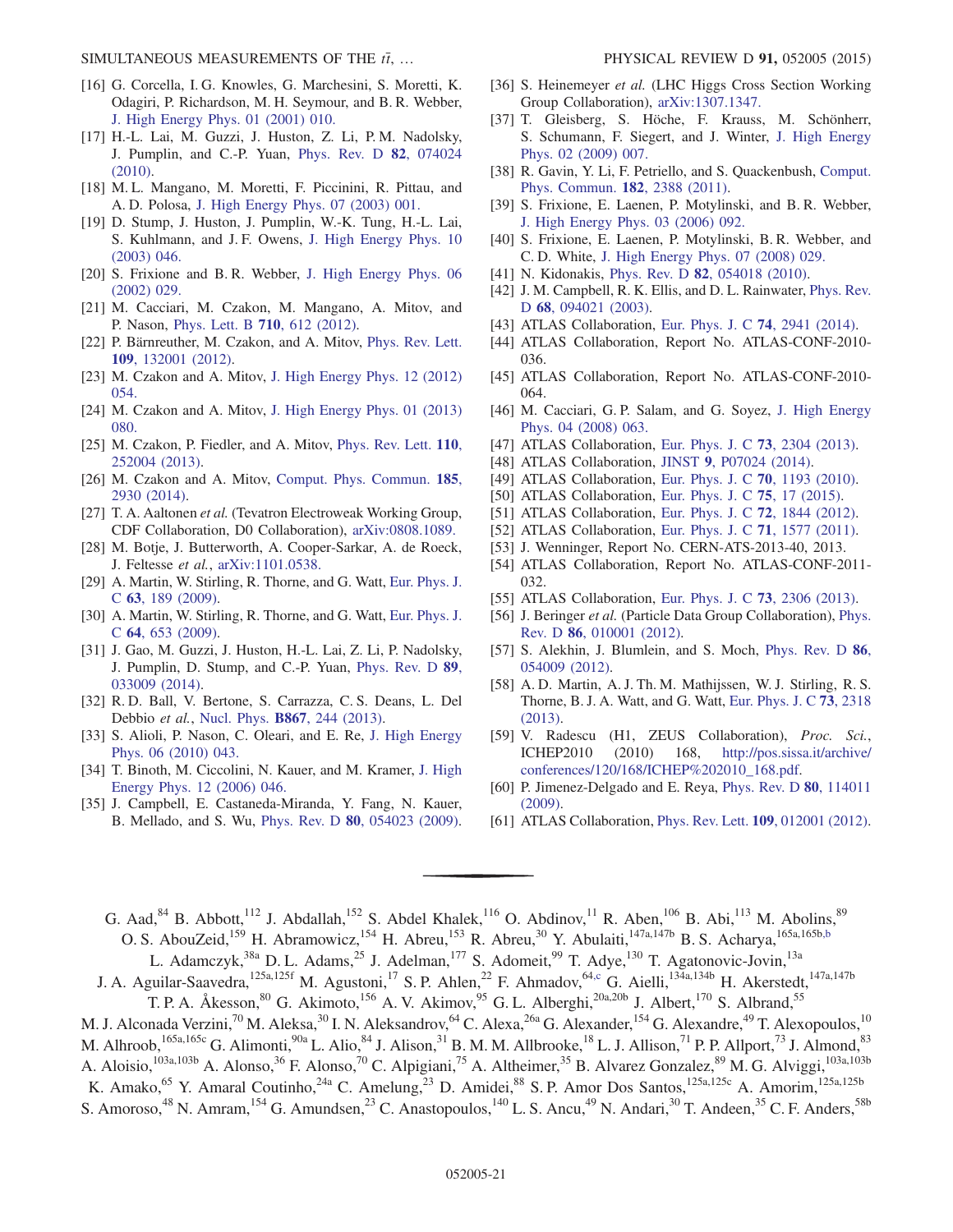<span id="page-21-3"></span><span id="page-21-2"></span><span id="page-21-1"></span><span id="page-21-0"></span>G. Anders,  $30$  K. J. Anderson,  $31$  A. Andreazza,  $90a,90b$  V. Andrei,  $58a$  X. S. Anduaga,  $70$  S. Angelidakis,  $9$  I. Angelozzi,  $106$ P. Anger,<sup>44</sup> A. Angerami,<sup>35</sup> F. Anghinolfi,<sup>30</sup> A. V. Anisenkov,<sup>108</sup> N. Anjos,<sup>125a</sup> A. Annovi,<sup>47</sup> A. Antonaki,<sup>9</sup> M. Antonelli,<sup>47</sup> A. Antonov,<sup>97</sup> J. Antos,<sup>145b</sup> F. Anulli,<sup>133a</sup> M. Aoki,<sup>65</sup> L. Aperio Bella,<sup>18</sup> R. Apolle,<sup>119[,d](#page-32-2)</sup> G. Arabidze,<sup>89</sup> I. Aracena,<sup>144</sup> Y. Arai,<sup>65</sup> J. P. Araque,<sup>125a</sup> A. T. H. Arce,<sup>45</sup> J-F. Arguin,<sup>94</sup> S. Argyropoulos,<sup>42</sup> M. Arik,<sup>19a</sup> A. J. Armbruster,<sup>30</sup> O. Arnaez,<sup>30</sup> V. Arnal, <sup>81</sup> H. Arnold, <sup>48</sup> M. Arratia, <sup>28</sup> O. Arslan, <sup>21</sup> A. Artamonov, <sup>96</sup> G. Artoni, <sup>23</sup> S. Asai, <sup>156</sup> N. Asbah, <sup>42</sup> A. Ashkenazi, <sup>154</sup> B. Åsman,<sup>147a,147b</sup> L. Asquith,<sup>6</sup> K. Assamagan,<sup>25</sup> R. Astalos,<sup>145a</sup> M. Atkinson,<sup>166</sup> N. B. Atlay,<sup>142</sup> B. Auerbach,<sup>6</sup> K. Augsten,<sup>127</sup> M. Aurousseau,<sup>146b</sup> G. Avolio,<sup>30</sup> G. Azuelos,<sup>94[,e](#page-32-3)</sup> Y. Azuma,<sup>156</sup> M. A. Baak,<sup>30</sup> A. Baas,<sup>58a</sup> C. Bacci,<sup>135a,135b</sup> H. Bachacou,<sup>137</sup> K. Bachas,<sup>155</sup> M. Backes,<sup>30</sup> M. Backhaus,<sup>30</sup> J. Backus Mayes,<sup>144</sup> E. Badescu,<sup>26a</sup> P. Bagiacchi,<sup>133a,133b</sup> P. Bagnaia,<sup>133a,133b</sup> Y. Bai,<sup>33a</sup> T. Bain,<sup>35</sup> J. T. Baines,<sup>130</sup> O. K. Baker,<sup>177</sup> P. Balek,<sup>128</sup> F. Balli,<sup>137</sup> E. Banas,<sup>39</sup> Sw. Banerjee,<sup>174</sup> A. A. E. Bannoura,<sup>176</sup> V. Bansal,<sup>170</sup> H. S. Bansil,<sup>18</sup> L. Barak,<sup>173</sup> S. P. Baranov,<sup>95</sup> E. L. Barberio,<sup>87</sup> D. Barberis,<sup>50a,50b</sup> M. Barbero,  $84$  T. Barillari,  $^{100}$  M. Barisonzi,  $^{176}$  T. Barklow,  $^{144}$  N. Barlow,  $^{28}$  B. M. Barnett,  $^{130}$  R. M. Barnett,  $^{15}$  Z. Barnovska,  $^5$ A. Baroncelli,<sup>135a</sup> G. Barone,<sup>49</sup> A. J. Barr,<sup>119</sup> F. Barreiro,<sup>81</sup> J. Barreiro Guimarães da Costa,<sup>57</sup> R. Bartoldus,<sup>144</sup> A. E. Barton,<sup>71</sup> P. Bartos,<sup>145a</sup> V. Bartsch,<sup>150</sup> A. Bassalat,<sup>116</sup> A. Basye,<sup>166</sup> R.L. Bates,<sup>53</sup> L. Batkova,<sup>145a</sup> J.R. Batley,<sup>28</sup> M. Battaglia,<sup>138</sup> M. Battistin,  $^{30}$  F. Bauer,  $^{137}$  H. S. Bawa,  $^{144,f}$  $^{144,f}$  $^{144,f}$  T. Beau,  $^{79}$  P. H. Beauchemin,  $^{162}$  R. Beccherle,  $^{123a,123b}$  P. Bechtle,  $^{21}$  H. P. Beck,  $^{17}$ K. Becker,<sup>176</sup> S. Becker,<sup>99</sup> M. Beckingham,<sup>171</sup> C. Becot,<sup>116</sup> A. J. Beddall,<sup>19c</sup> A. Beddall,<sup>19c</sup> S. Bedikian,<sup>177</sup> V. A. Bednyakov,<sup>64</sup> C. P. Bee,<sup>149</sup> L. J. Beemster,<sup>106</sup> T. A. Beermann,<sup>176</sup> M. Begel,<sup>25</sup> K. Behr,<sup>119</sup> C. Belanger-Champagne,<sup>86</sup> P. J. Bell,<sup>49</sup> W. H. Bell,<sup>49</sup> G. Bella,<sup>154</sup> L. Bellagamba,<sup>20a</sup> A. Bellerive,<sup>29</sup> M. Bellomo,<sup>85</sup> K. Belotskiy,<sup>97</sup> O. Beltramello,<sup>30</sup> O. Benary,<sup>154</sup> D. Benchekroun,<sup>136a</sup> K. Bendtz,<sup>147a,147b</sup> N. Benekos,<sup>166</sup> Y. Benhammou,<sup>154</sup> E. Benhar Noccioli,<sup>49</sup> J. A. Benitez Garcia,  $160b$  D. P. Benjamin,  $45$  J. R. Bensinger,  $23$  K. Benslama,  $131$  S. Bentvelsen,  $106$  D. Berge,  $106$ E. Bergeaas Kuutmann,<sup>16</sup> N. Berger,<sup>5</sup> F. Berghaus,<sup>170</sup> J. Beringer,<sup>15</sup> C. Bernard,<sup>22</sup> P. Bernat,<sup>77</sup> C. Bernius,<sup>78</sup> F. U. Bernlochner,<sup>170</sup> T. Berry,<sup>76</sup> P. Berta,<sup>128</sup> C. Bertella,<sup>84</sup> G. Bertoli,<sup>147a,147b</sup> F. Bertolucci,<sup>123a,123b</sup> D. Bertsche,<sup>112</sup> M. I. Besana, <sup>90a</sup> G. J. Besjes, <sup>105</sup> O. Bessidskaia Bylund, <sup>147a, 147b</sup> M. F. Bessner, <sup>42</sup> N. Besson, <sup>137</sup> C. Betancourt, <sup>48</sup> S. Bethke, <sup>100</sup> W. Bhimji,<sup>46</sup> R. M. Bianchi,<sup>124</sup> L. Bianchini,<sup>23</sup> M. Bianco,<sup>30</sup> O. Biebel,<sup>99</sup> S. P. Bieniek,<sup>77</sup> K. Bierwagen,<sup>54</sup> J. Biesiada,<sup>15</sup> M. Biglietti,<sup>135a</sup> J. Bilbao De Mendizabal,<sup>49</sup> H. Bilokon,<sup>47</sup> M. Bindi,<sup>54</sup> S. Binet,<sup>116</sup> A. Bingul,<sup>19c</sup> C. Bini,<sup>133a,133b</sup> C. W. Black,<sup>151</sup> J. E. Black,<sup>144</sup> K. M. Black,<sup>22</sup> D. Blackburn,<sup>139</sup> R. E. Blair,<sup>6</sup> J.-B. Blanchard,<sup>137</sup> T. Blazek,<sup>145a</sup> I. Bloch,<sup>42</sup> C. Blocker,<sup>23</sup> W. Blum,<sup>82[,a](#page-32-5)</sup> U. Blumenschein,<sup>54</sup> G. J. Bobbink,<sup>106</sup> V. S. Bobrovnikov,<sup>108</sup> S. S. Bocchetta,<sup>80</sup> A. Bocci,<sup>45</sup> C. Bock,<sup>99</sup> C. R. Boddy,<sup>119</sup> M. Boehler,<sup>48</sup> T. T. Boek,<sup>176</sup> J. A. Bogaerts,<sup>30</sup> A. G. Bogdanchikov,<sup>108</sup> A. Bogouch,<sup>9[1,a](#page-32-5)</sup> C. Bohm,<sup>147a</sup> J. Bohm,<sup>126</sup> V. Boisvert,<sup>76</sup> T. Bold,<sup>38a</sup> V. Boldea,<sup>26a</sup> A. S. Boldyrev,<sup>98</sup> M. Bomben,<sup>79</sup> M. Bona,<sup>75</sup> M. Boonekamp,<sup>137</sup> A. Borisov,<sup>129</sup> G. Borissov,<sup>71</sup> M. Borri,<sup>83</sup> S. Borroni,<sup>42</sup> J. Bortfeldt,<sup>99</sup> V. Bortolotto,<sup>135a,135b</sup> K. Bos,<sup>106</sup> D. Boscherini,<sup>20a</sup> M. Bosman,<sup>12</sup> H. Boterenbrood,<sup>106</sup> J. Boudreau,<sup>124</sup> J. Bouffard,<sup>2</sup> E. V. Bouhova-Thacker,<sup>71</sup> D. Boumediene,<sup>34</sup> C. Bourdarios,<sup>116</sup> N. Bousson,<sup>113</sup> S. Boutouil,<sup>136d</sup> A. Boveia,<sup>31</sup> J. Boyd,<sup>30</sup> I. R. Boyko,<sup>64</sup> J. Bracinik,<sup>18</sup> A. Brandt,<sup>8</sup> G. Brandt,<sup>15</sup> O. Brandt,<sup>58a</sup> U. Bratzler,<sup>157</sup> B. Brau,<sup>85</sup> J. E. Brau,<sup>115</sup> H. M. Braun,<sup>176[,a](#page-32-5)</sup> S. F. Brazzale,<sup>165a,165c</sup> B. Brelier,<sup>159</sup> K. Brendlinger,<sup>121</sup> A. J. Brennan,<sup>87</sup> R. Brenner,<sup>167</sup> S. Bressler,<sup>173</sup> K. Bristow,<sup>146c</sup> T. M. Bristow,<sup>46</sup> D. Britton,<sup>53</sup> F. M. Brochu,<sup>28</sup> I. Brock,<sup>21</sup> R. Brock,<sup>89</sup> C. Bromberg,<sup>89</sup> J. Bronner,<sup>100</sup> G. Brooijmans,<sup>35</sup> T. Brooks,<sup>76</sup> W. K. Brooks,<sup>32b</sup> J. Brosamer,<sup>15</sup> E. Brost,<sup>115</sup> J. Brown,<sup>55</sup> P. A. Bruckman de Renstrom,<sup>39</sup> D. Bruncko,<sup>145b</sup> R. Bruneliere,<sup>48</sup> S. Brunet,<sup>60</sup> A. Bruni,<sup>20a</sup> G. Bruni,<sup>20a</sup> M. Bruschi,<sup>20a</sup> L. Bryngemark,<sup>80</sup> T. Buanes,<sup>14</sup> Q. Buat,<sup>143</sup> F. Bucci,<sup>49</sup> P. Buchholz,<sup>142</sup> R. M. Buckingham,<sup>119</sup> A. G. Buckley,<sup>53</sup> S. I. Buda,<sup>26a</sup> I. A. Budagov,<sup>64</sup> F. Buehrer,<sup>48</sup> L. Bugge,<sup>118</sup> M. K. Bugge,<sup>118</sup> O. Bulekov, <sup>97</sup> A. C. Bundock,<sup>73</sup> H. Burckhart,<sup>30</sup> S. Burdin,<sup>73</sup> B. Burghgrave,<sup>107</sup> S. Burke,<sup>130</sup> I. Burmeister,<sup>43</sup> E. Busato,<sup>34</sup> D. Büscher,<sup>48</sup> V. Büscher,<sup>82</sup> P. Bussey,<sup>53</sup> C. P. Buszello,<sup>167</sup> B. Butler,<sup>57</sup> J. M. Butler,<sup>22</sup> A. I. Butt,<sup>3</sup> C. M. Buttar,<sup>53</sup> J. M. Butterworth,<sup>77</sup> P. Butti,<sup>106</sup> W. Buttinger,<sup>28</sup> A. Buzatu,<sup>53</sup> M. Byszewski,<sup>10</sup> S. Cabrera Urbán,<sup>168</sup> D. Caforio,<sup>20a,20b</sup> O. Cakir,<sup>4a</sup> P. Calafiura,<sup>15</sup> A. Calandri,<sup>137</sup> G. Calderini,<sup>79</sup> P. Calfayan,<sup>99</sup> R. Calkins,<sup>107</sup> L. P. Caloba,<sup>24a</sup> D. Calvet,<sup>34</sup> S. Calvet,<sup>34</sup> R. Camacho Toro,<sup>49</sup> S. Camarda,<sup>42</sup> D. Cameron,<sup>118</sup> L. M. Caminada,<sup>15</sup> R. Caminal Armadans,<sup>12</sup> S. Campana,<sup>30</sup> M. Campanelli,<sup>77</sup> A. Campoverde,<sup>149</sup> V. Canale,<sup>103a,103b</sup> A. Canepa,<sup>160a</sup> M. Cano Bret,<sup>75</sup> J. Cantero,<sup>81</sup> R. Cantrill,<sup>76</sup> T. Cao,<sup>40</sup> M. D. M. Capeans Garrido,<sup>30</sup> I. Caprini,<sup>26a</sup> M. Caprini,<sup>26a</sup> M. Capua,<sup>37a,37b</sup> R. Caputo,<sup>82</sup> R. Cardarelli,<sup>134a</sup> T. Carli,<sup>30</sup> G. Carlino,<sup>103a</sup> L. Carminati,<sup>90a,90b</sup> S. Caron,<sup>105</sup> E. Carquin,<sup>32a</sup> G. D. Carrillo-Montoya,<sup>146c</sup> J. R. Carter,<sup>28</sup> J. Carvalho,<sup>125a,125c</sup> D. Casadei,<sup>77</sup> M. P. Casado,<sup>12</sup> M. Casolino,<sup>12</sup> E. Castaneda-Miranda,<sup>146b</sup> A. Castelli,<sup>106</sup> V. Castillo Gimenez,<sup>168</sup> N. F. Castro, <sup>125a</sup> P. Catastini,<sup>57</sup> A. Catinaccio,<sup>30</sup> J. R. Catmore, <sup>118</sup> A. Cattai, <sup>30</sup> G. Cattani, <sup>134a, 134b</sup> S. Caughron, <sup>89</sup> V. Cavaliere,<sup>166</sup> D. Cavalli,<sup>90a</sup> M. Cavalli-Sforza,<sup>12</sup> V. Cavasinni,<sup>123a,123b</sup> F. Ceradini,<sup>135a,135b</sup> B. Cerio,<sup>45</sup> K. Cerny,<sup>128</sup> A. S. Cerqueira,<sup>24b</sup> A. Cerri,<sup>150</sup> L. Cerrito,<sup>75</sup> F. Cerutti,<sup>15</sup> M. Cerv,<sup>30</sup> A. Cervelli,<sup>17</sup> S. A. Cetin,<sup>19b</sup> A. Chafaq,<sup>136a</sup>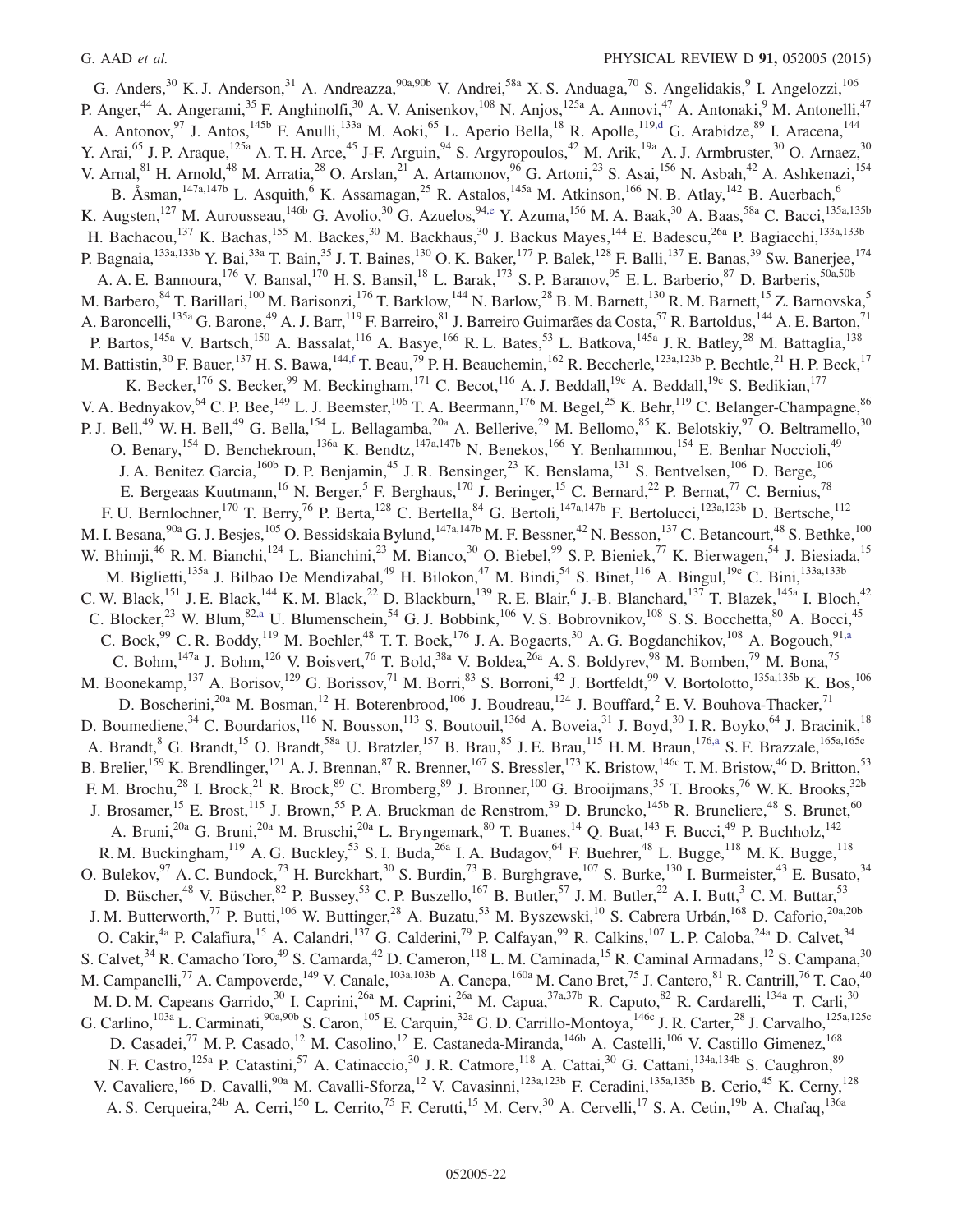<span id="page-22-3"></span><span id="page-22-2"></span><span id="page-22-1"></span><span id="page-22-0"></span>D. Chakraborty,<sup>107</sup> I. Chalupkova,<sup>128</sup> P. Chang,<sup>166</sup> B. Chapleau,<sup>86</sup> J. D. Chapman,<sup>28</sup> D. Charfeddine,<sup>116</sup> D. G. Charlton,<sup>18</sup> C. C. Chau,<sup>159</sup> C. A. Chavez Barajas,<sup>150</sup> S. Cheatham,<sup>86</sup> A. Chegwidden,<sup>89</sup> S. Chekanov,<sup>6</sup> S. V. Chekulaev,<sup>160a</sup> G. A. Chelkov,  $^{64,g}$  $^{64,g}$  $^{64,g}$  M. A. Chelstowska,  $^{88}$  C. Chen,  $^{63}$  H. Chen,  $^{25}$  K. Chen,  $^{149}$  L. Chen,  $^{33d,h}$  $^{33d,h}$  $^{33d,h}$  S. Chen,  $^{33c}$  X. Chen,  $^{146c}$  Y. Chen,  $^{35}$ H. C. Cheng, <sup>88</sup> Y. Cheng, <sup>31</sup> A. Cheplakov, <sup>64</sup> R. Cherkaoui El Moursli, <sup>136e</sup> V. Chernyatin, <sup>2[5,a](#page-32-5)</sup> E. Cheu, <sup>7</sup> L. Chevalier, <sup>137</sup> V. Chiarella,<sup>47</sup> G. Chiefari,<sup>103a,103b</sup> J. T. Childers,<sup>6</sup> A. Chilingarov,<sup>71</sup> G. Chiodini,<sup>72a</sup> A. S. Chisholm,<sup>18</sup> R. T. Chislett,<sup>77</sup> A. Chitan,<sup>26a</sup> M. V. Chizhov,<sup>64</sup> S. Chouridou,<sup>9</sup> B. K. B. Chow,<sup>99</sup> D. Chromek-Burckhart,<sup>30</sup> M. L. Chu,<sup>152</sup> J. Chudoba,<sup>126</sup> J. J. Chwastowski,<sup>39</sup> L. Chytka,<sup>114</sup> G. Ciapetti,<sup>133a,133b</sup> A. K. Ciftci,<sup>4a</sup> R. Ciftci,<sup>4a</sup> D. Cinca,<sup>53</sup> V. Cindro,<sup>74</sup> A. Ciocio,<sup>15</sup> P. Cirkovic,<sup>13b</sup> Z. H. Citron,<sup>173</sup> M. Citterio,<sup>90a</sup> M. Ciubancan,<sup>26a</sup> A. Clark,<sup>49</sup> P. J. Clark,<sup>46</sup> R. N. Clarke,<sup>15</sup> W. Cleland,<sup>124</sup> J. C. Clemens, <sup>84</sup> C. Clement, <sup>147a, 147b</sup> Y. Coadou, <sup>84</sup> M. Cobal, <sup>165a, 165c</sup> A. Coccaro, <sup>139</sup> J. Cochran, <sup>63</sup> L. Coffey,<sup>23</sup> J. G. Cogan,<sup>144</sup> J. Coggeshall,<sup>166</sup> B. Cole,<sup>35</sup> S. Cole,<sup>107</sup> A. P. Colijn,<sup>106</sup> J. Collot,<sup>55</sup> T. Colombo,<sup>58c</sup> G. Colon,<sup>85</sup> G. Compostella,<sup>100</sup> P. Conde Muiño,<sup>125a,125b</sup> E. Coniavitis,<sup>48</sup> M. C. Conidi,<sup>12</sup> S. H. Connell,<sup>146b</sup> I. A. Connelly,<sup>76</sup> S. M. Consonni,<sup>90a,90b</sup> V. Consorti,<sup>48</sup> S. Constantinescu,<sup>26a</sup> C. Conta,<sup>120a,120b</sup> G. Conti,<sup>57</sup> F. Conventi,<sup>103[a,i](#page-33-0)</sup> M. Cooke,<sup>15</sup> B. D. Cooper,<sup>77</sup> A. M. Cooper-Sarkar,<sup>119</sup> N. J. Cooper-Smith,<sup>76</sup> K. Copic,<sup>15</sup> T. Cornelissen,<sup>176</sup> M. Corradi,<sup>20a</sup> F. Corriveau, <sup>86[,j](#page-33-1)</sup> A. Corso-Radu,<sup>164</sup> A. Cortes-Gonzalez,<sup>12</sup> G. Cortiana,<sup>100</sup> G. Costa,<sup>90a</sup> M. J. Costa,<sup>168</sup> D. Costanzo,<sup>140</sup> D. Côté,<sup>8</sup> G. Cottin,<sup>28</sup> G. Cowan,<sup>76</sup> B. E. Cox,<sup>83</sup> K. Cranmer,<sup>109</sup> G. Cree,<sup>29</sup> S. Crépé-Renaudin,<sup>55</sup> F. Crescioli,<sup>79</sup> W. A. Cribbs,<sup>147a,147b</sup> M. Crispin Ortuzar,<sup>119</sup> M. Cristinziani,<sup>21</sup> V. Croft,<sup>105</sup> G. Crosetti,<sup>37a,37b</sup> C.-M. Cuciuc,<sup>26a</sup> T. Cuhadar Donszelmann,<sup>140</sup> J. Cummings,<sup>177</sup> M. Curatolo,<sup>47</sup> C. Cuthbert,<sup>151</sup> H. Czirr,<sup>142</sup> P. Czodrowski,<sup>3</sup> Z. Czyczula,<sup>177</sup> S. D'Auria,<sup>53</sup> M. D'Onofrio,<sup>73</sup> M. J. Da Cunha Sargedas De Sousa,<sup>125a,125b</sup> C. Da Via,<sup>83</sup> W. Dabrowski,<sup>38a</sup> A. Dafinca,<sup>119</sup> T. Dai,<sup>88</sup> O. Dale,<sup>14</sup> F. Dallaire,<sup>94</sup> C. Dallapiccola,<sup>85</sup> M. Dam,<sup>36</sup> A. C. Daniells,<sup>18</sup> M. Dano Hoffmann,<sup>137</sup> V. Dao,<sup>105</sup> G. Darbo,<sup>50a</sup> S. Darmora, J. A. Dassoulas,  $4^2$  A. Dattagupta,  $60$  W. Davey,  $21$  C. David,  $170$  T. Davidek,  $128$  E. Davies,  $119, d$ M. Davies,<sup>154</sup> O. Davignon,<sup>79</sup> A. R. Davison,<sup>77</sup> P. Davison,<sup>77</sup> Y. Davygora,<sup>58a</sup> E. Dawe,<sup>143</sup> I. Dawson,<sup>140</sup> R. K. Daya-Ishmukhametova,  $85$  K. De,  $8$  R. de Asmundis,  $^{103a}$  S. De Castro,  $^{20a,20b}$  S. De Cecco,  $^{79}$  N. De Groot,  $^{105}$ P. de Jong,<sup>106</sup> H. De la Torre,<sup>81</sup> F. De Lorenzi,<sup>63</sup> L. De Nooij,<sup>106</sup> D. De Pedis,<sup>133a</sup> A. De Salvo,<sup>133a</sup> U. De Sanctis,<sup>165a,165b</sup> A. De Santo,<sup>150</sup> J. B. De Vivie De Regie,<sup>116</sup> W. J. Dearnaley,<sup>71</sup> R. Debbe,<sup>25</sup> C. Debenedetti,<sup>138</sup> B. Dechenaux,<sup>55</sup> D. V. Dedovich,<sup>64</sup> I. Deigaard,<sup>106</sup> J. Del Peso,<sup>81</sup> T. Del Prete,<sup>123a,123b</sup> F. Deliot,<sup>137</sup> C. M. Delitzsch,<sup>49</sup> M. Deliyergiyev,<sup>74</sup> A. Dell'Acqua,<sup>30</sup> L. Dell'Asta,<sup>22</sup> M. Dell'Orso,<sup>123a,123b</sup> M. Della Pietra,<sup>103a[,i](#page-33-0)</sup> D. della Volpe,<sup>49</sup> M. Delmastro,<sup>5</sup> P. A. Delsart,<sup>55</sup> C. Deluca,<sup>106</sup> S. Demers,<sup>177</sup> M. Demichev,<sup>64</sup> A. Demilly,<sup>79</sup> S. P. Denisov,<sup>129</sup> D. Derendarz,<sup>39</sup> J. E. Derkaoui,<sup>136d</sup> F. Derue,<sup>79</sup> P. Dervan,<sup>73</sup> K. Desch,<sup>21</sup> C. Deterre,<sup>42</sup> P.O. Deviveiros,<sup>106</sup> A. Dewhurst,<sup>130</sup> S. Dhaliwal,<sup>106</sup> A. Di Ciaccio,<sup>134a,134b</sup> L. Di Ciaccio,<sup>5</sup> A. Di Domenico,<sup>133a,133b</sup> C. Di Donato,<sup>103a,103b</sup> A. Di Girolamo,<sup>30</sup> B. Di Girolamo,<sup>30</sup> A. Di Mattia,<sup>153</sup> B. Di Micco,<sup>135a,135b</sup> R. Di Nardo,<sup>47</sup> A. Di Simone,<sup>48</sup> R. Di Sipio,<sup>20a,20b</sup> D. Di Valentino,<sup>29</sup> F. A. Dias,<sup>46</sup> M. A. Diaz,<sup>32a</sup> E. B. Diehl,<sup>88</sup> J. Dietrich,<sup>42</sup> T. A. Dietzsch,<sup>58a</sup> S. Diglio,<sup>84</sup> A. Dimitrievska,<sup>13a</sup> J. Dingfelder,<sup>21</sup> C. Dionisi,<sup>133a,133b</sup> P. Dita,<sup>26a</sup> S. Dita,<sup>26a</sup> F. Dittus,<sup>30</sup> F. Djama,<sup>84</sup> T. Djobava,<sup>51b</sup> M. A. B. do Vale,<sup>24c</sup> A. Do Valle Wemans,<sup>125a,125g</sup> T. K. O. Doan,<sup>5</sup> D. Dobos,<sup>30</sup> C. Doglioni,<sup>49</sup> T. Doherty,<sup>53</sup> T. Dohmae,<sup>156</sup> J. Dolejsi,<sup>128</sup> Z. Dolezal,<sup>128</sup> B. A. Dolgoshein,<sup>9[7,a](#page-32-5)</sup> M. Donadelli,<sup>24d</sup> S. Donati,<sup>123a,123b</sup> P. Dondero,<sup>120a,120b</sup> J. Donini,<sup>34</sup> J. Dopke,<sup>130</sup> A. Doria,<sup>103a</sup> M. T. Dova,<sup>70</sup> A. T. Doyle,<sup>53</sup> M. Dris,<sup>10</sup> J. Dubbert,<sup>88</sup> S. Dube,<sup>15</sup> E. Dubreuil,<sup>34</sup> E. Duchovni,<sup>173</sup> G. Duckeck,<sup>99</sup> O. A. Ducu,<sup>26a</sup> D. Duda,<sup>176</sup> A. Dudarev,<sup>30</sup> F. Dudziak,<sup>63</sup> L. Duflot,<sup>116</sup> L. Duguid,<sup>76</sup> M. Dührssen,<sup>30</sup> M. Dunford,<sup>58a</sup> H. Duran Yildiz,<sup>4a</sup> M. Düren,<sup>52</sup> A. Durglishvili,<sup>51b</sup> M. Dwuznik,<sup>38a</sup> M. Dyndal,<sup>38a</sup> J. Ebke,<sup>99</sup> W. Edson,<sup>2</sup> N. C. Edwards,<sup>46</sup> W. Ehrenfeld,<sup>21</sup> T. Eifert,<sup>144</sup> G. Eigen,<sup>14</sup> K. Einsweiler,<sup>15</sup> T. Ekelof,<sup>167</sup> M. El Kacimi,<sup>136c</sup> M. Ellert,<sup>167</sup> S. Elles,<sup>5</sup> F. Ellinghaus,<sup>82</sup> N. Ellis,<sup>30</sup> J. Elmsheuser,<sup>99</sup> M. Elsing,<sup>30</sup> D. Emeliyanov,<sup>130</sup> Y. Enari,<sup>156</sup> O. C. Endner,<sup>82</sup> M. Endo,<sup>117</sup> R. Engelmann,<sup>149</sup> J. Erdmann,<sup>177</sup> A. Ereditato,<sup>17</sup> D. Eriksson,<sup>147a</sup> G. Ernis,<sup>176</sup> J. Ernst,<sup>2</sup> M. Ernst,<sup>25</sup> J. Ernwein,<sup>137</sup> D. Errede,<sup>166</sup> S. Errede,<sup>166</sup> E. Ertel,<sup>82</sup> M. Escalier,<sup>116</sup> H. Esch,<sup>43</sup> C. Escobar,<sup>124</sup> B. Esposito,<sup>47</sup> A. I. Etienvre,<sup>137</sup> E. Etzion,<sup>154</sup> H. Evans,<sup>60</sup> A. Ezhilov,<sup>122</sup> L. Fabbri,<sup>20a,20b</sup> G. Facini,<sup>31</sup> R. M. Fakhrutdinov,<sup>129</sup> S. Falciano,<sup>133a</sup> R. J. Falla,<sup>77</sup> J. Faltova,<sup>128</sup> Y. Fang,<sup>33a</sup> M. Fanti,<sup>90a,90b</sup> A. Farbin,<sup>8</sup> A. Farilla,<sup>135a</sup> T. Farooque,<sup>12</sup> S. Farrell,<sup>164</sup> S. M. Farrington,<sup>171</sup> P. Farthouat,<sup>30</sup> F. Fassi,<sup>136e</sup> P. Fassnacht,<sup>30</sup> D. Fassouliotis,<sup>9</sup> A. Favareto,<sup>50a,50b</sup> L. Fayard,<sup>116</sup> P. Federic,<sup>145a</sup> O. L. Fedin,<sup>122[,k](#page-33-2)</sup> W. Fedorko,<sup>169</sup> M. Fehling-Kaschek,<sup>48</sup> S. Feigl,<sup>30</sup> L. Feligioni,<sup>84</sup> C. Feng,<sup>33d</sup> E. J. Feng,<sup>6</sup> H. Feng,<sup>88</sup> A. B. Fenyuk,<sup>129</sup> S. Fernandez Perez,<sup>30</sup> S. Ferrag,<sup>53</sup> J. Ferrando,<sup>53</sup> A. Ferrari,<sup>167</sup> P. Ferrari,<sup>106</sup> R. Ferrari,<sup>120a</sup> D. E. Ferreira de Lima,<sup>53</sup> A. Ferrer,<sup>168</sup> D. Ferrere,<sup>49</sup> C. Ferretti,<sup>88</sup> A. Ferretto Parodi, <sup>50a,50b</sup> M. Fiascaris, <sup>31</sup> F. Fiedler, <sup>82</sup> A. Filipčič, <sup>74</sup> M. Filipuzzi, <sup>42</sup> F. Filthaut, <sup>105</sup> M. Fincke-Keeler, <sup>170</sup> K. D. Finelli,<sup>151</sup> M. C. N. Fiolhais,<sup>125a,125c</sup> L. Fiorini,<sup>168</sup> A. Firan,<sup>40</sup> A. Fischer,<sup>2</sup> J. Fischer,<sup>176</sup> W. C. Fisher,<sup>89</sup> E. A. Fitzgerald,<sup>23</sup> M. Flechl,<sup>48</sup> I. Fleck,<sup>142</sup> P. Fleischmann,<sup>88</sup> S. Fleischmann,<sup>176</sup> G. T. Fletcher,<sup>140</sup> G. Fletcher,<sup>75</sup> T. Flick,<sup>176</sup>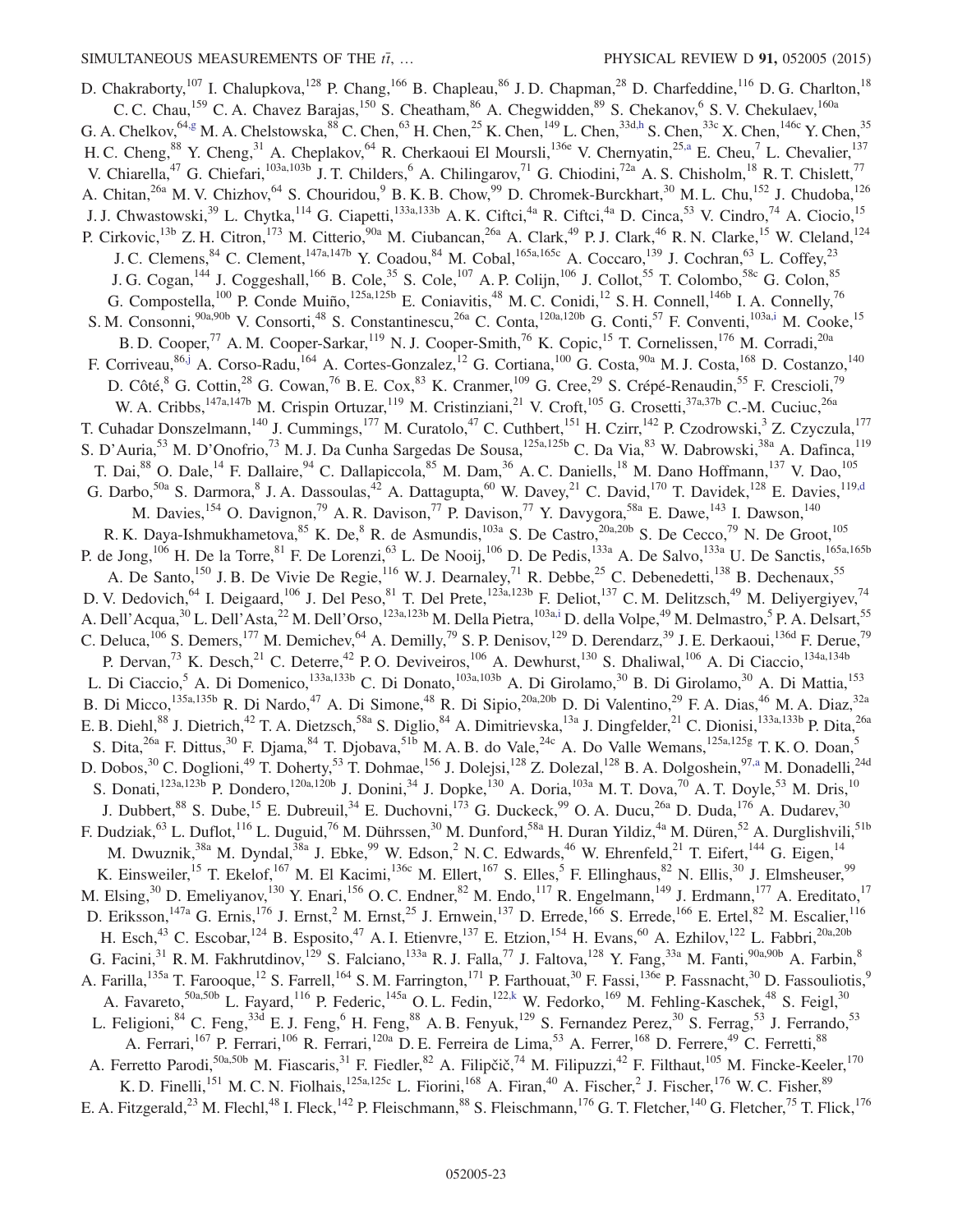<span id="page-23-4"></span><span id="page-23-3"></span><span id="page-23-2"></span><span id="page-23-1"></span><span id="page-23-0"></span>A. Floderus,  ${}^{80}$  L. R. Flores Castillo,<sup>174,1</sup> A. C. Florez Bustos,<sup>160b</sup> M. J. Flowerdew,<sup>100</sup> A. Formica,<sup>137</sup> A. Forti,<sup>83</sup> D. Fortin,<sup>160a</sup> D. Fournier,<sup>116</sup> H. Fox,<sup>71</sup> S. Fracchia,<sup>12</sup> P. Francavilla,<sup>79</sup> M. Franchini,<sup>20a,20b</sup> S. Franchino,<sup>30</sup> D. Francis,<sup>30</sup> M. Franklin,<sup>57</sup> S. Franz, <sup>61</sup> M. Fraternali,<sup>120a,120b</sup> S. T. French,<sup>28</sup> C. Friedrich,<sup>42</sup> F. Friedrich,<sup>44</sup> D. Froidevaux,<sup>30</sup> J. A. Frost,<sup>28</sup> C. Fukunaga,<sup>157</sup> E. Fullana Torregrosa, <sup>82</sup> B. G. Fulsom, <sup>144</sup> J. Fuster, <sup>168</sup> C. Gabaldon, <sup>55</sup> O. Gabizon, <sup>173</sup> A. Gabrielli,<sup>20a,20b</sup> A. Gabrielli,<sup>133a,133b</sup> S. Gadatsch,  $^{106}$  S. Gadomski,  $^{49}$  G. Gagliardi,  $^{50a,50b}$  P. Gagnon,  $^{60}$  C. Galea,  $^{105}$  B. Galhardo,  $^{125a,125c}$  E. J. Gallas,  $^{119}$  V. Gallo,  $^{17}$ B. J. Gallop,<sup>130</sup> P. Gallus,<sup>127</sup> G. Galster,<sup>36</sup> K. K. Gan,<sup>110</sup> R. P. Gandrajula,<sup>62</sup> J. Gao,<sup>33[b,h](#page-32-7)</sup> Y. S. Gao,<sup>14[4,f](#page-32-4)</sup> F. M. Garay Walls,<sup>46</sup> F. Garberson,<sup>177</sup> C. García,<sup>168</sup> J. E. García Navarro,<sup>168</sup> M. Garcia-Sciveres,<sup>15</sup> R. W. Gardner,<sup>31</sup> N. Garelli,<sup>144</sup> V. Garonne,<sup>30</sup> C. Gatti,<sup>47</sup> G. Gaudio,<sup>120a</sup> B. Gaur,<sup>142</sup> L. Gauthier,<sup>94</sup> P. Gauzzi,<sup>133a,133b</sup> I. L. Gavrilenko,<sup>95</sup> C. Gay,<sup>169</sup> G. Gaycken,<sup>21</sup> E. N. Gazis,<sup>10</sup> P. Ge,<sup>33d</sup> Z. Gecse,<sup>169</sup> C. N. P. Gee,<sup>130</sup> D. A. A. Geerts,<sup>106</sup> Ch. Geich-Gimbel,<sup>21</sup> K. Gellerstedt,<sup>147a,147b</sup> C. Gemme,<sup>50a</sup> A. Gemmell,<sup>53</sup> M. H. Genest,<sup>55</sup> S. Gentile,<sup>133a,133b</sup> M. George,<sup>54</sup> S. George,<sup>76</sup> D. Gerbaudo,<sup>164</sup> A. Gershon,<sup>154</sup> H. Ghazlane,<sup>136b</sup> N. Ghodbane,<sup>34</sup> B. Giacobbe,<sup>20a</sup> S. Giagu,<sup>133a,133b</sup> V. Giangiobbe,<sup>12</sup> P. Giannetti,<sup>123a,123b</sup> F. Gianotti,<sup>30</sup> B. Gibbard,  $^{25}$  S. M. Gibson,  $^{76}$  M. Gilchriese,  $^{15}$  T. P. S. Gillam,  $^{28}$  D. Gillberg,  $^{30}$  G. Gilles,  $^{34}$  D. M. Gingrich,  $^{3, e}$  N. Giokaris,  $^{9}$ M. P. Giordani,<sup>165a,165c</sup> R. Giordano,<sup>103a,103b</sup> F. M. Giorgi,<sup>20a</sup> F. M. Giorgi,<sup>16</sup> P. F. Giraud,<sup>137</sup> D. Giugni,<sup>90a</sup> C. Giuliani,<sup>48</sup> M. Giulini,<sup>58b</sup> B. K. Gjelsten,<sup>118</sup> S. Gkaitatzis,<sup>155</sup> I. Gkialas,<sup>155[,m](#page-33-4)</sup> L. K. Gladilin,<sup>98</sup> C. Glasman,<sup>81</sup> J. Glatzer,<sup>30</sup> P. C. F. Glaysher,<sup>46</sup> A. Glazov,<sup>42</sup> G. L. Glonti,<sup>64</sup> M. Goblirsch-Kolb,<sup>100</sup> J. R. Goddard,<sup>75</sup> J. Godfrey,<sup>143</sup> J. Godlewski,<sup>30</sup> C. Goeringer,  $82$  S. Goldfarb,  $88$  T. Golling,  $^{177}$  D. Golubkov,  $^{129}$  A. Gomes,  $^{125a,125b,125d}$  L. S. Gomez Fajardo,  $^{42}$  R. Gonçalo,  $^{125a}$ J. Goncalves Pinto Firmino Da Costa,137 L. Gonella,21 S. González de la Hoz,168 G. Gonzalez Parra,<sup>12</sup> S. Gonzalez-Sevilla,49 L. Goossens,<sup>30</sup> P. A. Gorbounov,<sup>96</sup> H. A. Gordon,<sup>25</sup> I. Gorelov,<sup>104</sup> B. Gorini,<sup>30</sup> E. Gorini,<sup>72a,72b</sup> A. Gorišek,<sup>74</sup> E. Gornicki,<sup>39</sup> A. T. Goshaw,<sup>6</sup> C. Gössling,<sup>43</sup> M. I. Gostkin,<sup>64</sup> M. Gouighri,<sup>136a</sup> D. Goujdami,<sup>136c</sup> M. P. Goulette,<sup>49</sup> A. G. Goussiou,<sup>139</sup> C. Goy,<sup>5</sup> S. Gozpinar,<sup>23</sup> H. M. X. Grabas,<sup>137</sup> L. Graber,<sup>54</sup> I. Grabowska-Bold,<sup>38a</sup> P. Grafström,<sup>20a,20b</sup> K-J. Grahn,<sup>42</sup> J. Gramling,<sup>49</sup> E. Gramstad,<sup>118</sup> S. Grancagnolo,<sup>16</sup> V. Grassi,<sup>149</sup> V. Gratchev,<sup>122</sup> H. M. Gray,<sup>30</sup> E. Graziani,<sup>135a</sup> O. G. Grebenyuk,<sup>122</sup> Z. D. Greenwood,<sup>78[,n](#page-33-5)</sup> K. Gregersen,<sup>77</sup> I. M. Gregor,<sup>42</sup> P. Grenier,<sup>144</sup> J. Griffiths,<sup>8</sup> A. A. Grillo,<sup>138</sup> K. Grimm,<sup>71</sup> S. Grinstein,<sup>12,0</sup> Ph. Gris,<sup>34</sup> Y. V. Grishkevich,<sup>98</sup> J.-F. Grivaz,<sup>116</sup> J. P. Grohs,<sup>44</sup> A. Grohsjean,<sup>42</sup> E. Gross,<sup>173</sup> J. Grosse-Knetter,<sup>54</sup> G. C. Grossi,<sup>134a,134b</sup> J. Groth-Jensen,<sup>173</sup> Z. J. Grout,<sup>150</sup> L. Guan,<sup>33b</sup> F. Guescini,<sup>49</sup> D. Guest,<sup>177</sup> O. Gueta,<sup>154</sup> C. Guicheney,<sup>34</sup> E. Guido,<sup>50a,50b</sup> T. Guillemin,<sup>116</sup> S. Guindon,<sup>2</sup> U. Gul,<sup>53</sup> C. Gumpert,<sup>44</sup> J. Gunther,<sup>127</sup> J. Guo,<sup>35</sup> S. Gupta,<sup>119</sup> P. Gutierrez,<sup>112</sup> N. G. Gutierrez Ortiz,<sup>53</sup> C. Gutschow,<sup>77</sup> N. Guttman,<sup>154</sup> C. Guyot,<sup>137</sup> C. Gwenlan,<sup>119</sup> C. B. Gwilliam,<sup>73</sup> A. Haas,<sup>109</sup> C. Haber,<sup>15</sup> H. K. Hadavand,<sup>8</sup> N. Haddad,<sup>136e</sup> P. Haefner,<sup>21</sup> S. Hageböck,<sup>21</sup> Z. Hajduk,<sup>39</sup> H. Hakobyan,<sup>178</sup> M. Haleem,<sup>42</sup> D. Hall,<sup>119</sup> G. Halladjian,<sup>89</sup> K. Hamacher,<sup>176</sup> P. Hamal,<sup>114</sup> K. Hamano,<sup>170</sup> M. Hamer,<sup>54</sup> A. Hamilton,<sup>146a</sup> S. Hamilton,<sup>162</sup> P. G. Hamnett,<sup>42</sup> L. Han,<sup>33b</sup> K. Hanagaki,<sup>117</sup> K. Hanawa,<sup>156</sup> M. Hance,<sup>15</sup> P. Hanke,<sup>58a</sup> R. Hanna,<sup>137</sup> J. B. Hansen,<sup>36</sup> J. D. Hansen,<sup>36</sup> P. H. Hansen,<sup>36</sup> K. Hara,<sup>161</sup> A. S. Hard,<sup>174</sup> T. Harenberg,<sup>176</sup> F. Hariri,<sup>116</sup> S. Harkusha,<sup>91</sup> D. Harper,<sup>88</sup> R. D. Harrington,<sup>46</sup> O. M. Harris,<sup>139</sup> P. F. Harrison,<sup>171</sup> F. Hartjes,<sup>106</sup> S. Hasegawa,<sup>102</sup> Y. Hasegawa,<sup>141</sup> A. Hasib,<sup>112</sup> S. Hassani,<sup>137</sup> S. Haug,<sup>17</sup> M. Hauschild,<sup>30</sup> R. Hauser,<sup>89</sup> M. Havranek,<sup>126</sup> C. M. Hawkes,<sup>18</sup> R. J. Hawkings,<sup>30</sup> A. D. Hawkins,<sup>80</sup> T. Hayashi,<sup>161</sup> D. Hayden,<sup>89</sup> C. P. Hays,<sup>119</sup> H. S. Hayward,<sup>73</sup> S. J. Haywood,<sup>130</sup> S. J. Head,<sup>18</sup> T. Heck,<sup>82</sup> V. Hedberg,<sup>80</sup> L. Heelan,<sup>8</sup> S. Heim,<sup>121</sup> T. Heim,<sup>176</sup> B. Heinemann,<sup>15</sup> L. Heinrich,<sup>109</sup> J. Hejbal,<sup>126</sup> L. Helary,<sup>22</sup> C. Heller,<sup>99</sup> M. Heller,<sup>30</sup> S. Hellman,<sup>147a,147b</sup> D. Hellmich,<sup>21</sup> C. Helsens,<sup>30</sup> J. Henderson,<sup>119</sup> R. C. W. Henderson,<sup>71</sup> Y. Heng,<sup>174</sup> C. Hengler,<sup>42</sup> A. Henrichs,<sup>177</sup> A. M. Henriques Correia,<sup>30</sup> S. Henrot-Versille,<sup>116</sup> C. Hensel,<sup>54</sup> G. H. Herbert,<sup>16</sup> Y. Hernández Jiménez,<sup>168</sup> R. Herrberg-Schubert,<sup>16</sup> G. Herten,<sup>48</sup> R. Hertenberger,<sup>99</sup> L. Hervas,<sup>30</sup> G. G. Hesketh,<sup>77</sup> N. P. Hessey,<sup>106</sup> R. Hickling,<sup>75</sup> E. Higón-Rodriguez,<sup>168</sup> E. Hill,<sup>170</sup> J. C. Hill,<sup>28</sup> K. H. Hiller,<sup>42</sup> S. Hillert,<sup>21</sup> S. J. Hillier,<sup>18</sup> I. Hinchliffe,<sup>15</sup> E. Hines,<sup>121</sup> M. Hirose,<sup>158</sup> D. Hirschbuehl,<sup>176</sup> J. Hobbs,<sup>149</sup> N. Hod,<sup>106</sup> M. C. Hodgkinson,<sup>140</sup> P. Hodgson,<sup>140</sup> A. Hoecker,<sup>30</sup> M. R. Hoeferkamp,<sup>104</sup> J. Hoffman,<sup>40</sup> D. Hoffmann,<sup>84</sup> J. I. Hofmann,<sup>58a</sup> M. Hohlfeld,<sup>82</sup> T. R. Holmes,<sup>15</sup> T. M. Hong,<sup>121</sup> L. Hooft van Huysduynen,<sup>109</sup> J-Y. Hostachy,<sup>55</sup> S. Hou,<sup>152</sup> A. Hoummada,<sup>136a</sup> J. Howard,<sup>119</sup> J. Howarth,<sup>42</sup> M. Hrabovsky,<sup>114</sup> I. Hristova,<sup>16</sup> J. Hrivnac,<sup>116</sup> T. Hryn'ova,<sup>5</sup> C. Hsu,<sup>146c</sup> P. J. Hsu,<sup>82</sup> S.-C. Hsu,<sup>139</sup> D. Hu,<sup>35</sup> X. Hu,<sup>25</sup> Y. Huang,<sup>42</sup> Z. Hubacek,<sup>30</sup> F. Hubaut,<sup>84</sup> F. Huegging,<sup>21</sup> T. B. Huffman,<sup>119</sup> E. W. Hughes,<sup>35</sup> G. Hughes,<sup>71</sup> M. Huhtinen,<sup>30</sup> T. A. Hülsing,<sup>82</sup> M. Hurwitz,<sup>15</sup> N. Huseynov,<sup>64[,c](#page-32-1)</sup> J. Huston,<sup>89</sup> J. Huth,<sup>57</sup> G. Iacobucci,<sup>49</sup> G. Iakovidis,<sup>10</sup> I. Ibragimov,<sup>142</sup> L. Iconomidou-Fayard,<sup>116</sup> E. Ideal,<sup>177</sup> P. Iengo,<sup>103a</sup> O. Igonkina,<sup>106</sup> T. Iizawa,<sup>172</sup> Y. Ikegami,<sup>65</sup> K. Ikematsu,<sup>142</sup> M. Ikeno,<sup>65</sup> Y. Ilchenko,<sup>3[1,p](#page-33-7)</sup> D. Iliadis,<sup>155</sup> N. Ilic,<sup>159</sup> Y. Inamaru,<sup>66</sup> T. Ince,<sup>100</sup> P. Ioannou,<sup>9</sup> M. Iodice,<sup>135a</sup> K. Iordanidou,<sup>9</sup> V. Ippolito,<sup>57</sup> A. Irles Quiles,<sup>168</sup> C. Isaksson,<sup>167</sup> M. Ishino,<sup>67</sup> M. Ishitsuka,<sup>158</sup> R. Ishmukhametov,<sup>110</sup> C. Issever,  $^{19}$  S. Istin,  $^{19a}$  J. M. Iturbe Ponce,  $^{83}$  R. Iuppa,  $^{134a,134b}$  J. Ivarsson,  $^{80}$  W. Iwanski,  $^{39}$  H. Iwasaki,  $^{65}$  J. M. Izen,  $^{41}$ V. Izzo,  $^{103a}$  B. Jackson,  $^{121}$  M. Jackson,  $^{73}$  P. Jackson,  $^{1}$  M. R. Jaekel,  $^{30}$  V. Jain,  $^{2}$  K. Jakobs,  $^{48}$  S. Jakobsen,  $^{30}$  T. Jakoubek,  $^{126}$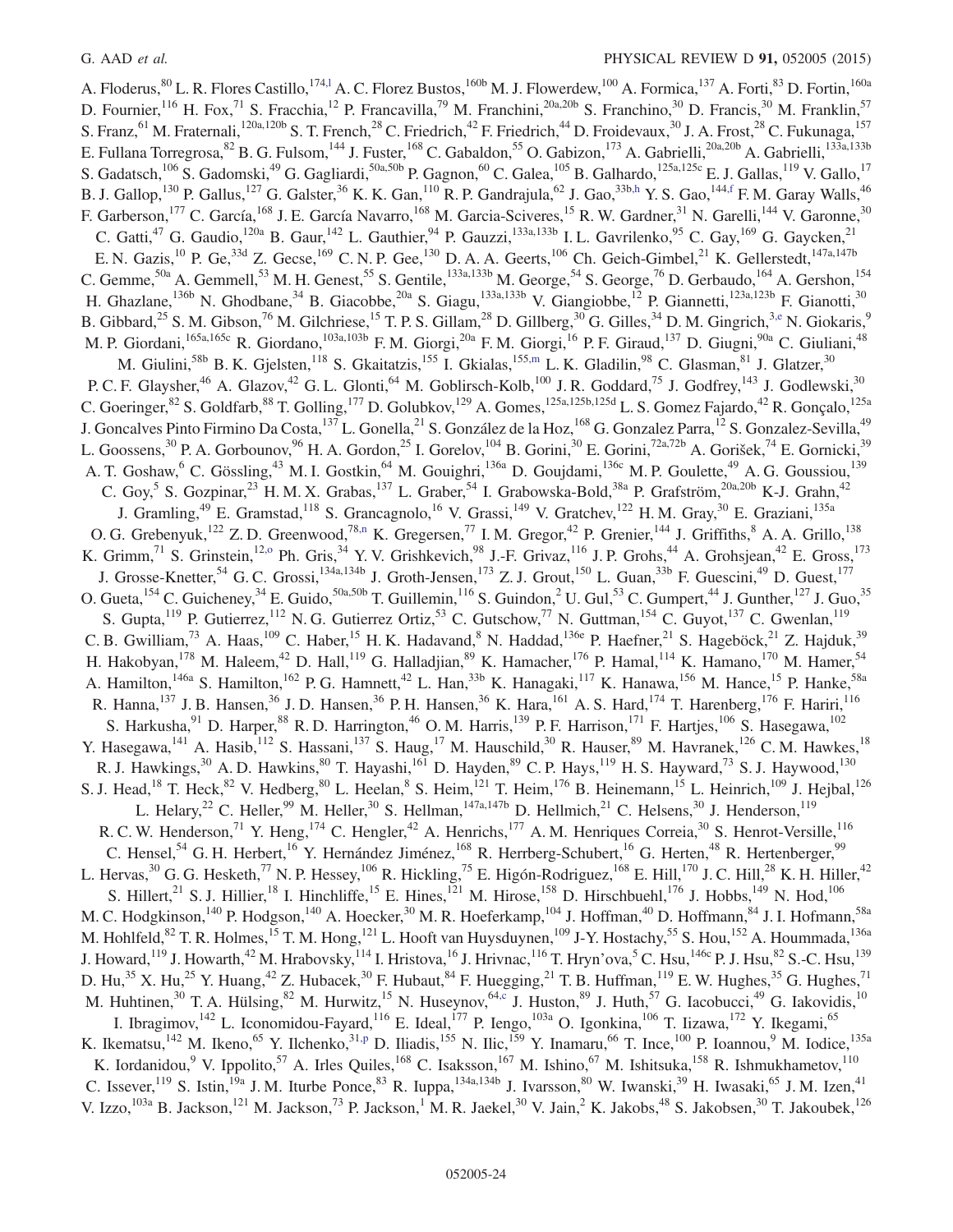<span id="page-24-6"></span><span id="page-24-5"></span><span id="page-24-4"></span><span id="page-24-3"></span><span id="page-24-2"></span><span id="page-24-1"></span><span id="page-24-0"></span>J. Jakubek,<sup>127</sup> D. O. Jamin,<sup>152</sup> D. K. Jana,<sup>78</sup> E. Jansen,<sup>77</sup> H. Jansen,<sup>30</sup> J. Janssen,<sup>21</sup> M. Janus,<sup>171</sup> G. Jarlskog,<sup>80</sup> N. Javadov,<sup>6[4,c](#page-32-1)</sup> T. Javůrek,<sup>48</sup> L. Jeanty,<sup>15</sup> J. Jejelava,<sup>51[a,q](#page-33-8)</sup> G.-Y. Jeng,<sup>151</sup> D. Jennens,<sup>87</sup> P. Jenni,<sup>4[8,r](#page-33-9)</sup> J. Jentzsch,<sup>43</sup> C. Jeske,<sup>171</sup> S. Jézéquel,<sup>5</sup> H. Ji,<sup>174</sup> W. Ji,<sup>82</sup> J. Jia,<sup>149</sup> Y. Jiang,<sup>33b</sup> M. Jimenez Belenguer,<sup>42</sup> S. Jin,<sup>33a</sup> A. Jinaru,<sup>26a</sup> O. Jinnouchi,<sup>158</sup> M. D. Joergensen,<sup>36</sup> K. E. Johansson,<sup>147a,147b</sup> P. Johansson,<sup>140</sup> K. A. Johns,<sup>7</sup> K. Jon-And,<sup>147a,147b</sup> G. Jones,<sup>171</sup> R. W. L. Jones,<sup>71</sup> T. J. Jones,<sup>73</sup> J. Jongmanns,<sup>58a</sup> P. M. Jorge,<sup>125a,125b</sup> K. D. Joshi,<sup>83</sup> J. Jovicevic,<sup>148</sup> X. Ju,<sup>174</sup> C. A. Jung,<sup>43</sup> R. M. Jungst,<sup>30</sup> P. Jussel,<sup>61</sup> A. Juste Rozas,<sup>12,0</sup> M. Kaci,<sup>168</sup> A. Kaczmarska,<sup>39</sup> M. Kado,<sup>116</sup> H. Kagan,<sup>110</sup> M. Kagan,<sup>144</sup> E. Kajomovitz,<sup>45</sup> C. W. Kalderon,<sup>119</sup> S. Kama,<sup>40</sup> A. Kamenshchikov,<sup>129</sup> N. Kanaya,<sup>156</sup> M. Kaneda,<sup>30</sup> S. Kaneti,<sup>28</sup> V. A. Kantserov,<sup>97</sup> J. Kanzaki,<sup>65</sup> B. Kaplan,<sup>109</sup> A. Kapliy,<sup>31</sup> D. Kar,<sup>53</sup> K. Karakostas,<sup>10</sup> N. Karastathis,<sup>10</sup> M. Karnevskiy,<sup>82</sup> S. N. Karpov,<sup>64</sup> Z. M. Karpova,  $^{64}$  K. Karthik,  $^{109}$  V. Kartvelishvili,  $^{71}$  A. N. Karyukhin,  $^{129}$  L. Kashif,  $^{174}$  G. Kasieczka,  $^{58b}$  R. D. Kass,  $^{110}$ A. Kastanas,<sup>14</sup> Y. Kataoka,<sup>156</sup> A. Katre,<sup>49</sup> J. Katzy,<sup>42</sup> V. Kaushik,<sup>7</sup> K. Kawagoe,<sup>69</sup> T. Kawamoto,<sup>156</sup> G. Kawamura,<sup>54</sup> S. Kazama,<sup>156</sup> V. F. Kazanin,<sup>108</sup> M. Y. Kazarinov,<sup>64</sup> R. Keeler,<sup>170</sup> R. Kehoe,<sup>40</sup> M. Keil,<sup>54</sup> J. S. Keller,<sup>42</sup> J. J. Kempster,<sup>76</sup> H. Keoshkerian,<sup>5</sup> O. Kepka,<sup>126</sup> B. P. Kerševan,<sup>74</sup> S. Kersten,<sup>176</sup> K. Kessoku,<sup>156</sup> J. Keung,<sup>159</sup> F. Khalil-zada,<sup>11</sup> H. Khandanyan,<sup>147a,147b</sup> A. Khanov,<sup>113</sup> A. Khodinov,<sup>97</sup> A. Khomich,<sup>58a</sup> T. J. Khoo,<sup>28</sup> G. Khoriauli,<sup>21</sup> A. Khoroshilov,<sup>176</sup> V. Khovanskiy,  $96$  E. Khramov,  $64$  J. Khubua,  $516$  H. Y. Kim,  $8$  H. Kim,  $147a,147b$  S. H. Kim,  $161$  N. Kimura,  $172$  O. Kind,  $16$ B. T. King,<sup>73</sup> M. King,<sup>168</sup> R. S. B. King,<sup>119</sup> S. B. King,<sup>169</sup> J. Kirk,<sup>130</sup> A. E. Kiryunin,<sup>100</sup> T. Kishimoto,<sup>66</sup> D. Kisielewska,<sup>38a</sup> F. Kiss,<sup>48</sup> T. Kittelmann,<sup>124</sup> K. Kiuchi,<sup>161</sup> E. Kladiva,<sup>145b</sup> M. Klein,<sup>73</sup> U. Klein,<sup>73</sup> K. Kleinknecht,<sup>82</sup> P. Klimek,<sup>147a,147b</sup> A. Klimentov,<sup>25</sup> R. Klingenberg,<sup>43</sup> J. A. Klinger,<sup>83</sup> T. Klioutchnikova,<sup>30</sup> P. F. Klok,<sup>105</sup> E.-E. Kluge,<sup>58a</sup> P. Kluit,<sup>106</sup> S. Kluth,<sup>100</sup> E. Kneringer,<sup>61</sup> E. B. F. G. Knoops,<sup>84</sup> A. Knue,<sup>53</sup> D. Kobayashi,<sup>158</sup> T. Kobayashi,<sup>156</sup> M. Kobel,<sup>44</sup> M. Kocian,<sup>144</sup> P. Kodys,<sup>128</sup> P. Koevesarki,<sup>21</sup> T. Koffas,<sup>29</sup> E. Koffeman,<sup>106</sup> L. A. Kogan,<sup>119</sup> S. Kohlmann,<sup>176</sup> Z. Kohout,<sup>127</sup> T. Kohriki,<sup>65</sup> T. Koi,<sup>144</sup> H. Kolanoski,<sup>16</sup> I. Koletsou,<sup>5</sup> J. Koll,<sup>89</sup> A. A. Komar,<sup>9[5,a](#page-32-5)</sup> Y. Komori,<sup>156</sup> T. Kondo,<sup>65</sup> N. Kondrashova,<sup>42</sup> K. Köneke,<sup>48</sup> A. C. König,<sup>105</sup> S. König,<sup>82</sup> T. Kono,<sup>65[,s](#page-33-10)</sup> R. Konoplich,<sup>10[9,t](#page-33-11)</sup> N. Konstantinidis,<sup>77</sup> R. Kopeliansky,<sup>153</sup> S. Koperny,<sup>38a</sup> L. Köpke,<sup>82</sup> A. K. Kopp,<sup>48</sup> K. Korcyl,<sup>39</sup> K. Kordas,<sup>155</sup> A. Korn,<sup>77</sup> A. A. Korol,<sup>10[8,u](#page-33-12)</sup> I. Korolkov,<sup>12</sup> E. V. Korolkova,<sup>140</sup> V. A. Korotkov,<sup>129</sup> O. Kortner,<sup>100</sup> S. Kortner,<sup>100</sup> V. V. Kostyukhin,<sup>21</sup> V. M. Kotov,<sup>64</sup> A. Kotwal,<sup>45</sup> C. Kourkoumelis,<sup>9</sup> V. Kouskoura,<sup>155</sup> A. Koutsman,<sup>160a</sup> R. Kowalewski,<sup>170</sup> T. Z. Kowalski,<sup>38a</sup> W. Kozanecki,<sup>137</sup> A. S. Kozhin,<sup>129</sup> V. Kral,<sup>127</sup> V. A. Kramarenko, <sup>98</sup> G. Kramberger, <sup>74</sup> D. Krasnopevtsev, <sup>97</sup> M. W. Krasny, <sup>79</sup> A. Krasznahorkay, <sup>30</sup> J. K. Kraus, <sup>21</sup> A. Kravchenko,<sup>25</sup> S. Kreiss,<sup>109</sup> M. Kretz,<sup>58c</sup> J. Kretzschmar,<sup>73</sup> K. Kreutzfeldt,<sup>52</sup> P. Krieger,<sup>159</sup> K. Kroeninger,<sup>54</sup> H. Kroha,<sup>100</sup> J. Kroll,<sup>121</sup> J. Kroseberg,<sup>21</sup> J. Krstic,<sup>13a</sup> U. Kruchonak,<sup>64</sup> H. Krüger,<sup>21</sup> T. Kruker,<sup>17</sup> N. Krumnack,<sup>63</sup> Z. V. Krumshteyn,<sup>64</sup> A. Kruse, <sup>174</sup> M. C. Kruse, <sup>45</sup> M. Kruskal, <sup>22</sup> T. Kubota, <sup>87</sup> S. Kuday, <sup>4a</sup> S. Kuehn, <sup>48</sup> A. Kugel, <sup>58c</sup> A. Kuhl, <sup>138</sup> T. Kuhl, <sup>42</sup> V. Kukhtin,<sup>64</sup> Y. Kulchitsky,<sup>91</sup> S. Kuleshov,<sup>32b</sup> M. Kuna,<sup>133a,133b</sup> J. Kunkle,<sup>121</sup> A. Kupco,<sup>126</sup> H. Kurashige,<sup>66</sup> Y. A. Kurochkin, <sup>91</sup> R. Kurumida, <sup>66</sup> V. Kus, <sup>126</sup> E. S. Kuwertz, <sup>148</sup> M. Kuze, <sup>158</sup> J. Kvita, <sup>114</sup> A. La Rosa, <sup>49</sup> L. La Rotonda, <sup>37a, 37b</sup> C. Lacasta,  $^{168}$  F. Lacava,  $^{133a,133b}$  J. Lacey,  $^{29}$  H. Lacker,  $^{16}$  D. Lacour,  $^{79}$  V. R. Lacuesta,  $^{168}$  E. Ladygin,  $^{64}$  R. Lafaye,  $^{5}$ B. Laforge,<sup>79</sup> T. Lagouri,<sup>177</sup> S. Lai,<sup>48</sup> H. Laier,<sup>58a</sup> L. Lambourne,<sup>77</sup> S. Lammers,<sup>60</sup> C. L. Lampen,<sup>7</sup> W. Lampl,<sup>7</sup> E. Lançon,<sup>137</sup> U. Landgraf,<sup>48</sup> M. P. J. Landon,<sup>75</sup> V. S. Lang,<sup>58a</sup> A. J. Lankford,<sup>164</sup> F. Lanni,<sup>25</sup> K. Lantzsch,<sup>30</sup> S. Laplace,<sup>79</sup> C. Lapoire,<sup>21</sup> J. F. Laporte,<sup>137</sup> T. Lari,<sup>90a</sup> M. Lassnig,<sup>30</sup> P. Laurelli,<sup>47</sup> W. Lavrijsen,<sup>15</sup> A. T. Law,<sup>138</sup> P. Laycock,<sup>73</sup> B. T. Le,<sup>55</sup> O. Le Dortz,<sup>79</sup> E. Le Guirriec,  $84$  E. Le Menedeu,<sup>12</sup> T. LeCompte, <sup>6</sup> F. Ledroit-Guillon, <sup>55</sup> C. A. Lee, <sup>152</sup> H. Lee, <sup>106</sup> J. S. H. Lee, <sup>117</sup> S. C. Lee, <sup>152</sup> L. Lee,<sup>177</sup> G. Lefebvre,<sup>79</sup> M. Lefebvre,<sup>170</sup> F. Legger,<sup>99</sup> C. Leggett,<sup>15</sup> A. Lehan,<sup>73</sup> M. Lehmacher,<sup>21</sup> G. Lehmann Miotto,<sup>30</sup> X. Lei,<sup>7</sup> W. A. Leight,<sup>29</sup> A. Leisos,<sup>155</sup> A. G. Leister,<sup>177</sup> M. A. L. Leite,<sup>24d</sup> R. Leitner,<sup>128</sup> D. Lellouch,<sup>173</sup> B. Lemmer,<sup>54</sup> K. J. C. Leney,<sup>77</sup> T. Lenz,<sup>106</sup> G. Lenzen,<sup>176</sup> B. Lenzi,<sup>30</sup> R. Leone,<sup>7</sup> S. Leone,<sup>123a,123b</sup> K. Leonhardt,<sup>44</sup> C. Leonidopoulos,<sup>46</sup> S. Leontsinis,<sup>10</sup> C. Leroy,<sup>94</sup> C. G. Lester,<sup>28</sup> C. M. Lester,<sup>121</sup> M. Levchenko,<sup>122</sup> J. Levêque,<sup>5</sup> D. Levin,<sup>88</sup> L. J. Levinson,<sup>173</sup> M. Levy,<sup>18</sup> A. Lewis,<sup>119</sup> G. H. Lewis,<sup>109</sup> A. M. Leyko,<sup>21</sup> M. Leyton,<sup>41</sup> B. Li,<sup>33b[,v](#page-33-13)</sup> B. Li,<sup>84</sup> H. Li,<sup>149</sup> H. L. Li,<sup>31</sup> L. Li,<sup>45</sup> L. Li,<sup>33e</sup> S. Li,<sup>45</sup> Y. Li,<sup>33[c,w](#page-33-14)</sup> Z. Liang,<sup>138</sup> H. Liao,<sup>34</sup> B. Liberti,<sup>134a</sup> P. Lichard,<sup>30</sup> K. Lie,<sup>166</sup> J. Liebal,<sup>21</sup> W. Liebig,<sup>14</sup> C. Limbach,<sup>21</sup> A. Limosani, <sup>87</sup> S. C. Lin, <sup>152[,x](#page-33-15)</sup> T. H. Lin, <sup>82</sup> F. Linde, <sup>106</sup> B. E. Lindquist, <sup>149</sup> J. T. Linnemann, <sup>89</sup> E. Lipeles, <sup>121</sup> A. Lipniacka, <sup>14</sup> M. Lisovyi,<sup>42</sup> T. M. Liss,<sup>166</sup> D. Lissauer,<sup>25</sup> A. Lister,<sup>169</sup> A. M. Litke,<sup>138</sup> B. Liu,<sup>152</sup> D. Liu,<sup>152</sup> J. B. Liu,<sup>33b</sup> K. Liu,<sup>33b</sup>, <sup>33b</sup>, L. Liu,<sup>88</sup> M. Liu,<sup>45</sup> M. Liu,<sup>33b</sup> Y. Liu,<sup>33b</sup> M. Livan,<sup>120a,120b</sup> S. S. A. Livermore,<sup>119</sup> A. Lleres,<sup>55</sup> J. Llorente Merino,<sup>81</sup> S. L. Lloyd,<sup>75</sup> F. Lo Sterzo,<sup>152</sup> E. Lobodzinska,<sup>42</sup> P. Loch,<sup>7</sup> W. S. Lockman,<sup>138</sup> T. Loddenkoetter,<sup>21</sup> F. K. Loebinger,<sup>83</sup> A. E. Loevschall-Jensen,<sup>36</sup> A. Loginov,<sup>177</sup> C. W. Loh,<sup>169</sup> T. Lohse,<sup>16</sup> K. Lohwasser,<sup>42</sup> M. Lokajicek,<sup>126</sup> V. P. Lombardo,<sup>5</sup> B. A. Long, $^{22}$  J. D. Long, $^{88}$  R. E. Long, $^{71}$  L. Lopes, $^{125a}$  D. Lopez Mateos, $^{57}$  B. Lopez Paredes, $^{140}$  I. Lopez Paz, $^{12}$  J. Lorenz, $^{99}$ N. Lorenzo Martinez,<sup>60</sup> M. Losada, <sup>163</sup> P. Loscutoff, <sup>15</sup> X. Lou, <sup>41</sup> A. Lounis, <sup>116</sup> J. Love, <sup>6</sup> P. A. Love, <sup>71</sup> A. J. Lowe, <sup>144[,f](#page-32-4)</sup> F. Lu, <sup>33a</sup> H. J. Lubatti,<sup>139</sup> C. Luci,<sup>133a,133b</sup> A. Lucotte,<sup>55</sup> F. Luehring,<sup>60</sup> W. Lukas,<sup>61</sup> L. Luminari,<sup>133a</sup> O. Lundberg,<sup>147a,147b</sup>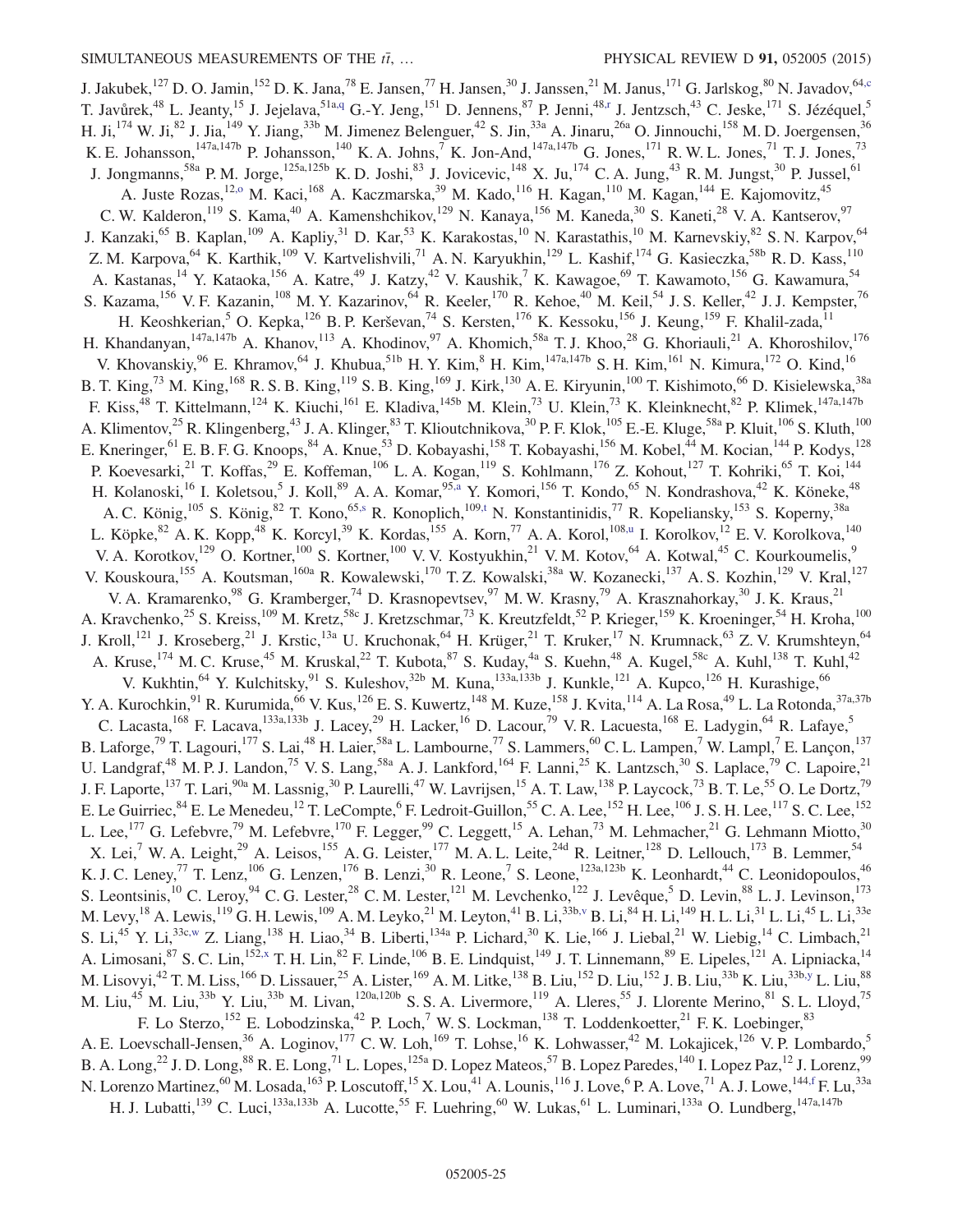<span id="page-25-3"></span><span id="page-25-2"></span><span id="page-25-1"></span><span id="page-25-0"></span>B. Lund-Jensen,<sup>148</sup> M. Lungwitz,<sup>82</sup> D. Lynn,<sup>25</sup> R. Lysak,<sup>126</sup> E. Lytken,<sup>80</sup> H. Ma,<sup>25</sup> L. L. Ma,<sup>33d</sup> G. Maccarrone,<sup>47</sup> A. Macchiolo,<sup>100</sup> J. Machado Miguens,<sup>125a,125b</sup> D. Macina,<sup>30</sup> D. Madaffari,<sup>84</sup> R. Madar,<sup>48</sup> H. J. Maddocks,<sup>71</sup> W. F. Mader,<sup>44</sup> A. Madsen,<sup>167</sup> M. Maeno,<sup>8</sup> T. Maeno,<sup>25</sup> E. Magradze,<sup>54</sup> K. Mahboubi,<sup>48</sup> J. Mahlstedt,<sup>106</sup> S. Mahmoud,<sup>73</sup> C. Maiani,<sup>137</sup> C. Maidantchik,<sup>24a</sup> A. A. Maier,<sup>100</sup> A. Maio,<sup>125a,125b,125d</sup> S. Majewski,<sup>115</sup> Y. Makida,<sup>65</sup> N. Makovec,<sup>116</sup> P. Mal,<sup>13[7,z](#page-33-17)</sup> B. Malaescu,<sup>79</sup> Pa. Malecki,<sup>39</sup> V. P. Maleev,<sup>122</sup> F. Malek,<sup>55</sup> U. Mallik,<sup>62</sup> D. Malon,<sup>6</sup> C. Malone,<sup>144</sup> S. Maltezos,<sup>10</sup> V. M. Malyshev, <sup>108</sup> S. Malyukov, <sup>30</sup> J. Mamuzic, <sup>13b</sup> B. Mandelli, <sup>30</sup> L. Mandelli, <sup>90a</sup> I. Mandić, <sup>74</sup> R. Mandrysch, <sup>62</sup> J. Maneira,<sup>125a,125b</sup> A. Manfredini,<sup>100</sup> L. Manhaes de Andrade Filho,<sup>24b</sup> J. A. Manjarres Ramos,<sup>160b</sup> A. Mann,<sup>99</sup> P. M. Manning,<sup>138</sup> A. Manousakis-Katsikakis,<sup>9</sup> B. Mansoulie,<sup>137</sup> R. Mantifel,<sup>86</sup> L. Mapelli,<sup>30</sup> L. March,<sup>168</sup> J. F. Marchand,<sup>29</sup> G. Marchiori,<sup>79</sup> M. Marcisovsky,<sup>126</sup> C. P. Marino,<sup>170</sup> M. Marjanovic,<sup>13a</sup> C. N. Marques,<sup>125a</sup> F. Marroquim,<sup>24a</sup> S. P. Marsden,<sup>83</sup> Z. Marshall,<sup>15</sup> L. F. Marti,<sup>17</sup> S. Marti-Garcia,<sup>168</sup> B. Martin,<sup>30</sup> B. Martin,<sup>89</sup> T. A. Martin,<sup>171</sup> V. J. Martin,<sup>46</sup> B. Martin dit Latour,<sup>14</sup> H. Martinez,<sup>137</sup> M. Martinez,<sup>12,0</sup> S. Martin-Haugh,<sup>130</sup> A. C. Martyniuk,<sup>77</sup> M. Marx,<sup>139</sup> F. Marzano,<sup>133a</sup> A. Marzin,<sup>30</sup> L. Masetti,<sup>82</sup> T. Mashimo,<sup>156</sup> R. Mashinistov,<sup>95</sup> J. Masik,<sup>83</sup> A. L. Maslennikov,<sup>108</sup> I. Massa,<sup>20a,20b</sup> N. Massol,<sup>5</sup> P. Mastrandrea,<sup>149</sup> A. Mastroberardino,<sup>37a,37b</sup> T. Masubuchi,<sup>156</sup> P. Mättig,<sup>176</sup> J. Mattmann,<sup>82</sup> J. Maurer,<sup>26a</sup> S. J. Maxfield,<sup>73</sup> D. A. Maximov,<sup>10[8,u](#page-33-12)</sup> R. Mazini,<sup>152</sup> L. Mazzaferro,<sup>134a,134b</sup> G. Mc Goldrick,<sup>159</sup> S. P. Mc Kee,<sup>88</sup> A. McCarn,<sup>88</sup> R. L. McCarthy,<sup>149</sup> T. G. McCarthy,<sup>29</sup> N. A. McCubbin,<sup>130</sup> K. W. McFarlane,<sup>5[6,a](#page-32-5)</sup> J. A. Mcfayden,<sup>77</sup> G. Mchedlidze,<sup>54</sup> S. J. McMahon,<sup>130</sup> R. A. McPherson,<sup>17[0,j](#page-33-1)</sup> A. Meade,<sup>85</sup> J. Mechnich,<sup>106</sup> M. Medinnis,<sup>42</sup> S. Meehan,<sup>31</sup> S. Mehlhase,<sup>99</sup> A. Mehta,<sup>73</sup> K. Meier,<sup>58a</sup> C. Meineck,<sup>99</sup> B. Meirose,<sup>80</sup> C. Melachrinos,<sup>31</sup> B. R. Mellado Garcia,<sup>146c</sup> F. Meloni,<sup>17</sup> A. Mengarelli,<sup>20a,20b</sup> S. Menke,<sup>100</sup> E. Meoni,<sup>162</sup> K. M. Mercurio,<sup>57</sup> S. Mergelmeyer,<sup>21</sup> N. Meric,<sup>137</sup> P. Mermod,<sup>49</sup> L. Merola,<sup>103a,103b</sup> C. Meroni,<sup>90a</sup> F. S. Merritt,<sup>31</sup> H. Merritt,<sup>110</sup> A. Messina,<sup>30[,aa](#page-33-18)</sup> J. Metcalfe,<sup>25</sup> A. S. Mete,<sup>164</sup> C. Meyer,<sup>82</sup> C. Meyer,  $31$  J-P. Meyer,  $137$  J. Meyer,  $30$  R. P. Middleton,  $130$  S. Migas,  $73$  L. Mijović,  $21$  G. Mikenberg,  $173$  M. Mikestikova,  $126$ M. Mikuž,<sup>74</sup> A. Milic,<sup>30</sup> D. W. Miller,<sup>31</sup> C. Mills,<sup>46</sup> A. Milov,<sup>173</sup> D. A. Milstead,<sup>147a,147b</sup> D. Milstein,<sup>173</sup> A. A. Minaenko,<sup>129</sup> I. A. Minashvili, <sup>64</sup> A. I. Mincer, <sup>109</sup> B. Mindur, <sup>38a</sup> M. Mineev, <sup>64</sup> Y. Ming, <sup>174</sup> L. M. Mir, <sup>12</sup> G. Mirabelli, <sup>133a</sup> T. Mitani, <sup>172</sup> J. Mitrevski,<sup>99</sup> V. A. Mitsou,<sup>168</sup> S. Mitsui,<sup>65</sup> A. Miucci,<sup>49</sup> P. S. Miyagawa,<sup>140</sup> J. U. Mjörnmark,<sup>80</sup> T. Moa,<sup>147a,147b</sup> K. Mochizuki,  $84$  S. Mohapatra,  $35$  W. Mohr,  $48$  S. Molander,  $147a,147b$  R. Moles-Valls,  $168$  K. Mönig,  $42$  C. Monini,  $55$  J. Monk,  $36$ E. Monnier,  $84$  J. Montejo Berlingen, <sup>12</sup> F. Monticelli, <sup>70</sup> S. Monzani, <sup>133a,133b</sup> R. W. Moore, <sup>3</sup> A. Moraes, <sup>53</sup> N. Morange, <sup>62</sup> D. Moreno, <sup>82</sup> M. Moreno Llácer, <sup>54</sup> P. Morettini, <sup>50a</sup> M. Morgenstern, <sup>44</sup> M. Morii, <sup>57</sup> S. Moritz, <sup>82</sup> A. K. Morley, <sup>148</sup> G. Mornacchi,<sup>30</sup> J. D. Morris,<sup>75</sup> L. Morvaj,<sup>102</sup> H. G. Moser,<sup>100</sup> M. Mosidze,<sup>51b</sup> J. Moss,<sup>110</sup> K. Motohashi,<sup>158</sup> R. Mount,<sup>144</sup> E. Mountricha,<sup>25</sup> S. V. Mouraviev, <sup>95[,a](#page-32-5)</sup> E. J. W. Moyse, <sup>85</sup> S. Muanza, <sup>84</sup> R. D. Mudd, <sup>18</sup> F. Mueller, <sup>58a</sup> J. Mueller, <sup>124</sup> K. Mueller,<sup>21</sup> T. Mueller,<sup>28</sup> T. Mueller,<sup>82</sup> D. Muenstermann,<sup>49</sup> Y. Munwes,<sup>154</sup> J. A. Murillo Quijada,<sup>18</sup> W. J. Murray,<sup>171,130</sup> H. Musheghyan,<sup>54</sup> E. Musto,<sup>153</sup> A. G. Myagkov,<sup>129[,bb](#page-33-19)</sup> M. Myska,<sup>127</sup> O. Nackenhorst,<sup>54</sup> J. Nadal,<sup>54</sup> K. Nagai,<sup>61</sup> R. Nagai,<sup>158</sup> Y. Nagai, <sup>84</sup> K. Nagano, <sup>65</sup> A. Nagarkar, <sup>110</sup> Y. Nagasaka, <sup>59</sup> M. Nagel, <sup>100</sup> A. M. Nairz, <sup>30</sup> Y. Nakahama, <sup>30</sup> K. Nakamura, <sup>65</sup> T. Nakamura,<sup>156</sup> I. Nakano,<sup>111</sup> H. Namasivayam,<sup>41</sup> G. Nanava,<sup>21</sup> R. Narayan,<sup>58b</sup> T. Nattermann,<sup>21</sup> T. Naumann,<sup>42</sup> G. Navarro,<sup>163</sup> R. Nayyar,<sup>7</sup> H. A. Neal,<sup>88</sup> P.Yu. Nechaeva,<sup>95</sup> T. J. Neep,<sup>83</sup> P. D. Nef,<sup>144</sup> A. Negri,<sup>120a,120b</sup> G. Negri,<sup>30</sup> M. Negrini,<sup>20a</sup> S. Nektarijevic,<sup>49</sup> A. Nelson,<sup>164</sup> T. K. Nelson,<sup>144</sup> S. Nemecek,<sup>126</sup> P. Nemethy,<sup>109</sup> A. A. Nepomuceno,<sup>24a</sup> M. Nessi,<sup>3[0,cc](#page-33-20)</sup> M. S. Neubauer,<sup>166</sup> M. Neumann,<sup>176</sup> R. M. Neves,<sup>109</sup> P. Nevski,<sup>25</sup> P. R. Newman,<sup>18</sup> D. H. Nguyen,<sup>6</sup> R. B. Nickerson,<sup>119</sup> R. Nicolaidou,<sup>137</sup> B. Nicquevert,<sup>30</sup> J. Nielsen,<sup>138</sup> N. Nikiforou,<sup>35</sup> A. Nikiforov,<sup>16</sup> V. Nikolaenko,<sup>12[9,bb](#page-33-19)</sup> I. Nikolic-Audit,<sup>79</sup> K. Nikolics,<sup>49</sup> K. Nikolopoulos,<sup>18</sup> P. Nilsson,<sup>8</sup> Y. Ninomiya,<sup>156</sup> A. Nisati,<sup>133a</sup> R. Nisius,<sup>100</sup> T. Nobe,<sup>158</sup> L. Nodulman,<sup>6</sup> M. Nomachi,<sup>117</sup> I. Nomidis,<sup>155</sup> S. Norberg,<sup>112</sup> M. Nordberg,<sup>30</sup> O. Novgorodova,<sup>44</sup> S. Nowak,<sup>100</sup> M. Nozaki,<sup>65</sup> L. Nozka,<sup>114</sup> K. Ntekas,<sup>10</sup> G. Nunes Hanninger,<sup>87</sup> T. Nunnemann,<sup>99</sup> E. Nurse,<sup>77</sup> F. Nuti,<sup>87</sup> B. J. O'Brien,<sup>46</sup> F. O'grady,<sup>7</sup> D. C. O'Neil,<sup>143</sup> V. O'Shea,<sup>53</sup> F. G. Oakham,<sup>29[,e](#page-32-3)</sup> H. Oberlack,<sup>100</sup> T. Obermann,<sup>21</sup> J. Ocariz,<sup>79</sup> A. Ochi,<sup>66</sup> M. I. Ochoa,<sup>77</sup> S. Oda, <sup>69</sup> S. Odaka, <sup>65</sup> H. Ogren, <sup>60</sup> A. Oh, <sup>83</sup> S. H. Oh, <sup>45</sup> C. C. Ohm, <sup>30</sup> H. Ohman, <sup>167</sup> T. Ohshima, <sup>102</sup> W. Okamura, <sup>117</sup> H. Okawa,<sup>25</sup> Y. Okumura,<sup>31</sup> T. Okuyama,<sup>156</sup> A. Olariu,<sup>26a</sup> A. G. Olchevski,<sup>64</sup> S. A. Olivares Pino,<sup>46</sup> D. Oliveira Damazio,<sup>25</sup> E. Oliver Garcia,<sup>168</sup> A. Olszewski,<sup>39</sup> J. Olszowska,<sup>39</sup> A. Onofre,<sup>125a,125e</sup> P. U. E. Onyisi,<sup>31[,p](#page-33-7)</sup> C. J. Oram,<sup>160a</sup> M. J. Oreglia,<sup>31</sup> Y. Oren,<sup>154</sup> D. Orestano,<sup>135a,135b</sup> N. Orlando,<sup>72a,72b</sup> C. Oropeza Barrera,<sup>53</sup> R. S. Orr,<sup>159</sup> B. Osculati,<sup>50a,50b</sup> R. Ospanov,<sup>121</sup> G. Otero y Garzon,<sup>27</sup> H. Otono,<sup>69</sup> M. Ouchrif,<sup>136d</sup> E. A. Ouellette,<sup>170</sup> F. Ould-Saada,<sup>118</sup> A. Ouraou,<sup>137</sup> K. P. Oussoren,<sup>106</sup> Q. Ouyang,<sup>33a</sup> A. Ovcharova,<sup>15</sup> M. Owen,<sup>83</sup> V. E. Ozcan,<sup>19a</sup> N. Ozturk,<sup>8</sup> K. Pachal,<sup>119</sup> A. Pacheco Pages,<sup>12</sup> C. Padilla Aranda,<sup>12</sup> M. Pagáčová,<sup>48</sup> S. Pagan Griso,<sup>15</sup> E. Paganis,<sup>140</sup> C. Pahl,<sup>100</sup> F. Paige,<sup>25</sup> P. Pais,<sup>85</sup> K. Pajchel,<sup>118</sup> G. Palacino,<sup>160b</sup> S. Palestini,<sup>30</sup> M. Palka,<sup>38b</sup> D. Pallin,<sup>34</sup> A. Palma,<sup>125a,125b</sup> J. D. Palmer,<sup>18</sup> Y. B. Pan,<sup>174</sup> E. Panagiotopoulou,<sup>10</sup><br>G. Palacino,<sup>160b</sup> S. Palestini,<sup>30</sup> M. Palka,<sup>38b</sup> D. Pallin,<sup>34</sup> A. Palma, J. G. Panduro Vazquez,<sup>76</sup> P. Pani,<sup>106</sup> N. Panikashvili,<sup>88</sup> S. Panitkin,<sup>25</sup> D. Pantea,<sup>26a</sup> L. Paolozzi,<sup>134a,134b</sup>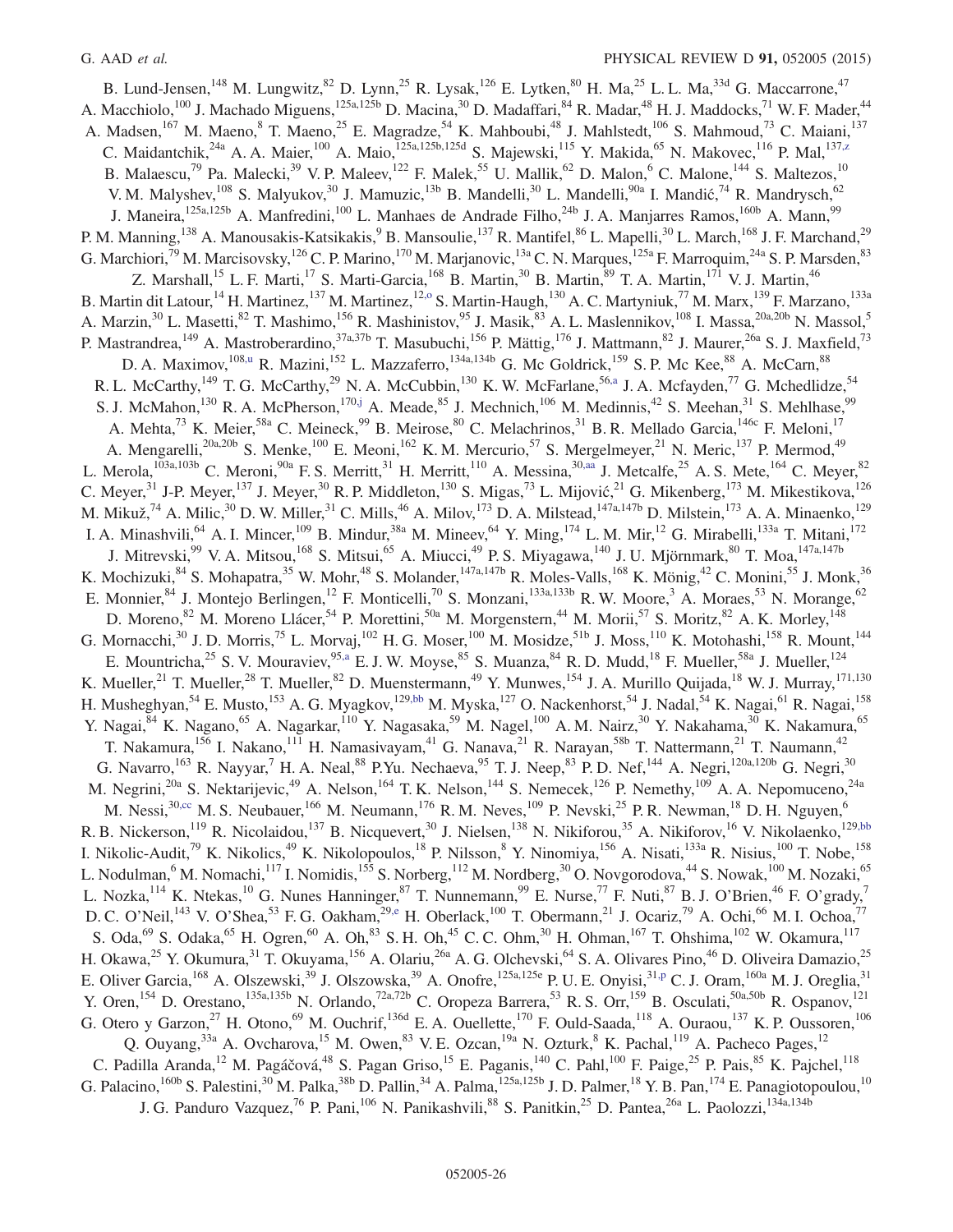<span id="page-26-1"></span><span id="page-26-0"></span>Th.D. Papadopoulou,<sup>10</sup> K. Papageorgiou,<sup>15[5,m](#page-33-4)</sup> A. Paramonov,<sup>6</sup> D. Paredes Hernandez,<sup>34</sup> M. A. Parker,<sup>28</sup> F. Parodi,<sup>50a,50b</sup> J. A. Parsons,<sup>35</sup> U. Parzefall,<sup>48</sup> E. Pasqualucci,<sup>133a</sup> S. Passaggio,<sup>50a</sup> A. Passeri,<sup>135a</sup> F. Pastore,<sup>135a,135b[,a](#page-32-5)</sup> Fr. Pastore,<sup>76</sup> G. Pásztor,<sup>29</sup> S. Pataraia,<sup>176</sup> N. D. Patel,<sup>151</sup> J. R. Pater,<sup>83</sup> S. Patricelli,<sup>103a,103b</sup> T. Pauly,<sup>30</sup> J. Pearce,<sup>170</sup> M. Pedersen,<sup>118</sup> S. Pedraza Lopez,  $^{168}$  R. Pedro,  $^{125a,125b}$  S. V. Peleganchuk,  $^{108}$  D. Pelikan,  $^{167}$  H. Peng,  $^{33b}$  B. Penning,  $^{31}$  J. Penwell,  $^{60}$ D. V. Perepelitsa,<sup>25</sup> E. Perez Codina,<sup>160a</sup> M. T. Pérez García-Estañ,<sup>168</sup> V. Perez Reale,<sup>35</sup> L. Perini,<sup>90a,90b</sup> H. Pernegger,<sup>30</sup> R. Perrino,<sup>72a</sup> R. Peschke,<sup>42</sup> V. D. Peshekhonov,<sup>64</sup> K. Peters,<sup>30</sup> R. F. Y. Peters,<sup>83</sup> B. A. Petersen,<sup>30</sup> T. C. Petersen,<sup>36</sup> E. Petit,<sup>42</sup> A. Petridis,<sup>147a,147b</sup> C. Petridou,<sup>155</sup> E. Petrolo,<sup>133a</sup> F. Petrucci,<sup>135a,135b</sup> N. E. Pettersson,<sup>158</sup> R. Pezoa,<sup>32b</sup> P. W. Phillips,<sup>130</sup> G. Piacquadio,<sup>144</sup> E. Pianori,<sup>171</sup> A. Picazio,<sup>49</sup> E. Piccaro,<sup>75</sup> M. Piccinini,<sup>20a,20b</sup> R. Piegaia,<sup>27</sup> D. T. Pignotti,<sup>110</sup> J. E. Pilcher,<sup>31</sup> A. D. Pilkington,<sup>77</sup> J. Pina,<sup>125a,125b,125d</sup> M. Pinamonti,<sup>165a,165[c,dd](#page-33-21)</sup> A. Pinder,<sup>119</sup> J. L. Pinfold,<sup>3</sup> A. Pingel,<sup>36</sup> B. Pinto,<sup>125a</sup> S. Pires,<sup>79</sup> M. Pitt,<sup>173</sup> C. Pizio,<sup>90a,90b</sup> L. Plazak,<sup>145a</sup> M.-A. Pleier,<sup>25</sup> V. Pleskot,<sup>128</sup> E. Plotnikova,<sup>64</sup> P. Plucinski,<sup>147a,147b</sup> S. Poddar,<sup>58a</sup> F. Podlyski,<sup>34</sup> R. Poettgen,<sup>82</sup> L. Poggioli,<sup>116</sup> D. Pohl,<sup>21</sup> M. Pohl,<sup>49</sup> G. Polesello,<sup>120a</sup> A. Policicchio,<sup>37a,37b</sup> R. Polifka,<sup>159</sup> A. Polini,<sup>20a</sup> C. S. Pollard,<sup>45</sup> V. Polychronakos,<sup>25</sup> K. Pommès,<sup>30</sup> L. Pontecorvo,<sup>133a</sup> B. G. Pope,<sup>89</sup> G. A. Popeneciu,<sup>26b</sup> D. S. Popovic,<sup>13a</sup> A. Poppleton,<sup>30</sup> X. Portell Bueso,<sup>12</sup> S. Pospisil,<sup>127</sup> K. Potamianos,<sup>15</sup> I. N. Potrap,<sup>64</sup> C. J. Potter,<sup>150</sup> C. T. Potter,<sup>115</sup> G. Poulard,<sup>30</sup> J. Poveda,<sup>60</sup> V. Pozdnyakov,<sup>64</sup> P. Pralavorio,<sup>84</sup> A. Pranko,<sup>15</sup> S. Prasad,<sup>30</sup> R. Pravahan, <sup>8</sup> S. Prell,<sup>63</sup> D. Price,<sup>83</sup> J. Price,<sup>73</sup> L. E. Price,<sup>6</sup> D. Prieur,<sup>124</sup> M. Primavera,<sup>72a</sup> M. Proissl,<sup>46</sup> K. Prokofiev,<sup>47</sup> F. Prokoshin,<sup>32b</sup> E. Protopapadaki,<sup>137</sup> S. Protopopescu,<sup>25</sup> J. Proudfoot,<sup>6</sup> M. Przybycien,<sup>38a</sup> H. Przysiezniak,<sup>5</sup> E. Ptacek,<sup>115</sup> D. Puddu,<sup>135a,135b</sup> E. Pueschel,<sup>85</sup> D. Puldon,<sup>149</sup> M. Purohit,<sup>2[5,ee](#page-33-22)</sup> P. Puzo,<sup>116</sup> J. Qian,<sup>88</sup> G. Qin,<sup>53</sup> Y. Qin,<sup>83</sup> A. Quadt,<sup>54</sup> D. R. Quarrie,<sup>15</sup> W. B. Quayle,<sup>165a,165b</sup> M. Queitsch-Maitland,<sup>83</sup> D. Quilty,<sup>53</sup> A. Qureshi,<sup>160b</sup> V. Radeka,<sup>25</sup> V. Radescu,<sup>42</sup> S. K. Radhakrishnan,<sup>149</sup> P. Radloff,<sup>115</sup> P. Rados,<sup>87</sup> F. Ragusa,<sup>90a,90b</sup> G. Rahal,<sup>179</sup> S. Rajagopalan,<sup>25</sup> M. Rammensee,<sup>30</sup> A. S. Randle-Conde,<sup>40</sup> C. Rangel-Smith,<sup>167</sup> K. Rao,<sup>164</sup> F. Rauscher,<sup>99</sup> T. C. Rave,<sup>48</sup> T. Ravenscroft,<sup>53</sup> M. Raymond,<sup>30</sup> A. L. Read,<sup>118</sup> N. P. Readioff,<sup>73</sup> D. M. Rebuzzi,<sup>120a,120b</sup> A. Redelbach,<sup>175</sup> G. Redlinger,<sup>25</sup> R. Reece,<sup>138</sup> K. Reeves,<sup>41</sup> L. Rehnisch,<sup>16</sup> H. Reisin,<sup>27</sup> M. Relich,<sup>164</sup> C. Rembser,<sup>30</sup> H. Ren,<sup>33a</sup> Z. L. Ren,<sup>152</sup> A. Renaud,<sup>116</sup> M. Rescigno,<sup>133a</sup> S. Resconi,<sup>90a</sup> O. L. Rezanova, <sup>108[,u](#page-33-12)</sup> P. Reznicek, <sup>128</sup> R. Rezvani, <sup>94</sup> R. Richter, <sup>100</sup> M. Ridel, <sup>79</sup> P. Rieck, <sup>16</sup> J. Rieger, <sup>54</sup> M. Rijssenbeek,<sup>149</sup> A. Rimoldi,<sup>120a,120b</sup> L. Rinaldi,<sup>20a</sup> E. Ritsch,<sup>61</sup> I. Riu,<sup>12</sup> F. Rizatdinova,<sup>113</sup> E. Rizvi,<sup>75</sup> S. H. Robertson,<sup>8[6,j](#page-33-1)</sup> A. Robichaud-Veronneau,  $^{86}$  D. Robinson,  $^{28}$  J. E. M. Robinson,  $^{83}$  A. Robson,  $^{53}$  C. Roda,  $^{123a,123b}$  L. Rodrigues,  $^{30}$  S. Roe,  $^{30}$ O. Røhne,<sup>118</sup> S. Rolli,<sup>162</sup> A. Romaniouk,<sup>97</sup> M. Romano,<sup>20a,20b</sup> E. Romero Adam,<sup>168</sup> N. Rompotis,<sup>139</sup> L. Roos,<sup>79</sup> E. Ros,<sup>168</sup> S. Rosati,<sup>133a</sup> K. Rosbach,<sup>49</sup> M. Rose,<sup>76</sup> P. L. Rosendahl,<sup>14</sup> O. Rosenthal,<sup>142</sup> V. Rossetti,<sup>147a,147b</sup> E. Rossi,<sup>103a,103b</sup> L. P. Rossi,<sup>50a</sup> R. Rosten,<sup>139</sup> M. Rotaru,<sup>26a</sup> I. Roth,<sup>173</sup> J. Rothberg,<sup>139</sup> D. Rousseau,<sup>116</sup> C. R. Royon,<sup>137</sup> A. Rozanov,<sup>84</sup> Y. Rozen,<sup>153</sup> X. Ruan,<sup>146c</sup> F. Rubbo,<sup>12</sup> I. Rubinskiy,<sup>42</sup> V. I. Rud,<sup>98</sup> C. Rudolph,<sup>44</sup> M. S. Rudolph,<sup>159</sup> F. Rühr,<sup>48</sup> A. Ruiz-Martinez, $30$  Z. Rurikova, $48$  N. A. Rusakovich, $64$  A. Ruschke, $99$  J. P. Rutherfoord,<sup>7</sup> N. Ruthmann, $48$  Y. F. Ryabov,<sup>122</sup> M. Rybar,<sup>128</sup> G. Rybkin,<sup>116</sup> N. C. Ryder,<sup>119</sup> A. F. Saavedra,<sup>151</sup> S. Sacerdoti,<sup>27</sup> A. Saddique,<sup>3</sup> I. Sadeh,<sup>154</sup> H.F-W. Sadrozinski,<sup>138</sup> R. Sadykov,<sup>64</sup> F. Safai Tehrani,<sup>133a</sup> H. Sakamoto,<sup>156</sup> Y. Sakurai,<sup>172</sup> G. Salamanna,<sup>135a,135b</sup> A. Salamon,<sup>134a</sup> M. Saleem,<sup>112</sup> D. Salek,<sup>106</sup> P. H. Sales De Bruin,<sup>139</sup> D. Salihagic,<sup>100</sup> A. Salnikov,<sup>144</sup> J. Salt,<sup>168</sup> B. M. Salvachua Ferrando,<sup>6</sup> D. Salvatore,<sup>37a,37b</sup> F. Salvatore,<sup>150</sup> A. Salvucci,<sup>105</sup> A. Salzburger,<sup>30</sup> D. Sampsonidis,<sup>155</sup> A. Sanchez, <sup>103a,103b</sup> J. Sánchez, <sup>168</sup> V. Sanchez Martinez, <sup>168</sup> H. Sandaker, <sup>14</sup> R. L. Sandbach, <sup>75</sup> H. G. Sander, <sup>82</sup> M. P. Sanders,<sup>99</sup> M. Sandhoff,<sup>176</sup> T. Sandoval,<sup>28</sup> C. Sandoval,<sup>163</sup> R. Sandstroem,<sup>100</sup> D. P. C. Sankey,<sup>130</sup> A. Sansoni,<sup>47</sup> C. Santoni,<sup>34</sup> R. Santonico,<sup>134a,134b</sup> H. Santos,<sup>125a</sup> I. Santoyo Castillo,<sup>150</sup> K. Sapp,<sup>124</sup> A. Sapronov,<sup>64</sup> J. G. Saraiva,<sup>125a,125d</sup> B. Sarrazin,<sup>21</sup> G. Sartisohn,<sup>176</sup> O. Sasaki,<sup>65</sup> Y. Sasaki,<sup>156</sup> G. Sauvage,<sup>5[,a](#page-32-5)</sup> E. Sauvan,<sup>5</sup> P. Savard,<sup>159[,e](#page-32-3)</sup> D. O. Savu,<sup>30</sup> C. Sawyer,<sup>119</sup> L. Sawyer,<sup>78[,n](#page-33-5)</sup> D. H. Saxon,<sup>53</sup> J. Saxon,<sup>121</sup> C. Sbarra,<sup>20a</sup> A. Sbrizzi,<sup>3</sup> T. Scanlon,<sup>77</sup> D. A. Scannicchio,<sup>164</sup> M. Scarcella,<sup>151</sup> V. Scarfone,<sup>37a,37b</sup> J. Schaarschmidt,<sup>173</sup> P. Schacht,<sup>100</sup> D. Schaefer,<sup>121</sup> R. Schaefer,<sup>42</sup> S. Schaepe,<sup>21</sup> S. Schaetzel,<sup>58b</sup> U. Schäfer,<sup>82</sup> A. C. Schaffer,<sup>116</sup> D. Schaile,<sup>99</sup> R. D. Schamberger,<sup>149</sup> V. Scharf,<sup>58a</sup> V. A. Schegelsky,<sup>122</sup> D. Scheirich,<sup>128</sup> M. Schernau,<sup>164</sup> M. I. Scherzer,<sup>35</sup> C. Schiavi,<sup>50a,50b</sup> J. Schieck,<sup>99</sup> C. Schillo,<sup>48</sup> M. Schioppa,<sup>37a,37b</sup> S. Schlenker,<sup>30</sup> E. Schmidt,<sup>48</sup> K. Schmieden,<sup>30</sup> C. Schmitt,<sup>82</sup> C. Schmitt,<sup>99</sup> S. Schmitt,<sup>58b</sup> B. Schneider,<sup>17</sup> Y. J. Schnellbach,<sup>73</sup> U. Schnoor,<sup>44</sup> L. Schoeffel,<sup>137</sup> A. Schoening,<sup>58b</sup> B. D. Schoenrock,<sup>89</sup> A. L. S. Schorlemmer,<sup>54</sup> M. Schott,<sup>82</sup> D. Schouten,<sup>160a</sup> J. Schovancova,<sup>25</sup> S. Schramm,<sup>159</sup> M. Schreyer,<sup>175</sup> C. Schroeder,<sup>82</sup> N. Schuh,<sup>82</sup> M. J. Schultens,<sup>21</sup> H.-C. Schultz-Coulon,<sup>58a</sup> H. Schulz,<sup>16</sup> M. Schumacher,<sup>48</sup> B. A. Schumm,<sup>138</sup> Ph. Schune,<sup>137</sup> C. Schwanenberger,<sup>83</sup> A. Schwartzman,<sup>144</sup> Ph. Schwegler,<sup>100</sup> Ph. Schwemling,<sup>137</sup> R. Schwienhorst,<sup>89</sup> J. Schwindling,<sup>137</sup> T. Schwindt,<sup>21</sup> M. Schwoerer,<sup>5</sup> F. G. Sciacca,<sup>17</sup> E. Scifo,<sup>116</sup> G. Sciolla,<sup>23</sup> W. G. Scott,<sup>130</sup> F. Scuri,<sup>123a,123b</sup> F. Scutti,<sup>21</sup> J. Searcy,<sup>88</sup> G. Sedov,<sup>42</sup> E. Sedykh,<sup>122</sup> S. C. Seidel,<sup>104</sup> A. Seiden,<sup>138</sup> F. Seifert,<sup>127</sup> J. M. Seixas,<sup>24a</sup> G. Sekhniaidze,<sup>103a</sup> S. J. Sekula,<sup>40</sup> K. E. Selbach,<sup>46</sup> D. M. Seliverstov,<sup>12[2,a](#page-32-5)</sup>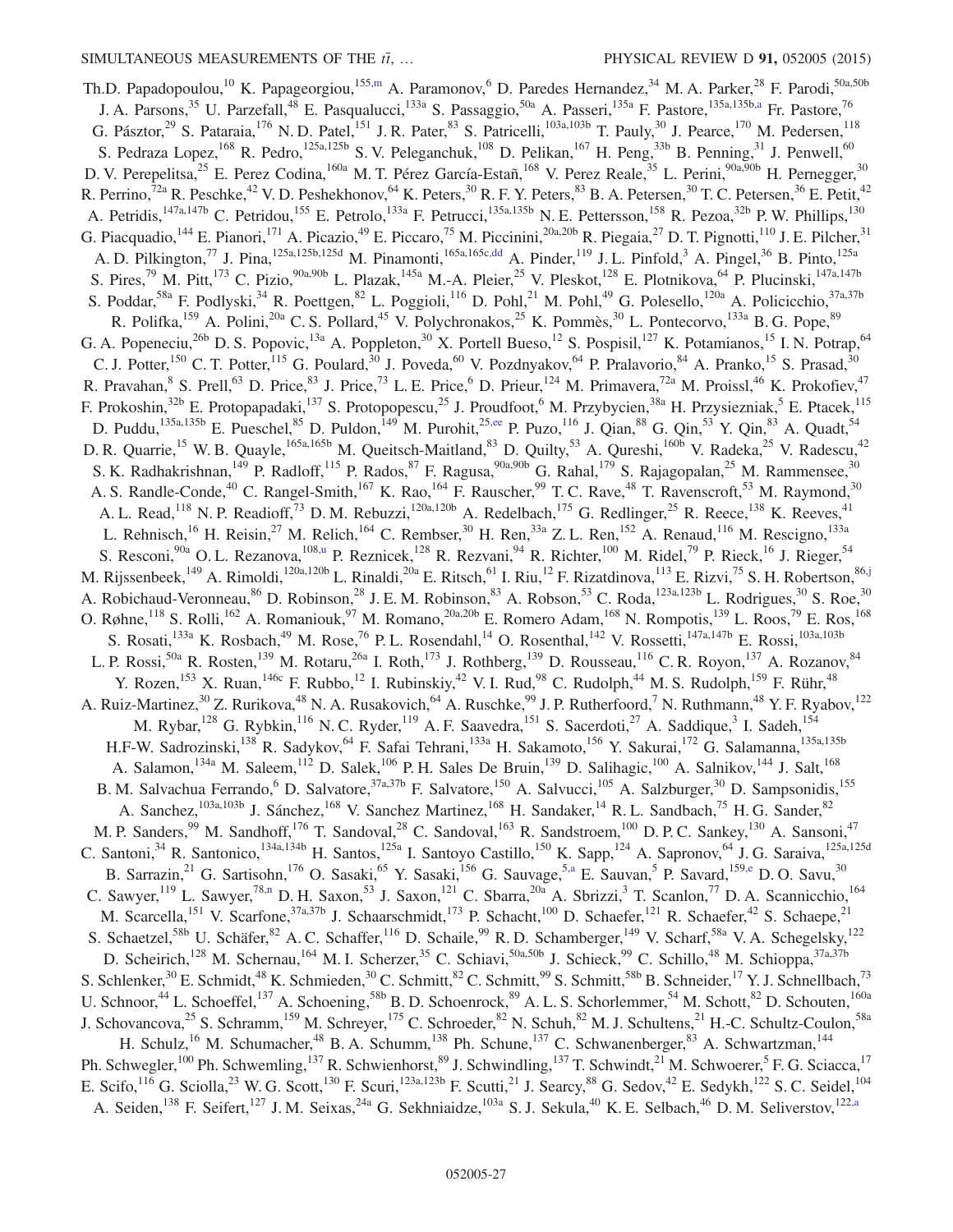<span id="page-27-3"></span><span id="page-27-2"></span><span id="page-27-1"></span><span id="page-27-0"></span>G. Sellers,<sup>73</sup> N. Semprini-Cesari,<sup>20a,20b</sup> C. Serfon,<sup>30</sup> L. Serin,<sup>116</sup> L. Serkin,<sup>54</sup> T. Serre,<sup>84</sup> R. Seuster,<sup>160a</sup> H. Severini,<sup>112</sup> T. Sfiligoj,<sup>74</sup> F. Sforza,<sup>100</sup> A. Sfyrla,<sup>30</sup> E. Shabalina,<sup>54</sup> M. Shamim,<sup>115</sup> L. Y. Shan,<sup>33a</sup> R. Shang,<sup>166</sup> J. T. Shank,<sup>22</sup> M. Shapiro,<sup>15</sup> P. B. Shatalov,  $96$  K. Shaw,  $165a,165b$  C. Y. Shehu,  $150$  P. Sherwood,  $77$  L. Shi,  $152,ff$  $152,ff$  S. Shimizu,  $66$  C. O. Shimmin,  $164$ M. Shimojima,<sup>101</sup> M. Shiyakova,<sup>64</sup> A. Shmeleva,<sup>95</sup> M. J. Shochet,<sup>31</sup> D. Short,<sup>119</sup> S. Shrestha,<sup>63</sup> E. Shulga,<sup>97</sup> M. A. Shupe,<sup>7</sup> S. Shushkevich,<sup>42</sup> P. Sicho,<sup>126</sup> O. Sidiropoulou,<sup>155</sup> D. Sidorov,<sup>113</sup> A. Sidoti,<sup>133a</sup> F. Siegert,<sup>44</sup> Dj. Sijacki,<sup>13a</sup> J. Silva,<sup>125a,125d</sup> Y. Silver,<sup>154</sup> D. Silverstein,<sup>144</sup> S. B. Silverstein,<sup>147a</sup> V. Simak,<sup>127</sup> O. Simard,<sup>5</sup> Lj. Simic,<sup>13a</sup> S. Simion,<sup>116</sup> E. Simioni,<sup>82</sup> B. Simmons,<sup>77</sup> R. Simoniello,<sup>90a,90b</sup> M. Simonyan,<sup>36</sup> P. Sinervo,<sup>159</sup> N. B. Sinev,<sup>115</sup> V. Sipica,<sup>142</sup> G. Siragusa,<sup>175</sup> A. Sircar,<sup>78</sup> A. N. Sisakyan,<sup>6[4,a](#page-32-5)</sup> S.Yu. Sivoklokov,<sup>98</sup> J. Sjölin,<sup>147a,147b</sup> T. B. Sjursen,<sup>14</sup> H. P. Skottowe,<sup>57</sup> K.Yu. Skovpen,<sup>108</sup> P. Skubic,<sup>112</sup> M. Slater,<sup>18</sup> T. Slavicek,<sup>127</sup> K. Sliwa,<sup>162</sup> V. Smakhtin,<sup>173</sup> B. H. Smart,<sup>46</sup> L. Smestad,<sup>14</sup> S.Yu. Smirnov,<sup>97</sup> Y. Smirnov,<sup>97</sup> L. N. Smirnova,<sup>9[8,gg](#page-33-24)</sup> O. Smirnova,<sup>80</sup> K. M. Smith,<sup>53</sup> M. Smizanska,<sup>71</sup> K. Smolek,<sup>127</sup> A. A. Snesarev,<sup>95</sup> G. Snidero,<sup>75</sup> S. Snyder,<sup>25</sup> R. Sobie,<sup>170[,j](#page-33-1)</sup> F. Socher,<sup>44</sup> A. Soffer,<sup>154</sup> D. A. Soh,<sup>15[2,ff](#page-33-23)</sup> C. A. Solans,<sup>30</sup> M. Solar,<sup>127</sup> J. Solc,<sup>127</sup> E.Yu. Soldatov,<sup>97</sup> U. Soldevila,<sup>168</sup> E. Solfaroli Camillocci,<sup>133a,133b</sup> A. A. Solodkov,<sup>129</sup> A. Soloshenko,<sup>64</sup> O. V. Solovyanov,<sup>129</sup> V. Solovyev,<sup>122</sup> P. Sommer,<sup>48</sup> H. Y. Song,<sup>33b</sup> N. Soni,<sup>1</sup> A. Sood,<sup>15</sup> A. Sopczak,<sup>127</sup> B. Sopko,<sup>127</sup> V. Sopko,<sup>127</sup> V. Sorin,<sup>12</sup> M. Sosebee,<sup>8</sup> R. Soualah, <sup>165a,165c</sup> P. Soueid, <sup>94</sup> A. M. Soukharev, <sup>108</sup> D. South, <sup>42</sup> S. Spagnolo, <sup>72a,72b</sup> F. Spanò, <sup>76</sup> W. R. Spearman, <sup>57</sup> F. Spettel,<sup>100</sup> R. Spighi,<sup>20a</sup> G. Spigo,<sup>30</sup> M. Spousta,<sup>128</sup> T. Spreitzer,<sup>159</sup> B. Spurlock,<sup>8</sup> R. D. St. Denis,<sup>53[,a](#page-32-5)</sup> S. Staerz,<sup>44</sup> J. Stahlman,<sup>121</sup> R. Stamen,<sup>58a</sup> E. Stanecka,<sup>39</sup> R. W. Stanek,<sup>6</sup> C. Stanescu,<sup>135a</sup> M. Stanescu-Bellu,<sup>42</sup> M. M. Stanitzki,<sup>42</sup> S. Stapnes,<sup>118</sup> E. A. Starchenko,<sup>129</sup> J. Stark,<sup>55</sup> P. Staroba,<sup>126</sup> P. Starovoitov,<sup>42</sup> R. Staszewski,<sup>39</sup> P. Stavina,<sup>145a[,a](#page-32-5)</sup> P. Steinberg,<sup>25</sup> B. Stelzer,<sup>143</sup> H. J. Stelzer,<sup>30</sup> O. Stelzer-Chilton,<sup>160a</sup> H. Stenzel,<sup>52</sup> S. Stern,<sup>100</sup> G. A. Stewart,<sup>53</sup> J. A. Stillings,<sup>21</sup> M. C. Stockton,<sup>86</sup> M. Stoebe,<sup>86</sup> G. Stoicea,<sup>26a</sup> P. Stolte,<sup>54</sup> S. Stonjek,<sup>100</sup> A. R. Stradling,<sup>8</sup> A. Straessner,<sup>44</sup> M. E. Stramaglia,<sup>17</sup> J. Strandberg,<sup>148</sup> S. Strandberg,<sup>147a,147b</sup> A. Strandlie,<sup>118</sup> E. Strauss,<sup>144</sup> M. Strauss,<sup>112</sup> P. Strizenec,<sup>145b</sup> R. Ströhmer,<sup>175</sup> D. M. Strom,<sup>115</sup> R. Stroynowski,<sup>40</sup> S. A. Stucci,<sup>17</sup> B. Stugu,<sup>14</sup> N. A. Styles,<sup>42</sup> D. Su,<sup>144</sup> J. Su,<sup>124</sup> HS. Subramania,<sup>3</sup> R. Subramaniam,<sup>78</sup> A. Succurro,<sup>12</sup> Y. Sugaya,<sup>117</sup> C. Suhr,<sup>107</sup> M. Suk,<sup>127</sup> V. V. Sulin,<sup>95</sup> S. Sultansoy,<sup>4c</sup> T. Sumida,<sup>67</sup> S. Sun,<sup>57</sup> X. Sun,<sup>33a</sup> J. E. Sundermann,<sup>48</sup> K. Suruliz,<sup>140</sup> G. Susinno,<sup>37a,37b</sup> C. Suster,<sup>151</sup> M. R. Sutton,<sup>150</sup> Y. Suzuki,<sup>65</sup> M. Svatos,<sup>126</sup> S. Swedish,<sup>169</sup> M. Swiatlowski,<sup>144</sup> I. Sykora,<sup>145a</sup> T. Sykora,<sup>128</sup> D. Ta,<sup>89</sup> C. Taccini,<sup>135a,135b</sup> K. Tackmann,<sup>42</sup> J. Taenzer,<sup>159</sup> A. Taffard,<sup>164</sup> R. Tafirout,<sup>160a</sup> N. Taiblum,<sup>154</sup> Y. Takahashi,<sup>102</sup> H. Takai,<sup>25</sup> R. Takashima,<sup>68</sup> H. Takeda,<sup>66</sup> T. Takeshita,<sup>141</sup> Y. Takubo,<sup>65</sup> M. Talby,<sup>84</sup> A. A. Talyshev,<sup>10[8,u](#page-33-12)</sup> J. Y. C. Tam,<sup>175</sup> K. G. Tan,<sup>87</sup> J. Tanaka,<sup>156</sup> R. Tanaka,<sup>116</sup> S. Tanaka,<sup>132</sup> S. Tanaka, <sup>65</sup> A. J. Tanasijczuk,  $^{143}$  B. B. Tannenwald,  $^{110}$  N. Tannoury,  $^{21}$  S. Tapprogge,  $^{82}$  S. Tarem,  $^{153}$  F. Tarrade,  $^{29}$ G. F. Tartarelli,<sup>90a</sup> P. Tas,<sup>128</sup> M. Tasevsky,<sup>126</sup> T. Tashiro,<sup>67</sup> E. Tassi,<sup>37a,37b</sup> A. Tavares Delgado,<sup>125a,125b</sup> Y. Tayalati,<sup>136d</sup> F. E. Taylor,<sup>93</sup> G. N. Taylor,<sup>87</sup> W. Taylor,<sup>160b</sup> F. A. Teischinger,<sup>30</sup> M. Teixeira Dias Castanheira,<sup>75</sup> P. Teixeira-Dias,<sup>76</sup> K. K. Temming,<sup>48</sup> H. Ten Kate,<sup>30</sup> P. K. Teng,<sup>152</sup> J. J. Teoh,<sup>117</sup> S. Terada,<sup>65</sup> K. Terashi,<sup>156</sup> J. Terron,<sup>81</sup> S. Terzo,<sup>100</sup> M. Testa,<sup>47</sup> R. J. Teuscher,<sup>15[9,j](#page-33-1)</sup> J. Therhaag,<sup>21</sup> T. Theveneaux-Pelzer,<sup>34</sup> J. P. Thomas,<sup>18</sup> J. Thomas-Wilsker,<sup>76</sup> E. N. Thompson,<sup>35</sup> P. D. Thompson,<sup>18</sup> P. D. Thompson,<sup>159</sup> A. S. Thompson,<sup>53</sup> L. A. Thomsen,<sup>36</sup> E. Thomson,<sup>121</sup> M. Thomson,<sup>28</sup> W. M. Thong,  $87$  R. P. Thun,  $88, a$  F. Tian,  $35$  M. J. Tibbetts,  $15$  V. O. Tikhomirov,  $95, hh$  Yu.A. Tikhonov,  $108, u$  S. Timoshenko,  $97$ E. Tiouchichine,  $84$  P. Tipton,<sup>177</sup> S. Tisserant,  $84$  T. Todorov, <sup>5</sup> S. Todorova-Nova,  $128$  B. Toggerson, <sup>7</sup> J. Tojo,  $69$  S. Tokár,  $145a$ K. Tokushuku,<sup>65</sup> K. Tollefson,<sup>89</sup> L. Tomlinson,<sup>83</sup> M. Tomoto,<sup>102</sup> L. Tompkins,<sup>31</sup> K. Toms,<sup>104</sup> N. D. Topilin,<sup>64</sup> E. Torrence,<sup>115</sup> H. Torres,<sup>143</sup> E. Torró Pastor,<sup>168</sup> J. Toth,<sup>8[4,ii](#page-33-26)</sup> F. Touchard,<sup>84</sup> D. R. Tovey,<sup>140</sup> H. L. Tran,<sup>116</sup> T. Trefzger,<sup>175</sup> L. Tremblet,<sup>30</sup> A. Tricoli,<sup>30</sup> I. M. Trigger,<sup>160a</sup> S. Trincaz-Duvoid,<sup>79</sup> M. F. Tripiana,<sup>12</sup> W. Trischuk,<sup>159</sup> B. Trocmé,<sup>55</sup> C. Troncon,<sup>90a</sup> M. Trottier-McDonald,<sup>143</sup> M. Trovatelli,<sup>135a,135b</sup> P. True,<sup>89</sup> M. Trzebinski,<sup>39</sup> A. Trzupek,<sup>39</sup> C. Tsarouchas,<sup>30</sup> J.C-L. Tseng,<sup>119</sup> P. V. Tsiareshka,<sup>91</sup> D. Tsionou,<sup>137</sup> G. Tsipolitis,<sup>10</sup> N. Tsirintanis,<sup>9</sup> S. Tsiskaridze,<sup>12</sup> V. Tsiskaridze,<sup>48</sup> E. G. Tskhadadze,<sup>51a</sup> I. I. Tsukerman,<sup>96</sup> V. Tsulaia,<sup>15</sup> S. Tsuno,<sup>65</sup> D. Tsybychev,<sup>149</sup> A. Tudorache,<sup>26a</sup> V. Tudorache,<sup>26a</sup> A. N. Tuna,<sup>121</sup> S. A. Tupputi,<sup>20a,20b</sup> S. Turchikhin,<sup>98[,gg](#page-33-24)</sup> D. Turecek,<sup>127</sup> I. Turk Cakir,<sup>4d</sup> R. Turra,<sup>90a,90b</sup> P. M. Tuts,<sup>35</sup> A. Tykhonov,<sup>49</sup> M. Tylmad,<sup>147a,147b</sup> M. Tyndel,<sup>130</sup> K. Uchida,<sup>21</sup> I. Ueda,<sup>156</sup> R. Ueno,<sup>29</sup> M. Ughetto,<sup>84</sup> M. Ugland,<sup>14</sup> M. Uhlenbrock,<sup>21</sup> F. Ukegawa, <sup>161</sup> G. Unal, <sup>30</sup> A. Undrus, <sup>25</sup> G. Unel, <sup>164</sup> F. C. Ungaro, <sup>48</sup> Y. Unno, <sup>65</sup> D. Urbaniec, <sup>35</sup> P. Urquijo, <sup>87</sup> G. Usai, <sup>8</sup> A. Usanova, <sup>61</sup> L. Vacavant, <sup>84</sup> V. Vacek, <sup>127</sup> B. Vachon, <sup>86</sup> N. Valencic, <sup>106</sup> S. Valentinetti, <sup>20a, 20b</sup> A. Valero, <sup>168</sup> L. Valery, <sup>34</sup> S. Valkar,<sup>128</sup> E. Valladolid Gallego,<sup>168</sup> S. Vallecorsa,<sup>49</sup> J. A. Valls Ferrer,<sup>168</sup> W. Van Den Wollenberg,<sup>106</sup> P. C. Van Der Deijl,<sup>106</sup> R. van der Geer,<sup>106</sup> H. van der Graaf,<sup>106</sup> R. Van Der Leeuw,<sup>106</sup> D. van der Ster,<sup>30</sup> N. van Eldik,<sup>30</sup> P. van Gemmeren,<sup>6</sup> J. Van Nieuwkoop,<sup>143</sup> I. van Vulpen,<sup>106</sup> M. C. van Woerden,<sup>30</sup> M. Vanadia,<sup>133a,133b</sup> W. Vandelli,<sup>30</sup> R. Vanguri,<sup>121</sup> A. Vaniachine,<sup>6</sup> P. Vankov,<sup>42</sup> F. Vannucci,<sup>79</sup> G. Vardanyan,<sup>178</sup> R. Vari,<sup>133a</sup> E. W. Varnes,<sup>7</sup> T. Varol,<sup>85</sup> D. Varouchas,<sup>79</sup> A. Vartapetian,<sup>8</sup> K. E. Varvell,<sup>151</sup> F. Vazeille,<sup>34</sup> T. Vazquez Schroeder,<sup>54</sup> J. Veatch,<sup>7</sup> F. Veloso,<sup>125a,125c</sup>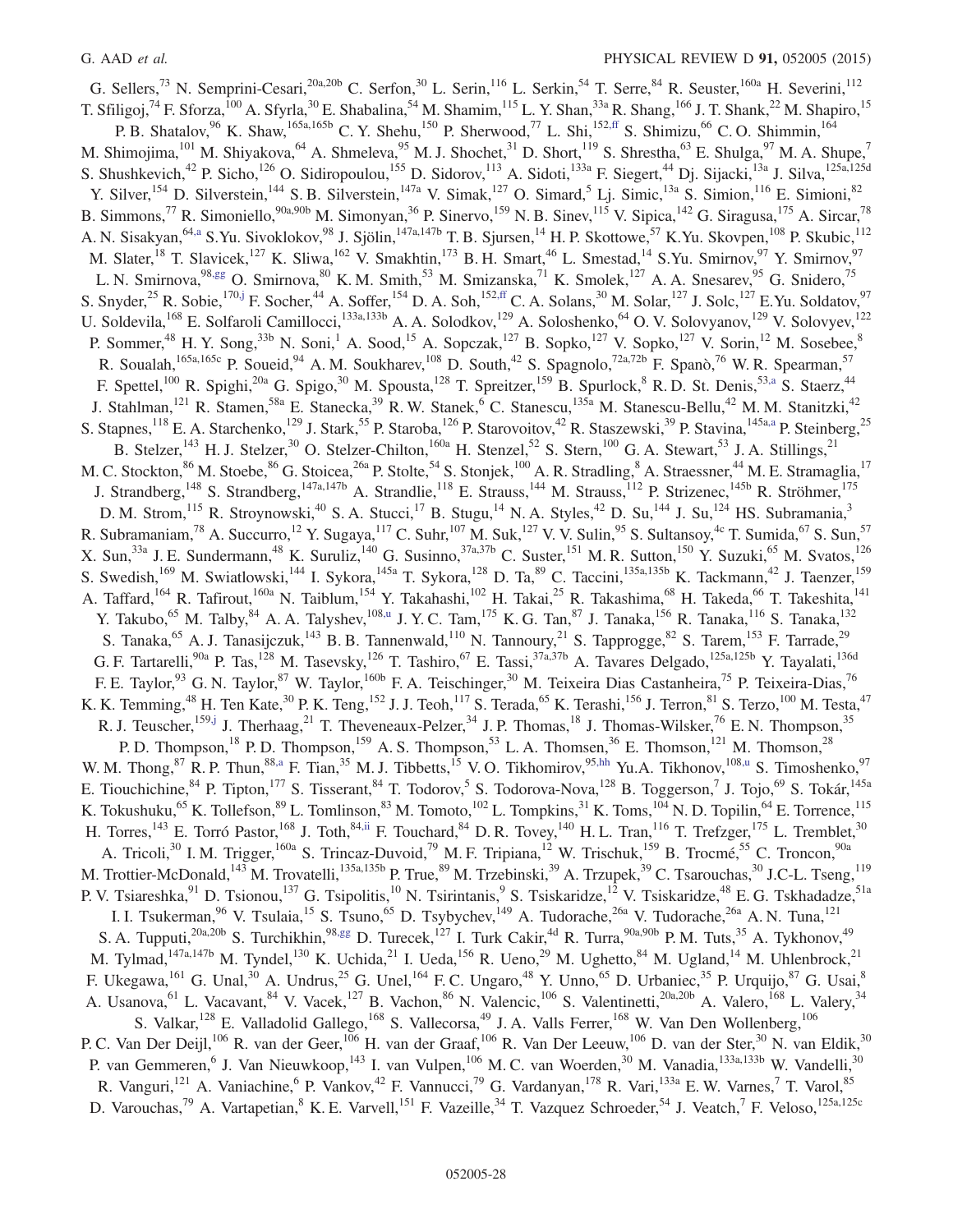<span id="page-28-2"></span><span id="page-28-1"></span><span id="page-28-0"></span>S. Veneziano,  $^{133a}$  A. Ventura,  $^{72a,72b}$  D. Ventura,  $^{85}$  M. Venturi,  $^{170}$  N. Venturi,  $^{159}$  A. Venturini,  $^{23}$  V. Vercesi,  $^{120a}$ M. Verducci,<sup>133a,133b</sup> W. Verkerke,<sup>106</sup> J. C. Vermeulen,<sup>106</sup> A. Vest,<sup>44</sup> M. C. Vetterli,<sup>14[3,e](#page-32-3)</sup> O. Viazlo,<sup>80</sup> I. Vichou,<sup>166</sup> T. Vickey,<sup>146c[,jj](#page-33-27)</sup> O. E. Vickey Boeriu,<sup>146c</sup> G. H. A. Viehhauser,<sup>119</sup> S. Viel,<sup>169</sup> R. Vigne,<sup>30</sup> M. Villa,<sup>20a,20b</sup> M. Villaplana Perez,  $90a,90b$  E. Vilucchi,  $47$  M. G. Vincter,  $29$  V. B. Vinogradov,  $64$  J. Virzi,  $15$  I. Vivarelli,  $150$  F. Vives Vaque,  $3$ S. Vlachos,<sup>10</sup> D. Vladoiu,<sup>99</sup> M. Vlasak,<sup>127</sup> A. Vogel,<sup>21</sup> M. Vogel,<sup>32a</sup> P. Vokac,<sup>127</sup> G. Volpi,<sup>123a,123b</sup> M. Volpi,<sup>87</sup> H. von der Schmitt,<sup>100</sup> H. von Radziewski,<sup>48</sup> E. von Toerne,<sup>21</sup> V. Vorobel,<sup>128</sup> K. Vorobev,<sup>97</sup> M. Vos,<sup>168</sup> R. Voss,<sup>30</sup> J. H. Vossebeld,<sup>73</sup> N. Vranjes,<sup>137</sup> M. Vranjes Milosavljevic,<sup>106</sup> V. Vrba,<sup>126</sup> M. Vreeswijk,<sup>106</sup> T. Vu Anh,<sup>48</sup> R. Vuillermet,<sup>30</sup> I. Vukotic, $\frac{31}{2}$  Z. Vykydal,<sup>127</sup> P. Wagner,<sup>21</sup> W. Wagner,<sup>176</sup> H. Wahlberg,<sup>70</sup> S. Wahrmund,<sup>44</sup> J. Wakabayashi,<sup>102</sup> J. Walder,<sup>71</sup> R. Walker,<sup>99</sup> W. Walkowiak,<sup>142</sup> R. Wall,<sup>177</sup> P. Waller,<sup>73</sup> B. Walsh,<sup>177</sup> C. Wang,<sup>152[,kk](#page-33-28)</sup> C. Wang,<sup>45</sup> F. Wang,<sup>174</sup> H. Wang,<sup>15</sup> H. Wang,<sup>40</sup> J. Wang,<sup>42</sup> J. Wang,<sup>33a</sup> K. Wang,<sup>86</sup> R. Wang,<sup>104</sup> S. M. Wang,<sup>152</sup> T. Wang,<sup>21</sup> X. Wang,<sup>177</sup> C. Wanotayaroj,<sup>115</sup> A. Warburton, <sup>86</sup> C. P. Ward, <sup>28</sup> D. R. Wardrope,<sup>77</sup> M. Warsinsky, <sup>48</sup> A. Washbrook, <sup>46</sup> C. Wasicki, <sup>42</sup> P. M. Watkins, <sup>18</sup> A. T. Watson,<sup>18</sup> I. J. Watson,<sup>151</sup> M. F. Watson,<sup>18</sup> G. Watts,<sup>139</sup> S. Watts,<sup>83</sup> B. M. Waugh,<sup>77</sup> S. Webb,<sup>83</sup> M. S. Weber,<sup>17</sup> S. W. Weber,<sup>175</sup> J. S. Webster,<sup>31</sup> A. R. Weidberg,<sup>119</sup> P. Weigell,<sup>100</sup> B. Weinert,<sup>60</sup> J. Weingarten,<sup>54</sup> C. Weiser,<sup>48</sup> H. Weits,<sup>106</sup> P. S. Wells,<sup>30</sup> T. Wenaus,<sup>25</sup> D. Wendland,<sup>16</sup> Z. Weng,<sup>15[2,ff](#page-33-23)</sup> T. Wengler,<sup>30</sup> S. Wenig,<sup>30</sup> N. Wermes,<sup>21</sup> M. Werner,<sup>48</sup> P. Werner,<sup>30</sup> M. Wessels,<sup>58a</sup> J. Wetter,<sup>162</sup> K. Whalen,<sup>29</sup> A. White,<sup>8</sup> M. J. White,<sup>1</sup> R. White,<sup>32b</sup> S. White,<sup>123a,123b</sup> D. Whiteson,<sup>164</sup> D. Wicke,<sup>176</sup> F. J. Wickens,<sup>130</sup> W. Wiedenmann,<sup>174</sup> M. Wielers,<sup>130</sup> P. Wienemann,<sup>21</sup> C. Wiglesworth,<sup>36</sup> L. A. M. Wiik-Fuchs,<sup>21</sup> P. A. Wijeratne,<sup>77</sup> A. Wildauer,<sup>100</sup> M. A. Wildt,<sup>42[,ll](#page-33-29)</sup> H. G. Wilkens,<sup>30</sup> J. Z. Will,<sup>99</sup> H. H. Williams,<sup>121</sup> S. Williams,  $^{28}$  C. Willis,  $^{89}$  S. Willocq,  $^{85}$  A. Wilson,  $^{88}$  J. A. Wilson,  $^{18}$  I. Wingerter-Seez,  $^{5}$  F. Winklmeier,  $^{115}$  B. T. Winter,  $^{21}$ M. Wittgen,<sup>144</sup> T. Wittig,<sup>43</sup> J. Wittkowski,<sup>99</sup> S. J. Wollstadt,<sup>82</sup> M. W. Wolter,<sup>39</sup> H. Wolters,<sup>125a,125c</sup> B. K. Wosiek,<sup>39</sup> J. Wotschack,<sup>30</sup> M. J. Woudstra,<sup>83</sup> K. W. Wozniak,<sup>39</sup> M. Wright,<sup>53</sup> M. Wu,<sup>55</sup> S. L. Wu,<sup>174</sup> X. Wu,<sup>49</sup> Y. Wu,<sup>88</sup> E. Wulf,<sup>35</sup> T. R. Wyatt, <sup>83</sup> B. M. Wynne, <sup>46</sup> S. Xella, <sup>36</sup> M. Xiao, <sup>137</sup> D. Xu, <sup>33a</sup> L. Xu, <sup>33[b,mm](#page-33-30)</sup> B. Yabsley, <sup>151</sup> S. Yacoob, <sup>146b[,nn](#page-33-31)</sup> M. Yamada, <sup>65</sup> H. Yamaguchi,<sup>156</sup> Y. Yamaguchi,<sup>117</sup> A. Yamamoto,<sup>65</sup> K. Yamamoto,<sup>63</sup> S. Yamamoto,<sup>156</sup> T. Yamamura,<sup>156</sup> T. Yamanaka,<sup>156</sup> K. Yamauchi,<sup>102</sup> Y. Yamazaki,<sup>66</sup> Z. Yan,<sup>22</sup> H. Yang,<sup>33e</sup> H. Yang,<sup>174</sup> U.K. Yang,<sup>83</sup> Y. Yang,<sup>110</sup> S. Yanush,<sup>92</sup> L. Yao,<sup>33a</sup> W-M. Yao,<sup>15</sup> Y. Yasu,<sup>65</sup> E. Yatsenko,<sup>42</sup> K. H. Yau Wong,<sup>21</sup> J. Ye,<sup>40</sup> S. Ye,<sup>25</sup> A. L. Yen,<sup>57</sup> E. Yildirim,<sup>42</sup> M. Yilmaz,<sup>4b</sup> R. Yoosoofmiya, <sup>124</sup> K. Yorita, <sup>172</sup> R. Yoshida, <sup>6</sup> K. Yoshihara, <sup>156</sup> C. Young, <sup>144</sup> C. J. S. Young, <sup>30</sup> S. Youssef, <sup>22</sup> D. R. Yu, <sup>15</sup> J. Yu,<sup>8</sup> J. M. Yu,<sup>88</sup> J. Yu,<sup>113</sup> L. Yuan,<sup>66</sup> A. Yurkewicz,<sup>107</sup> I. Yusuff,<sup>28,00</sup> B. Zabinski,<sup>39</sup> R. Zaidan,<sup>62</sup> A. M. Zaitsev,<sup>12[9,bb](#page-33-19)</sup> A. Zaman,<sup>149</sup> S. Zambito,<sup>23</sup> L. Zanello,<sup>133a,133b</sup> D. Zanzi,<sup>100</sup> C. Zeitnitz,<sup>176</sup> M. Zeman,<sup>127</sup> A. Zemla,<sup>38a</sup> K. Zengel,<sup>23</sup> O. Zenin, <sup>129</sup> T. Ženiš, <sup>145a</sup> D. Zerwas, <sup>116</sup> G. Zevi della Porta, <sup>57</sup> D. Zhang, <sup>88</sup> F. Zhang, <sup>174</sup> H. Zhang, <sup>89</sup> J. Zhang, <sup>6</sup> L. Zhang, <sup>152</sup> X. Zhang,<sup>33d</sup> Z. Zhang,<sup>116</sup> Z. Zhao,<sup>33b</sup> A. Zhemchugov,<sup>64</sup> J. Zhong,<sup>119</sup> B. Zhou,<sup>88</sup> L. Zhou,<sup>35</sup> N. Zhou,<sup>164</sup> C. G. Zhu,<sup>33d</sup> H. Zhu,<sup>33a</sup> J. Zhu,<sup>88</sup> Y. Zhu,<sup>33b</sup> X. Zhuang,<sup>33a</sup> K. Zhukov,<sup>95</sup> A. Zibell,<sup>175</sup> D. Zieminska,<sup>60</sup> N. I. Zimine,<sup>64</sup> C. Zimmermann,<sup>82</sup> R. Zimmermann,<sup>21</sup> S. Zimmermann,<sup>21</sup> S. Zimmermann,<sup>48</sup> Z. Zinonos,<sup>54</sup> M. Ziolkowski,<sup>142</sup> G. Zobernig,<sup>174</sup> A. Zoccoli,<sup>20a,20b</sup> M. zur Nedden,  $^{16}$  G. Zurzolo,  $^{103a,103b}$  V. Zutshi,  $^{107}$  and L. Zwalinski<sup>30</sup>

(ATLAS Collaboration)

<span id="page-28-3"></span><sup>1</sup>Department of Physics, University of Adelaide, Adelaide, Australia<br><sup>2</sup>Physics Department, SUNY Albany, Albany New York, USA

<span id="page-28-4"></span><sup>2</sup>Physics Department, SUNY Albany, Albany New York, USA<br><sup>3</sup>Department of Physics, University of Alberta, Edmonton Alberta, Canada

<sup>4a</sup>Department of Physics, Ankara University, Ankara, Turkey<br><sup>4b</sup>Department of Physics, Gazi University, Ankara, Turkey

 $A^2$ Division of Physics, TOBB University of Economics and Technology, Ankara, Turkey  $A^4$ Turkish Atomic Energy Authority, Ankara, Turkey

 ${}^{5}$ LAPP, CNRS/IN2P3 and Université de Savoie, Annecy-le-Vieux, France

<sup>6</sup>High Energy Physics Division, Argonne National Laboratory, Argonne, Illinois, USA

 $^7$ Department of Physics, University of Arizona, Tucson, Arizona, USA

<sup>8</sup>Department of Physics, The University of Texas at Arlington, Arlington, Texas, USA <sup>9</sup>Physics Department, University of Athens, Athens, Greece

<sup>10</sup>Physics Department, National Technical University of Athens, Zografou, Greece<br><sup>11</sup>Institute of Physics, Azerbaijan Academy of Sciences, Baku, Azerbaijan<br><sup>12</sup>Institut de Física d'Altes Energies and Departament de Físic

Barcelona, Spain<br><sup>13a</sup>Institute of Physics, University of Belgrade, Belgrade, Serbia<br><sup>13b</sup>Vinca Institute of Nuclear Sciences, University of Belgrade, Belgrade, Serbia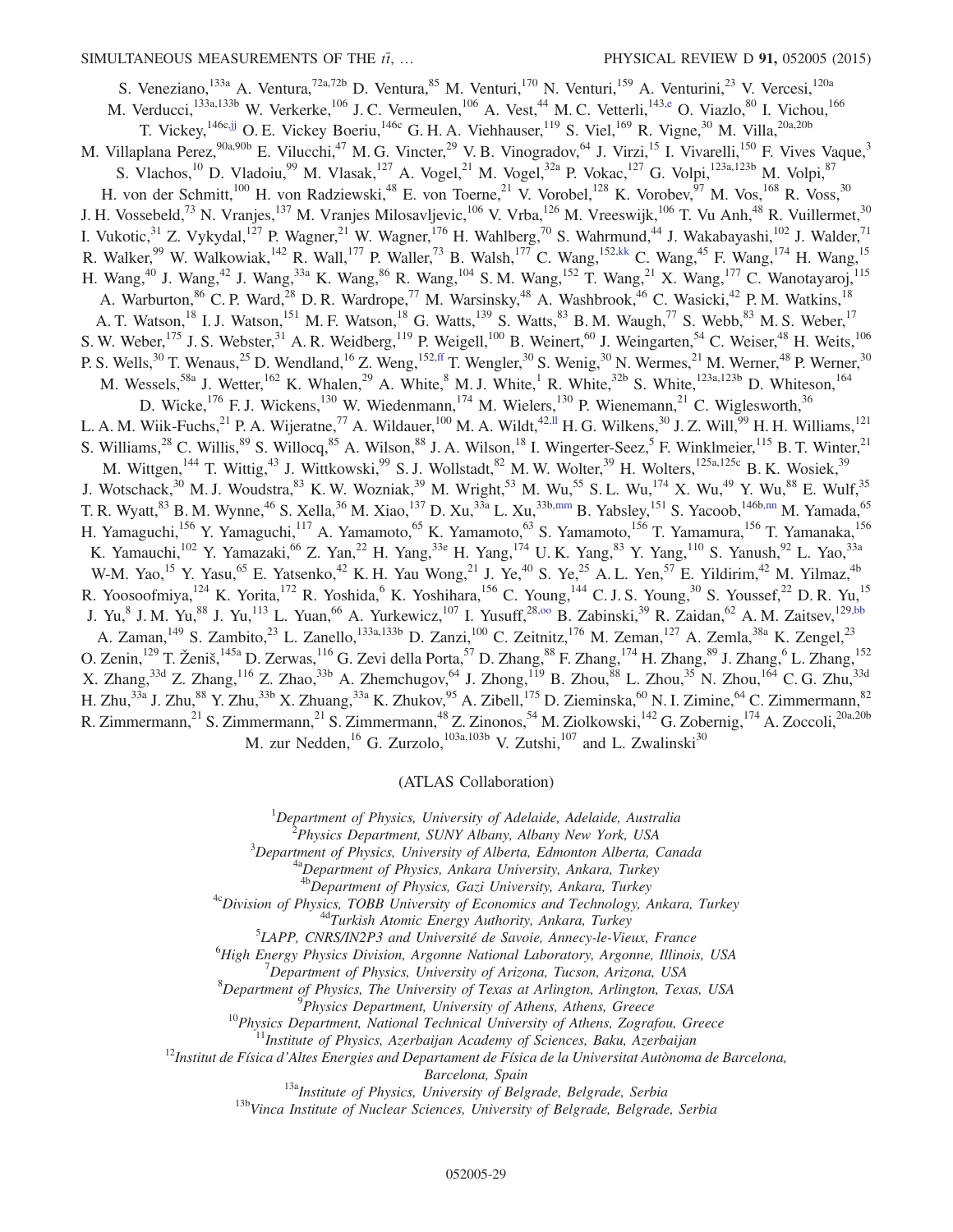<sup>14</sup>Department for Physics and Technology, University of Bergen, Bergen, Norway<br><sup>15</sup>Physics Division, Lawrence Berkeley National Laboratory and University of California,<br>Berkeley, California, USA  $^{16}$ Department of Physics, Humboldt University, Berlin, Germany  $^{17}$ Albert Einstein Center for Fundamental Physics and Laboratory for High Energy Physics, University of Bern, Switzerland<br><sup>18</sup>School of Physics and Astronomy, University of Birmingham, Birmingham, United Kingdom<br><sup>19a</sup>Department of Physics, Bogazici University, Istanbul, Turkey<br><sup>19b</sup>Department of Physics, Dogus <sup>19c</sup>Department of Physics Engineering, Gaziantep University, Gaziantep, Turkey<br><sup>20b</sup>Dipartimento di Fisica e Astronomia, Università di Bologna, Bologna, Italy<br><sup>21</sup>Physikalisches Institut, University of Bonn, Bonn, German <sup>25</sup>Physics Department, Brookhaven National Laboratory, Upton, New York, USA<br><sup>26a</sup>National Institute of Physics and Nuclear Engineering, Bucharest, Romania <sup>26b</sup>National Institute for Research and Development of Isotopic and Molecular Technologies,<br>Physics Department, Cluj Napoca, Romania <sup>26c</sup>University Politehnica Bucharest, Bucharest, Romania<br><sup>26d</sup>West University in Timisoara, Timisoara, Romania  $^{27}$ Departamento de Física, Universidad de Buenos Aires, Buenos Aires, Argentina <sup>28</sup>Cavendish Laboratory, University of Cambridge, Cambridge, United Kingdom<br><sup>29</sup>Department of Physics, Carleton University, Ottawa, Ontario, Canada<br><sup>30</sup>CERN, Geneva, Switzerland<br><sup>31</sup>Enrico Fermi Institute, University of and CNRS/IN2P3, Clermont-Ferrand, France<br><sup>35</sup>Nevis Laboratory, Columbia University, Irvington, New York, USA<br><sup>36</sup>Niels Bohr Institute, University of Copenhagen, Kobenhavn, Denmark<br><sup>37a</sup>INFN Gruppo Collegato di Cosenza, La <sup>38b</sup>Marian Smoluchowski Institute of Physics, Jagiellonian University, Krakow, Poland<br><sup>39</sup>The Henryk Niewodniczanski Institute of Nuclear Physics, Polish Academy of Sciences, Krakow, Poland<br><sup>49</sup>Physics Department, Souther <sup>45</sup>Department of Physics, Duke University, Durham, North Carolina, USA<br><sup>46</sup>SUPA - School of Physics and Astronomy, University of Edinburgh, Edinburgh, United Kingdom<br><sup>47</sup>INFN Laboratori Nazionali di Frascati, Frascati, I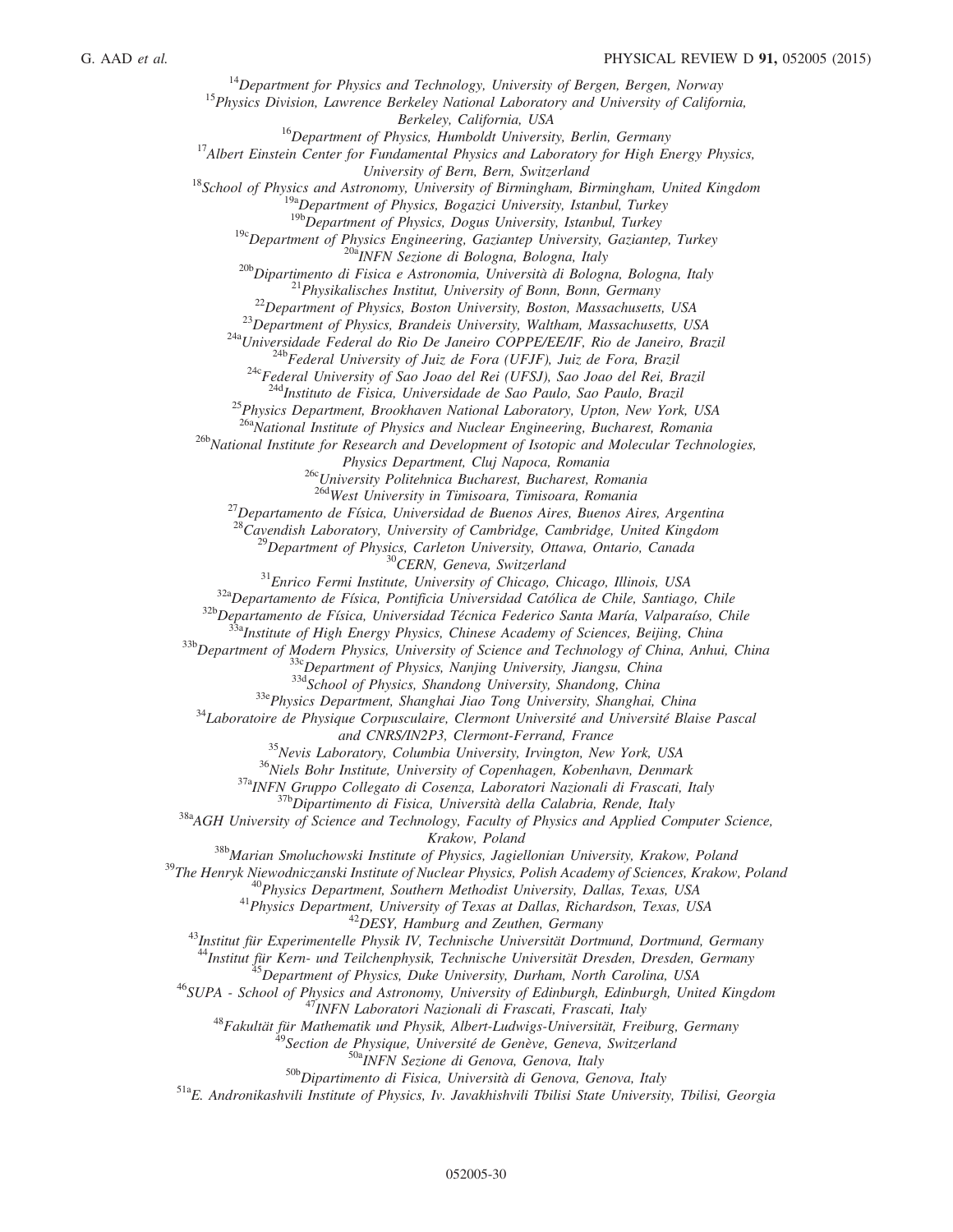<sup>51b</sup>High Energy Physics Institute, Tbilisi State University, Tbilisi, Georgia<br><sup>52</sup>II Physikalisches Institut, Justus-Liebig-Universität Giessen, Giessen, Germany<br><sup>53</sup>SUPA - School of Physics and Astronomy, University of

CNRS/IN2P3, Grenoble, France<br><sup>56</sup>Department of Physics, Hampton University, Hampton, Virginia, USA<br><sup>57</sup>Laboratory for Particle Physics and Cosmology, Harvard University, Cambridge, Massachusetts, USA<br><sup>58a</sup>Kirchhoff-Institu

58cZITI Institut für technische Informatik, Ruprecht-Karls-Universität Heidelberg, Mannheim, Germany

<sup>59</sup>Faculty of Applied Information Science, Hiroshima Institute of Technology, Hiroshima, Japan<br><sup>60</sup>Department of Physics, Indiana University, Bloomington, Indiana, USA<br><sup>61</sup>Institut für Astro- und Teilchenphysik, Leopold-

 $^{68}$ Kyoto University of Education, Kyoto, Japan<br> $^{69}$ Department of Physics, Kyushu University, Fukuoka, Japan

<sup>69</sup>Department of Physics, Kyushu University, Fukuoka, Japan<br><sup>70</sup>Instituto de Física La Plata, Universidad Nacional de La Plata and CONICET, La Plata, Argentina<br><sup>71</sup>Physics Department, Lancaster University, Lancaster, Uni

 $\begin{array}{c} \text{CNRS/IN2P3, Paris, France}\\ \text{80}_{\text{Fysiska institutionen, Lunds university}} & \text{Lunda, Sweden}\\ \text{81}_{\text{Department of a Fisica Teorica C-15, University of Matonoma de Madrid, Madrid, Spain}\\ \text{82}_{\text{Institut für Physik, University of Manchester, Manchester, United Kingdom}\\ \text{83}_{\text{School of Physics and Astronomy, University of Manchester, Manchester, United Kingdom}\\ \text{84}_{\text{CPPM, Aix-Marseille University of Massachusetts, Amherst, Massachusetts, USA}\\ \text{85}_{\text{Department of Physics, University of Massachusetts, Amherst, Massachusetts, USA}\\ \text{86}_{\text{Department of Physics, University of Melbourne, Victoria} \\ \text$ 

<sup>91</sup>B.I. Stepanov Institute of Physics, National Academy of Sciences of Belarus, Minsk, Republic of Belarus<br><sup>92</sup>National Scientific and Educational Centre for Particle and High Energy Physics,

Minsk, Republic of Belarus<br><sup>93</sup>Department of Physics, Massachusetts Institute of Technology, Cambridge, Massachusetts, USA<br><sup>94</sup>Group of Particle Physics, University of Montreal, Montreal Quebec, Canada

 $^{95}P.N.$  Lebedev Institute of Physics, Academy of Sciences, Moscow, Russia

<sup>96</sup>Institute for Theoretical and Experimental Physics (ITEP), Moscow, Russia<br><sup>97</sup>Moscow Engineering and Physics Institute (MEPhI), Moscow, Russia

<sup>98</sup>D.V. Skobeltsyn Institute of Nuclear Physics, M.V. Lomonosov Moscow State University, Moscow, Russia<br><sup>99</sup>Fakultät für Physik, Ludwig-Maximilians-Universität München, München, Germany<sup>100</sup>Max-Planck-Institut für Physik

<sup>101</sup>Nagasaki Institute of Applied Science, Nagasaki, Japan<br><sup>102</sup>Graduate School of Science and Kobayashi-Maskawa Institute, Nagoya University, Nagoya, Japan<br><sup>103</sup>aINFN Sezione di Napoli, Italy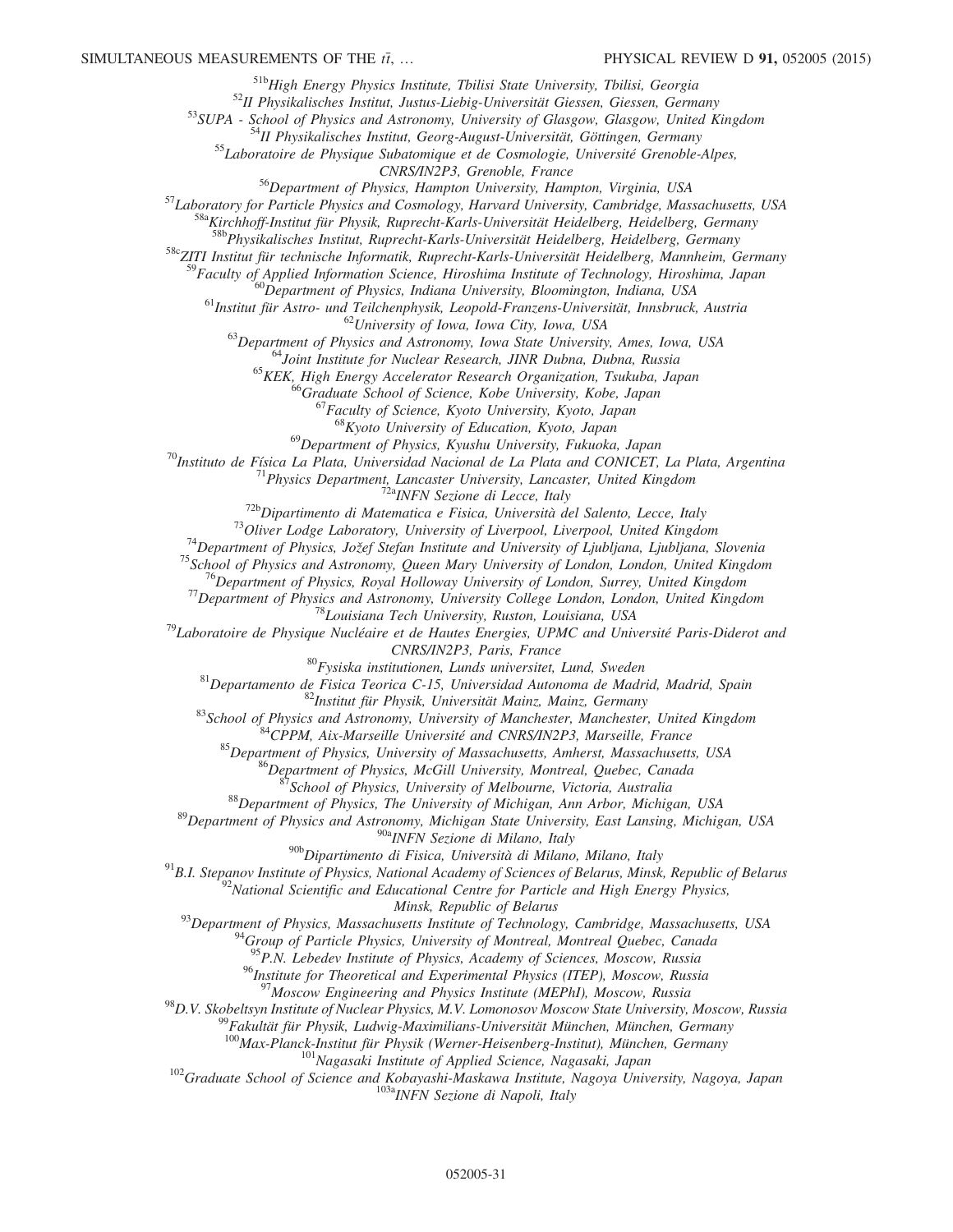<sup>103b</sup>Dipartimento di Fisica, Università di Napoli, Napoli, Italy<br><sup>104</sup>Department of Physics and Astronomy, University of New Mexico, Albuquerque, New Mexico, USA<br><sup>105</sup>Institute for Mathematics, Astrophysics and Particle P

<sup>106</sup>Nikhef National Institute for Subatomic Physics and University of Amsterdam, Amsterdam, Netherlands<br><sup>107</sup>Department of Physics, Northern Illinois University, DeKalb, Illinois, USA<br><sup>108</sup>Budker Institute of Nuclear Phys

113<br>
Department of Physics, Oklahoma State University, Stillwater OK, United States of America<br>
<sup>114</sup> Palacký University, RCPTM, Olomouc, Czech Republic<br>
<sup>115</sup> Center for High Energy Physics, University of Oregon, Eugene,

<sup>119</sup>Department of Physics, Oxford University, Oxford, United Kingdom<br><sup>120</sup>Department of Physics, Oxford University, Oxford, United Kingdom<br><sup>120</sup>Dipartimento di Fisica, Università di Pavia, Pavia, Italy<br><sup>121</sup>Department of

 $125f$ Departamento de Fisica Teorica y del Cosmos and CAFPE, Universidad de Granada, Granada, Spain

 $125g$ Departamento Fisica and CEFITEC of Faculdade de Ciencias e Tecnologia,

Universidade Nova de Lisboa, Caparica, Portugal<br>
<sup>126</sup>Institute of Physics, Academy of Sciences of the Czech Republic, Praha, Czech Republic<br>
<sup>127</sup>Czech Republic<br>
<sup>127</sup>Czech Republic<br>
<sup>128</sup>Faculty of Mathematics and Physi

Hassan II, Casablanca, Morocco<br><sup>1366</sup>Centre National de l'Energie des Sciences Techniques Nucleaires, Rabat, Morocco<br><sup>1366</sup>Faculté des Sciences Semlalia, Université Cadi Ayyad, LPHEA-Marrakech, Morocco<br><sup>1364</sup>Faculté des Sc

(Commissariat à l'Energie Atomique et aux Energies Alternatives), Gif-sur-Yvette, France <sup>138</sup>Santa Cruz Institute for Particle Physics, University of California Santa Cruz,

Santa Cruz, California, USA<br>
<sup>139</sup>Department of Physics, University of Washington, Seattle, Washington, USA<br>
<sup>140</sup>Department of Physics and Astronomy, University of Sheffield, Sheffield, United Kingdom<br>
<sup>141</sup>Department of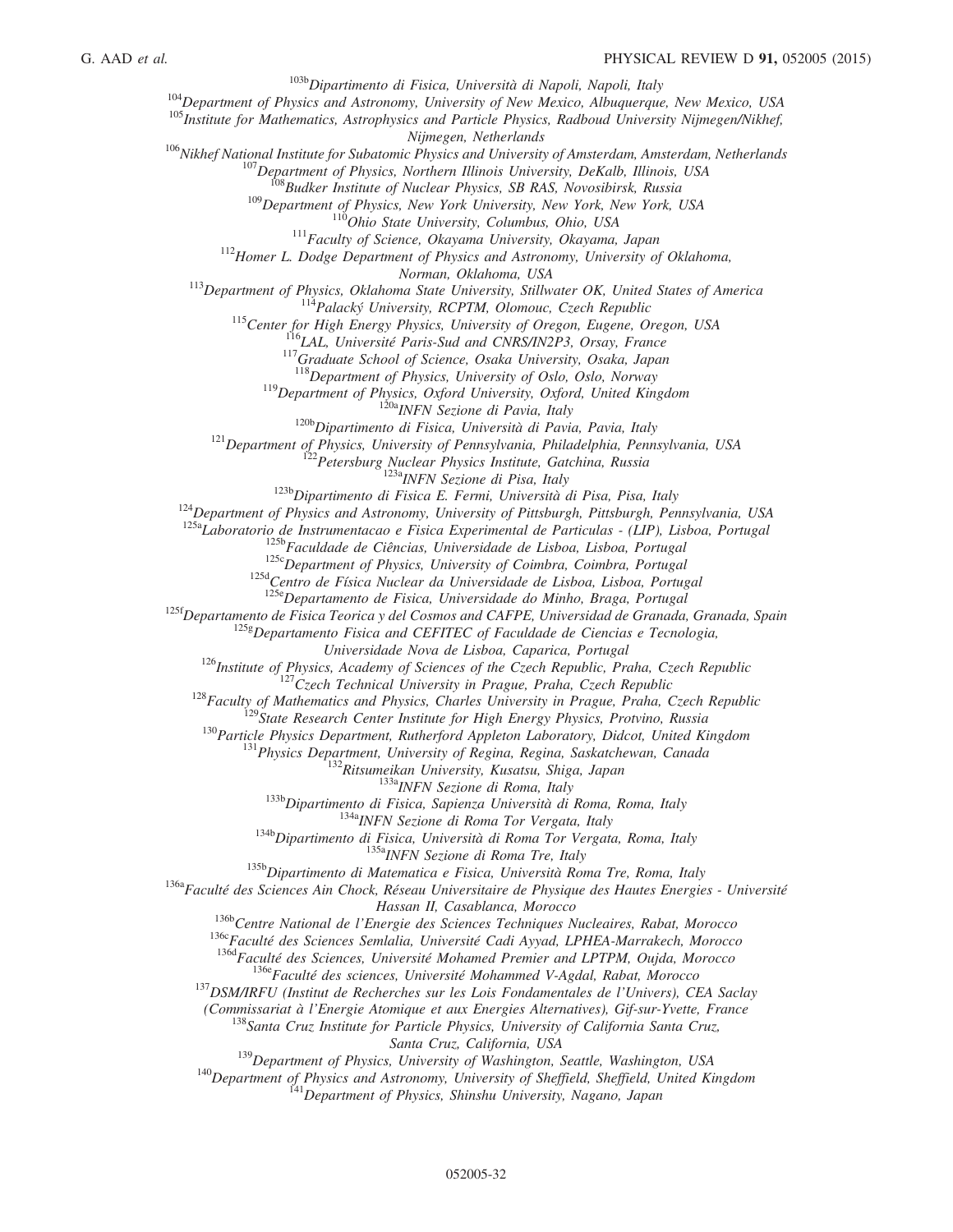<sup>142</sup>Fachbereich Physik, Universität Siegen, Siegen, Germany<br><sup>143</sup>Department of Physics, Simon Fraser University, Burnaby, British Columbia, Canada<br><sup>144</sup>SLAC National Accelerator Laboratory, Stanford, California, USA<br><sup>145</sup>

<sup>146a</sup>Department of Physics, University of Cape Town, Cape Town, South Africa<br><sup>146b</sup>Department of Physics, University of Johannesburg, Johannesburg, South Africa<br><sup>146c</sup>School of Physics, University of the Witwatersrand, J

<sup>148</sup>Physics Department, Royal Institute of Technology, Stockholm, Sweden <sup>149</sup>Departments of Physics & Astronomy and Chemistry, Stony Brook University,

Stony Brook, New York, USA<br>
<sup>150</sup>Department of Physics and Astronomy, University of Sussex, Brighton, United Kingdom<br>
<sup>151</sup>School of Physics, University of Sydney, Sydney, Australia<br>
<sup>152</sup>Institute of Physics, Academia Sin

<sup>154</sup><br>Raymond and Beverly Sackler School of Physics and Astronomy, Tel Aviv University, Tel Aviv, Israel<br><sup>155</sup> Department of Physics, Aristotle University of Thessaloniki, Thessaloniki, Greece<br><sup>155</sup> Department of Physics,

<sup>157</sup>Graduate School of Science and Technology, Tokyo Metropolitan University, Tokyo, Japan<br><sup>158</sup>Department of Physics, Tokyo Institute of Technology, Tokyo, Japan<br><sup>159</sup>Department of Physics, University of Toronto, Toront

<sup>160a</sup>TRIUMF, Vancouver, British Columbia, Canada<br><sup>160b</sup>Department of Physics and Astronomy, York University, Toronto, Ontario, Canada<br><sup>161</sup>Faculty of Pure and Applied Sciences, University of Tsukuba, Tsukuba, Japan

<sup>162</sup>Department of Physics and Astronomy, Tufts University, Medford, Massachusetts, USA<br><sup>163</sup>Centro de Investigaciones, Universidad Antonio Narino, Bogota, Colombia<br><sup>164</sup>Department of Physics and Astronomy, University of

Departamento de Ingeniería Electrónica and Instituto de Microelectrónica de Barcelona (IMB-CNM),

University of Valencia and CSIC, Valencia, Spain<br><sup>169</sup>Department of Physics, University of British Columbia, Vancouver, British Columbia, Canada

<sup>170</sup>Department of Physics and Astronomy, University of Victoria, Victoria, British Columbia, Canada<br><sup>171</sup>Department of Physics, University of Warwick, Coventry, United Kingdom<br><sup>172</sup>Waseda University, Tokyo, Japan<br><sup>173</sup>De

<sup>178</sup> $Ye$ revan Physics Institute, Yerevan, Armenia<br><sup>179</sup>Centre de Calcul de l'Institut National de Physique Nucléaire et de Physique des Particules (IN2P3),

Villeurbanne, France

<span id="page-32-5"></span>[a](#page-21-0) Deceased.

<span id="page-32-0"></span> $\mu^b$  $\mu^b$ Also at Department of Physi[c](#page-20-38)s, King's College London, London, United Kingdom.

<span id="page-32-1"></span>Also at Institute of Physics, Azerbaijan Academy of Sciences, Baku, Azerbaijan.

<span id="page-32-2"></span><sup>[d](#page-21-1)</sup>Also at Particle Physics Department, Rutherford Appleton Laboratory, Didcot, United Kingdom.

<span id="page-32-3"></span>[e](#page-21-2) Also at TRIUMF, Vancouver, British Columbia, Canada.

<span id="page-32-4"></span>[f](#page-21-3) Also at Department of Physics, California State University, Fresno, California, USA.

<span id="page-32-6"></span>[g](#page-22-0) Also at Tomsk State University, Tomsk, Russia.

<span id="page-32-7"></span>[h](#page-22-0) Also at CPPM, Aix-Marseille Université and CNRS/IN2P3, Marseille, France.